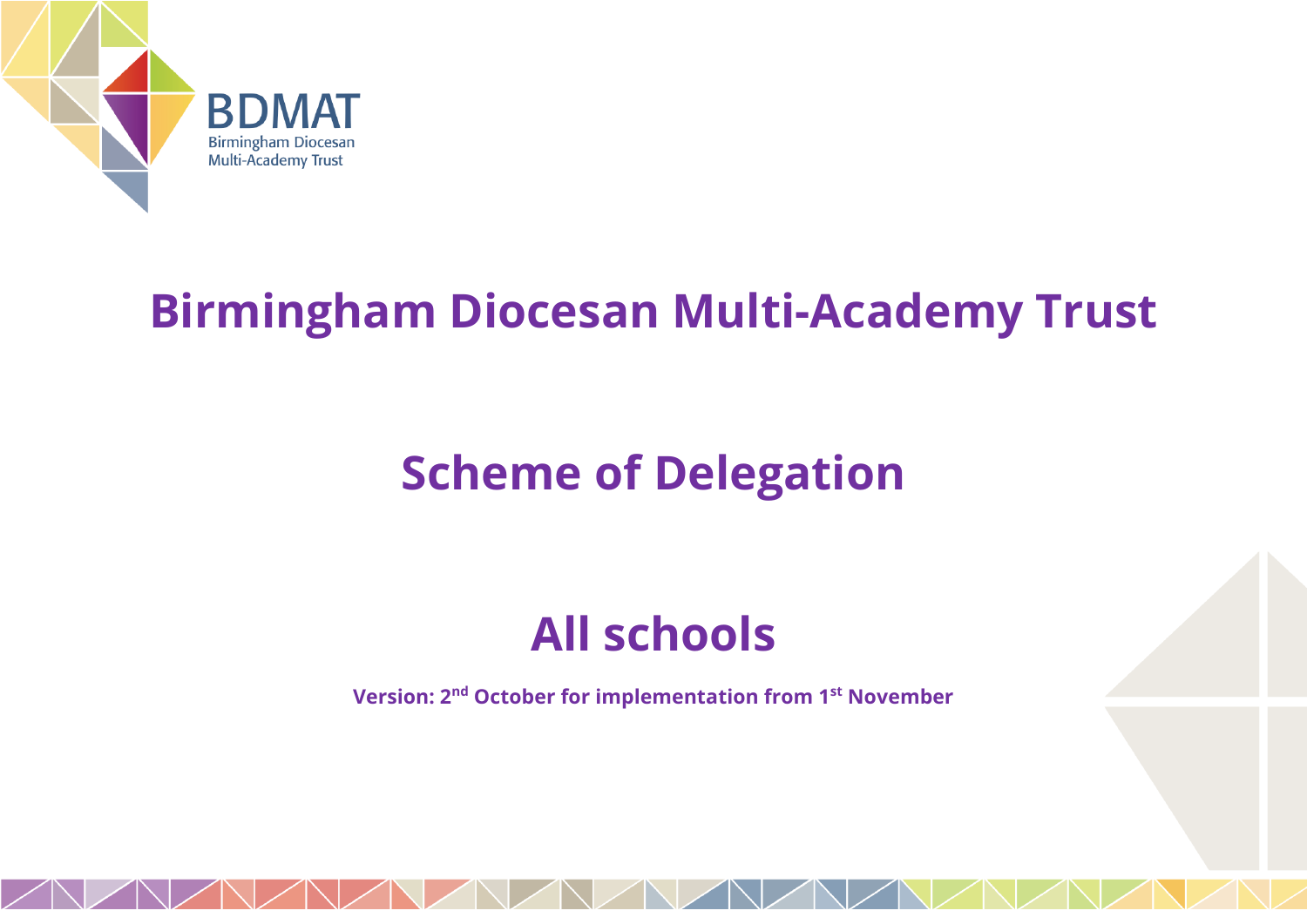## **SCHEME OF DELEGATION**

#### **Introduction**

#### **Our Multi-Academy Trust**

The Birmingham Diocesan Board of Education (DBE) has set up a Multi-Academy Trust ('the MAT') named the Birmingham Diocesan Multi-Academy Trust (BDMAT) to provide an option for the family of Church schools and academies in the Diocese who are looking to join a Multi academy Trust, meeting the requirements for governance for Church of England schools. The MAT also welcomes schools that are non- Church of England schools but support our vision and values. Both the DBE and the MAT are committed to the provision of highquality Christian education.

The MAT is run by an Executive under a board of trustees referred to as 'directors' and is accountable to the Department for Education ('the DfE'). The Directors on the board are appointed by the Members of the Trust.

Each School has its own Local Academy Board (LAB). The Governors who serve on the Local Academy Board are appointed by the board of directors. They include both parent and staff representatives.

#### **The way it works**

The directors have overall legal responsibility for the operation of the MAT and the schools within it. However, the board works in partnership with its family of schools.

This Scheme of Delegation provides for certain functions to be carried out by one or more of the following:

- the board of directors ('the Board'); and/or
- the Chief Executive Officer ('the CEO'), who is an executive member of the board of directors; and/or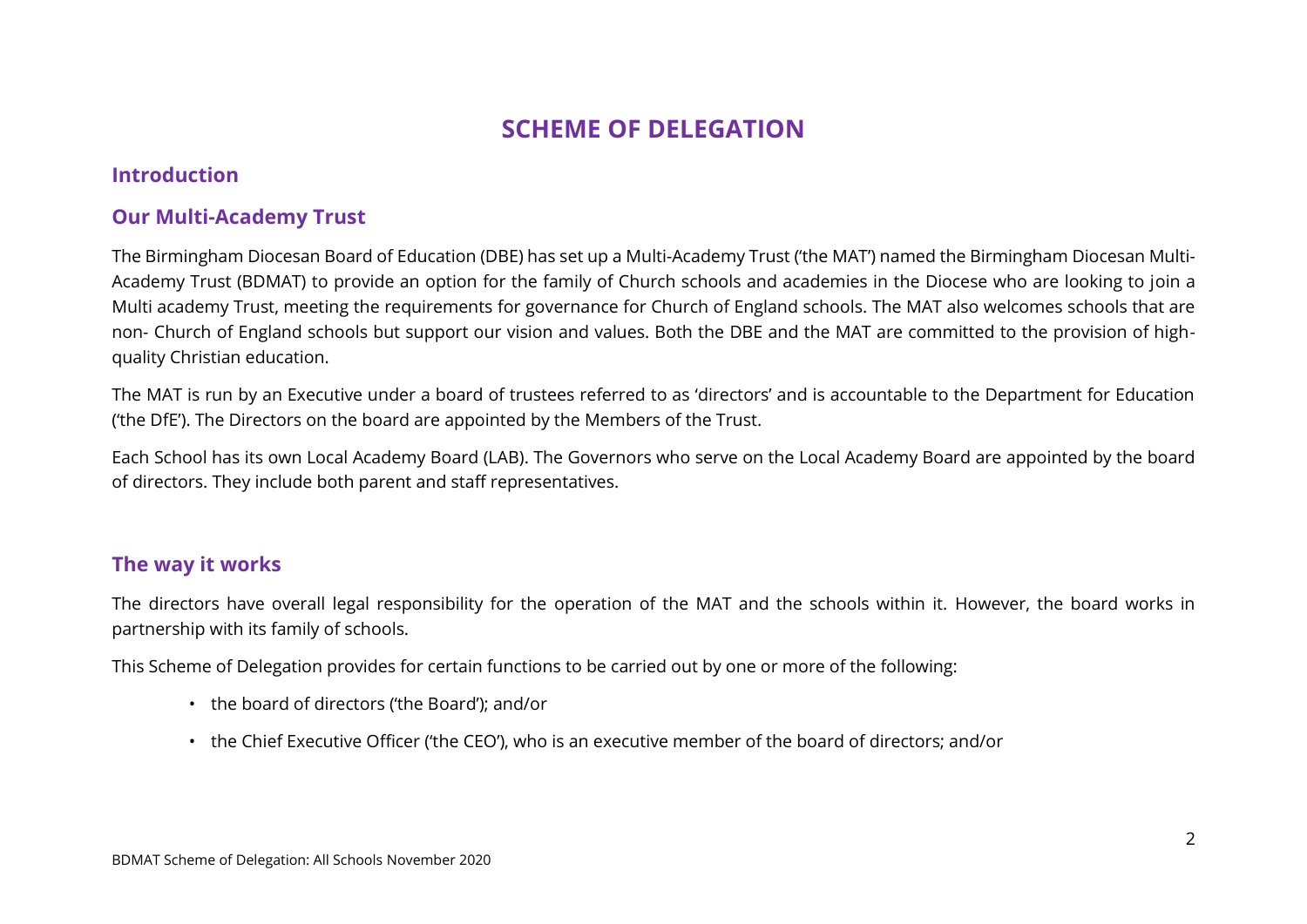- the Chief Finance and Operations Officer (CFOO) / Chief School Effectiveness Officer (CSEO), who are executives but not members of the board of directors; and / or
- the Local Academy Board of the school; and / or the Headteacher of the school.

At a board meeting on 12th December 2019 the directors gave the power to the chair of the trust to act on their behalf without calling a meeting under the following circumstances:

- Approve the application of nationally recommended pay rises to the Trust (where this falls outside the timing of scheduled meetings);
- Approve the signing/issue of settlement agreements outside the authority of CEO;
- Approve requests/recommendations discussed at board level where an adjustment(s) to proposals have been requested. This will prevent proposals needing to be resubmitted to future Board meeting where timing is a factor;
- Removal or suspension of Chair of LAB (appointment would remain with full Board);
- Suspension of member of the Executive (CEO, CSEO, CFOO);
- Awarding of contracts where Directors approval is required (where this falls outside the timing of scheduled meetings); and
- Reputational risk: permission to act if waiting could damage the reputation of BDMAT.

All academies are required to operate in accordance with the Trust's policies and procedures, as well as demonstrating principles of good financial management. Members, directors and staff must follow the latest version of the Academies Financial Handbook. Academies are subject to annual external and internal audit, as well as other assurance work as required by the Trust's Audit Committee. In the event that a school is designated as "high-risk" (due to poor financial management or accumulated deficits etc.), then the school shall be presented with a bespoke scheme of delegation that reduces the level of delegated responsibility in some or all areas.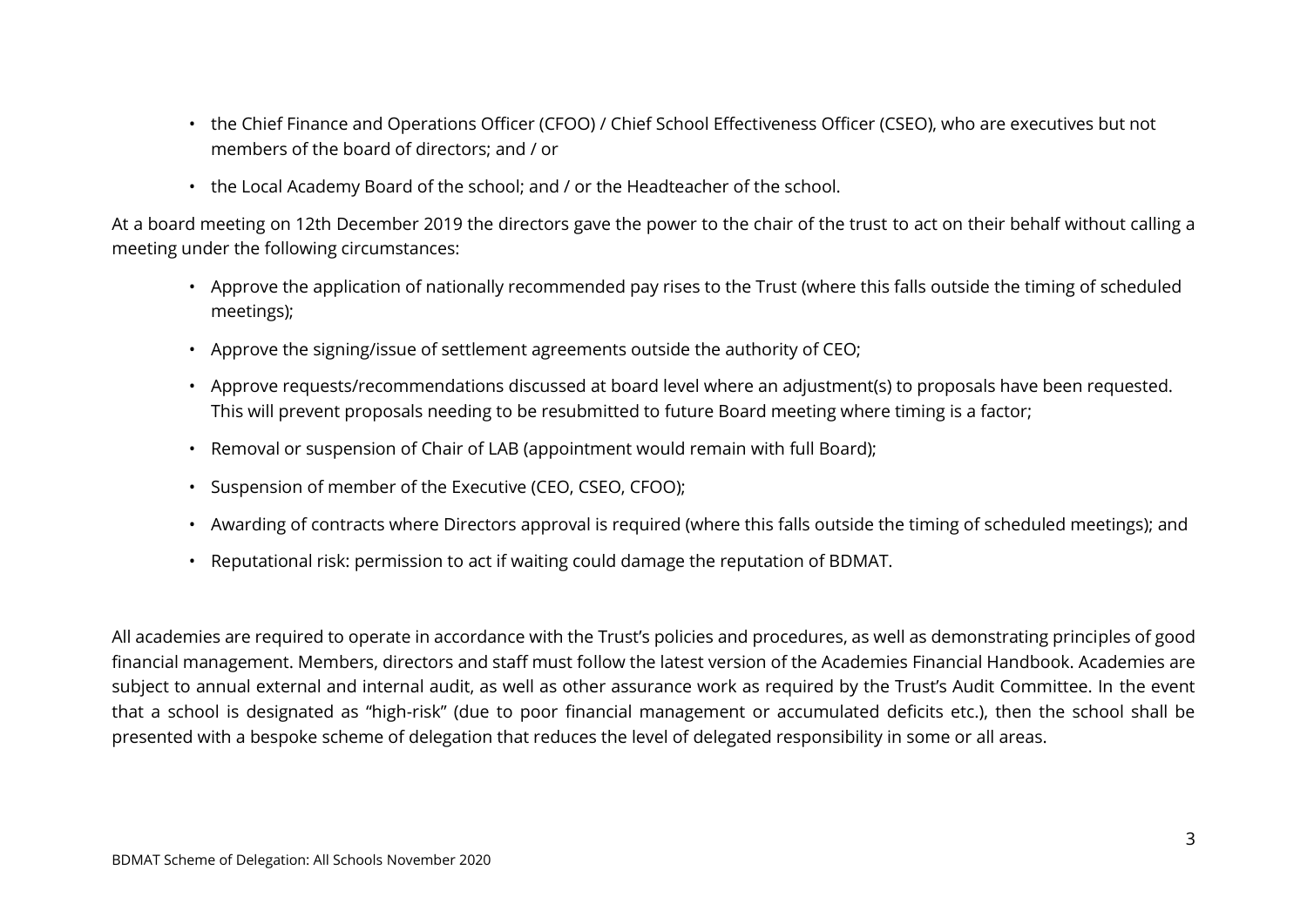#### **The Board of Directors**

Many of the board responsibilities fall within the remit of the Terms of Reference for either:

- its Finance and Resources Committee; or
- its School Effectiveness Committee; or
- its Audit Committee.

Where functions are to be carried out by a Committee this is identified in this Scheme of Delegation. If no Committee is mentioned the full board will deal with the matter.

#### **The Executive Team**

A significant number of responsibilities under the Scheme of Delegation lie with the CEO. It is recognised that the CEO may choose to delegate some of their duties to the Chief Finance and Operations Officer, Chief School effectiveness Officer and other staff in their team. The executive team currently comprises the Chief Executive Officer (CEO), Chief School Effectiveness Officer (CSEO) and the Chief Finance and Operations Officer (CFOO). In the absence of the CEO the CSEO acts as his deputy.

### **School groups**

Previously, BDMAT grouped its schools into one of three categories (priority, semi-supported and self-sustaining). From 1st November 2020 schools will be designated as 'priority' or 'semi-supported only.

When a school converts and joins the MAT it will be allocated to the appropriate 'school group' (priority or semi-supported) based on:

- its latest Ofsted Inspection Report; and
- Birmingham DBE's own assessment of its historical performance and future prospects, undertaken through 'due diligence' before the school transfers into BDMAT;
- due diligence activities connected with a number of areas, including finance, undertaken before transfer into BDMAT.

The category allocation is very important because it dictates the following:

• the 'make-up' of the Local Academy Board;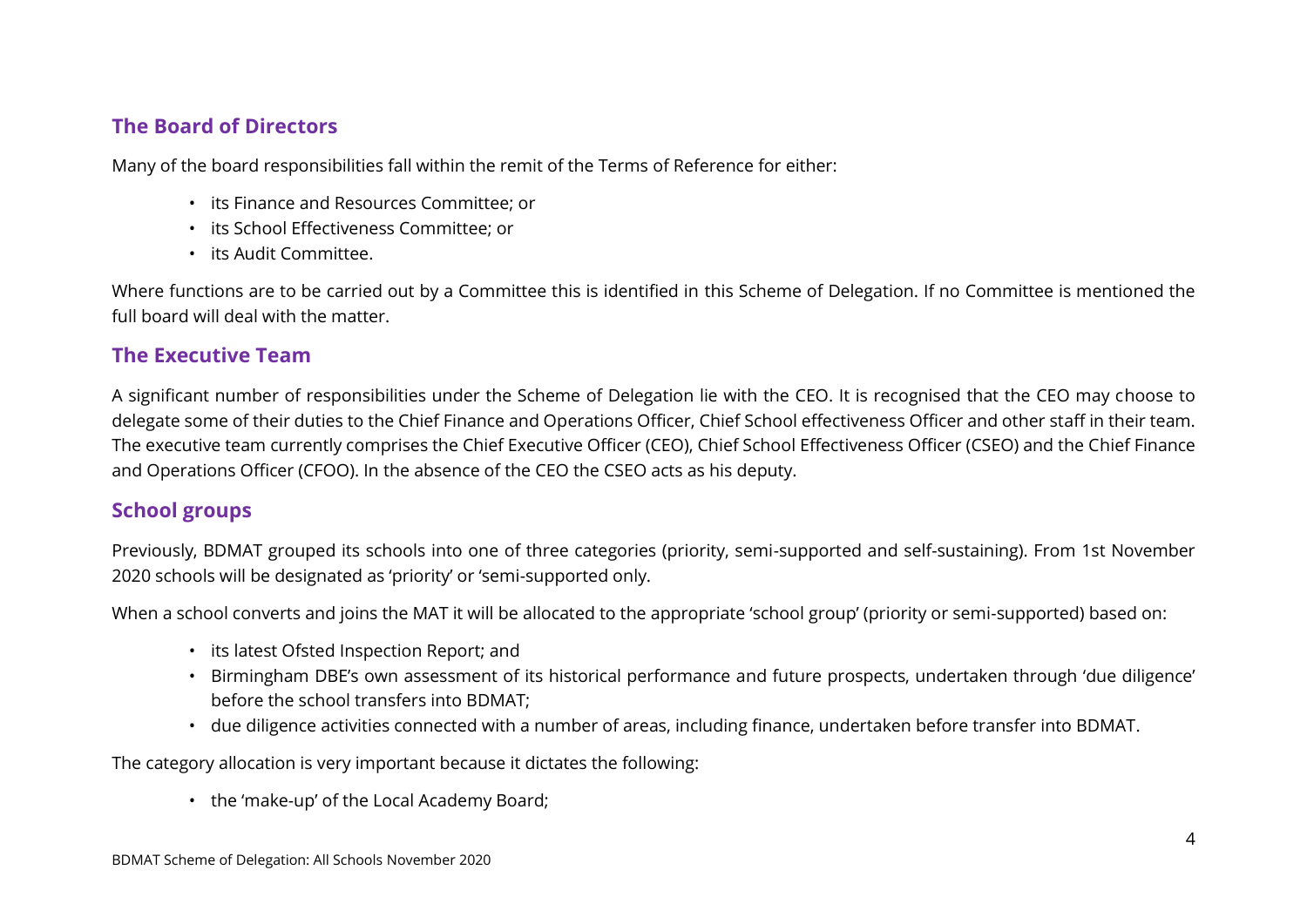- the extent to which responsibilities are delegated to the school; and
- the funding arrangements.

### **Reviewing the Allocation**

The category allocation will be linked to the performance of the school in relation to:

- the quality of teaching and learning; leadership;
- outcomes;
- safeguarding;
- finance; and
- buildings.

The allocation will be reviewed at least once a year. Depending on the outcome of the review a school may either stay in its allotted category or be moved to another.

The CEO reserves the right to change the school group at any time if they believe this is in the interests of both the school concerned and the wider MAT family.

#### **Local Academy Board appointments**

The 'make-up' of the Local Academy Body follows the category allocated to the school:

**Priority Schools** - the board of directors directly appoints all the Governors, other than parent and staff representatives (in certain circumstances the LAB of priority schools may be withdrawn and replaced with an Executive Governing Body (see section below).

**Semi-supported Schools** - the Governors are appointed according to the supplementary funding agreement approved by the MAT Board.

If a school improves and is moved from priority to semi-supported then it has more say in the 'make-up' of its Local Academy Board. Conversely, if a school's performance deteriorates then it may be moved to a lower category with a consequent adjustment to its Local Academy Board.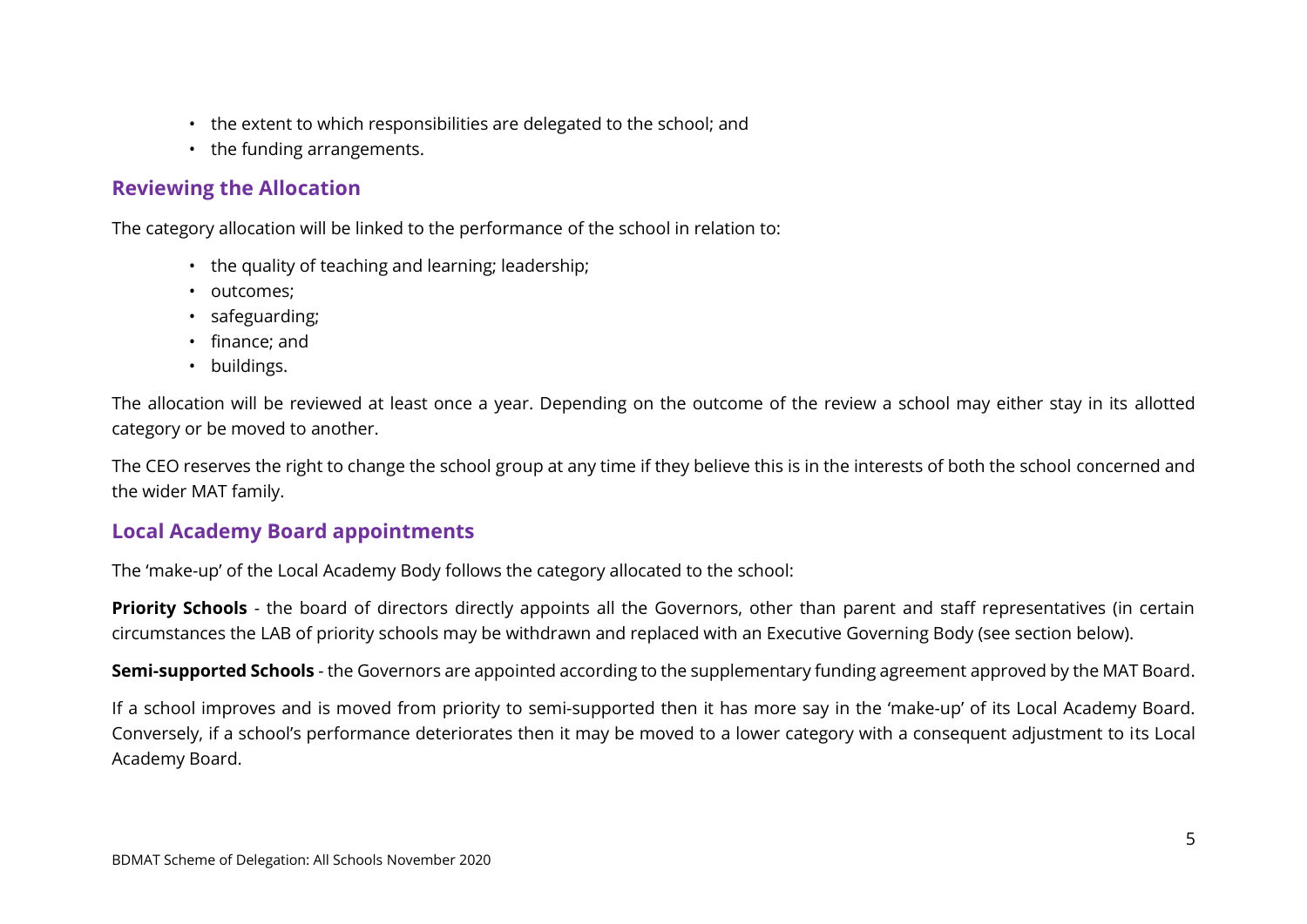Local Academy Boards have certain powers delegated to them (see below). Where there is a need for immediate action at a local academy board level, the chair of the LAB may act on behalf of the LAB and report their action at the next meeting (the LAB will need to pass a resolution outlining the powers it has delegated to the chair of the LAB to undertaken without immediate reference to them – all actions undertaken as 'chairs actions' must be reported and discussed at the following full board meeting and recorded).

#### **Executive Governing Bodies**

In rare circumstances the CEO may decide that there are such significant concerns within a Priority school that the Local Academy Board should be suspended and replaced with a temporary Executive Governing Body (EGB). The EGB will usually be chaired by a member of the BDMAT central team and consist of the following:

- Ex-officio member: the incumbent(s);
- Parents (max 2);
- Finance governor: usually this will be a member of the BDMAT finance central team;
- Education governor: usually a member of BDMAT school improvement team;
- Staffing: the headteacher will represent the interests of the staff; and
- Additional governors as the CEO feels would best support the EGB.

The EGB will be a committee of the full board of directors of BDMAT and has delegated power to control and support the school, this may include withdrawing some of the delegated responsibilities of the school leadership team and undertaking these duties as an EGB.

Within the scheme of delegation, the EGB will still operate with the scheme of a 'priority' school. Where an EGB is in place, LAB should read as EGB in the scheme of delegation.

#### **Delegated functions**

The Scheme of Delegation covers five areas:

• Finance;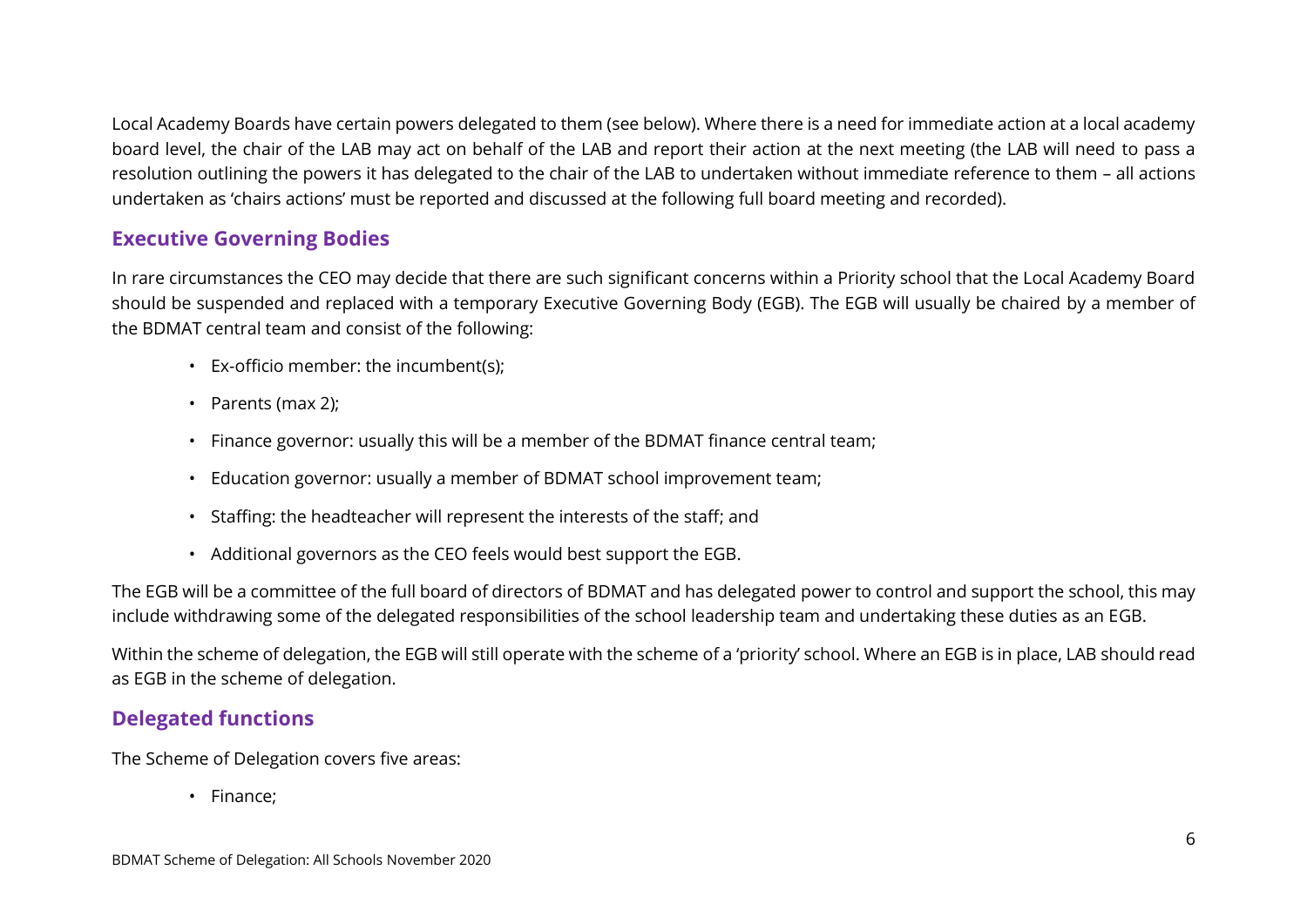- Human Resources; Education;
- Asset Management; and
- Strategy.

The MAT has legal responsibilities to the DfE. It is expected to exercise a tight rein over Sponsored / Priority schools in order to secure the required school improvement and this is reflected in the Scheme of Delegation.

### **Working together as a family of schools**

In addition to the school improvement programme, all schools within the MAT family will be asked as part of the 'generous heart' to contribute to one or more of the following:

- development and maintenance of school policies;
- sharing of best practice through school-to-school support; provision of emergency cover;
- mentoring and coaching of staff; and
- recruitment, training and appraisal of Governors for local academy boards.

This original Scheme of Delegation was adopted as a draft document by Birmingham Diocesan Academies Trust at a Board Meeting held on 18th July 2017 and then formally ratified on 30th November 2017. Subsequent changes will be ratified at board meetings and the date of the document altered on the covering page. The most up-to-date scheme of delegation will be uploaded to BDMAT's website at [www.BDMATschools.com](http://www.bdmatschools.com/)

The scheme will be reviewed on an annual basis by the Board of Directors in consultation with Headteachers and Local Academy Boards.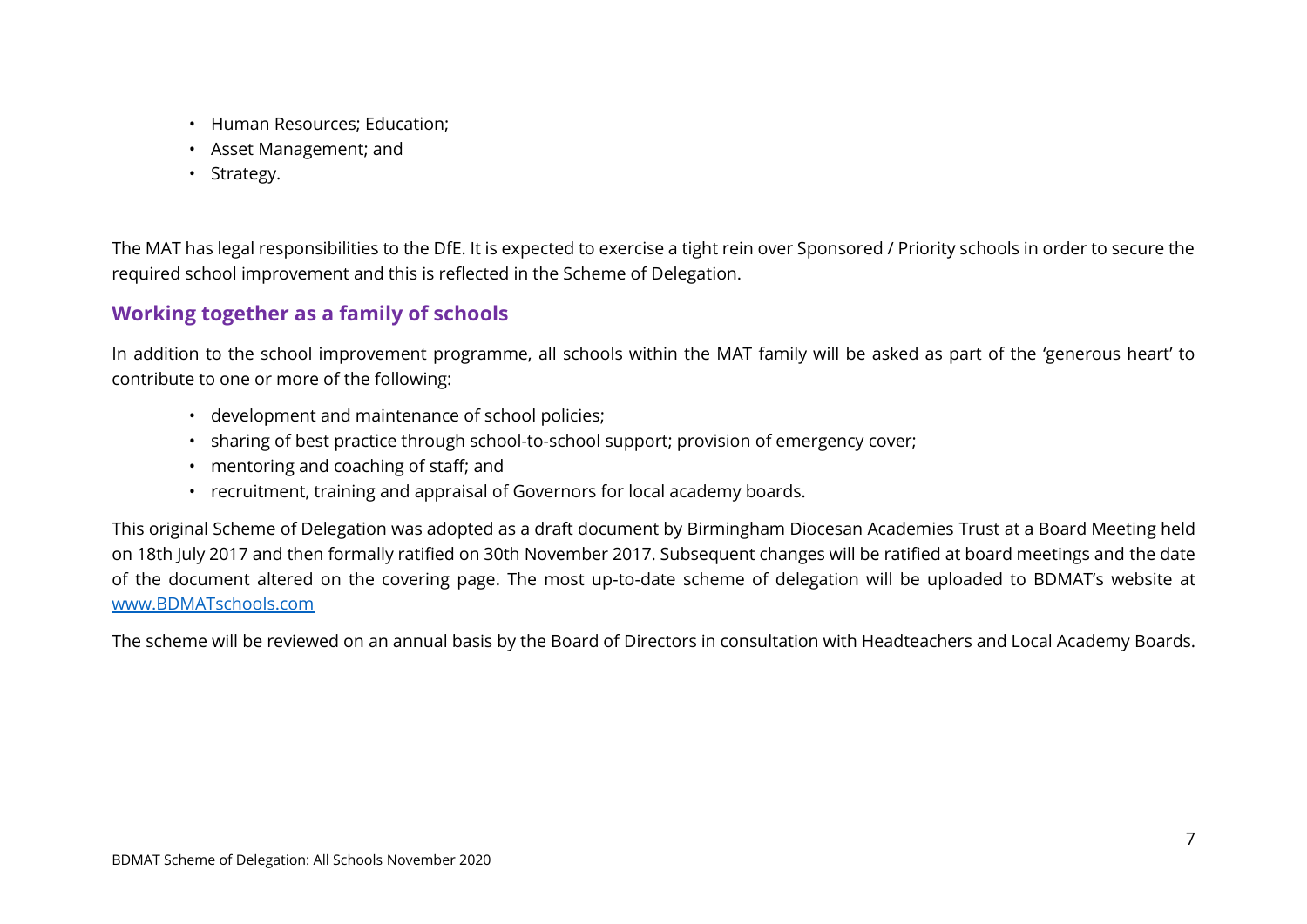|                                                       | <b>STRATEGIC DIRECTION</b>    |                                                                                              |                                                                                                                                     |                                                                                                                   |                                                       |  |  |
|-------------------------------------------------------|-------------------------------|----------------------------------------------------------------------------------------------|-------------------------------------------------------------------------------------------------------------------------------------|-------------------------------------------------------------------------------------------------------------------|-------------------------------------------------------|--|--|
| <b>Aspect</b>                                         | <b>School</b><br><b>Group</b> | <b>Board of Directors</b>                                                                    | <b>Executive</b>                                                                                                                    | <b>Local Academy</b><br><b>Board</b>                                                                              | <b>Headteacher</b>                                    |  |  |
| Development of<br>the strategic plan<br>for the Trust | N/A                           | Set the strategic<br>direction of the<br>Trust and monitor its<br>Implementation.            | Advises the directors on<br>strategic<br>development and<br>reports to<br>directors on the<br>implementation and<br>impact.         | Are consulted via the<br>Chairs' Forum.                                                                           | Are consulted via Head<br>teacher Network<br>meeting. |  |  |
| <b>School</b><br>Improvement<br><b>Plans</b>          | All                           | Monitor performance of<br>schools via<br>KPIs.                                               | CSEO undertakes<br>approval of school<br>improvement plans.                                                                         | LAB approve submission<br>to the CSEO for<br>final approval and then<br>monitors<br>implementation and<br>impact. | Drafts.                                               |  |  |
|                                                       |                               | SEC receives reports<br>from CSEO regarding<br>effectiveness of school<br>improvement plans. | CEO ensures LABs are<br>undertaking<br>their monitoring role<br>effectively in regard to<br>evaluating school<br>improvement plans. |                                                                                                                   |                                                       |  |  |
|                                                       |                               | SEC ensures that<br>executive are<br>undertaking their<br>monitoring role                    |                                                                                                                                     |                                                                                                                   |                                                       |  |  |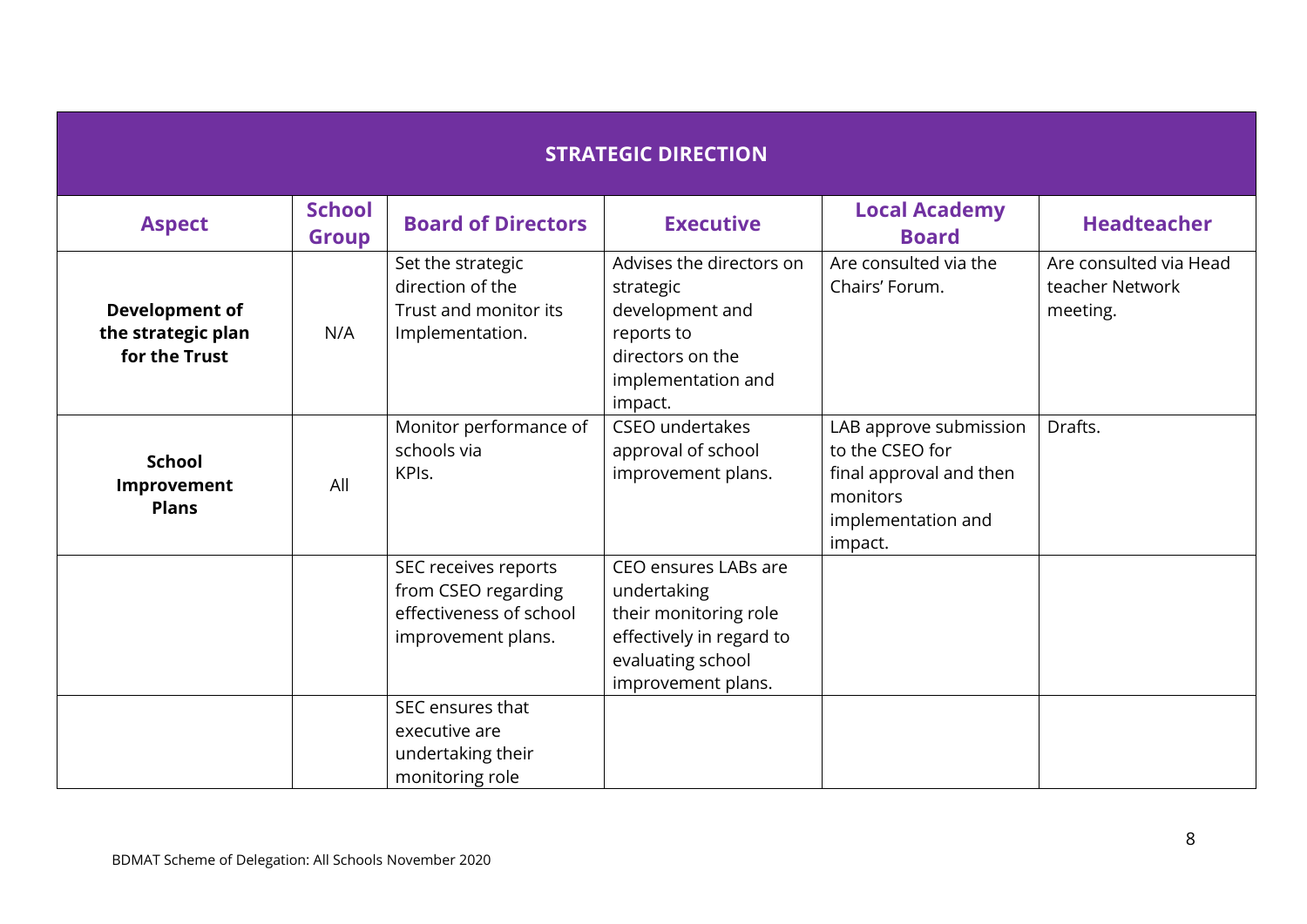|                         |     | effectively in regard to<br>evaluating school<br>improvement plans.                                    |         |         |         |
|-------------------------|-----|--------------------------------------------------------------------------------------------------------|---------|---------|---------|
| Scheme of<br>delegation | N/A | Articles of association<br>are amended<br>by the 'members' but the<br>directors<br>can advise members. | No role | No role | No role |

| <b>GOVERNANCE</b>                          |               |                                                                                                                     |                                                                                                                                                        |                                                                                                                                    |                    |  |  |
|--------------------------------------------|---------------|---------------------------------------------------------------------------------------------------------------------|--------------------------------------------------------------------------------------------------------------------------------------------------------|------------------------------------------------------------------------------------------------------------------------------------|--------------------|--|--|
| <b>Aspect</b>                              | <b>School</b> | <b>Board of Directors</b>                                                                                           | <b>Executive</b>                                                                                                                                       | <b>Local Academy</b>                                                                                                               | <b>Headteacher</b> |  |  |
|                                            | <b>Group</b>  |                                                                                                                     |                                                                                                                                                        | <b>Board</b>                                                                                                                       |                    |  |  |
| <b>Establishing the</b><br>governance plan | N/A           | Writes the governance<br>plan and<br>receives reports from<br>the executive<br>on performance against<br>this plan. | Implements the<br>governance plan<br>and monitors the<br>effectiveness of<br>each LAB, ensuring it is<br>working<br>towards the terms of<br>reference. | Operates within the<br>terms of reference<br>and delegated powers<br>set by the<br>directors.                                      | No role            |  |  |
|                                            |               | Sets terms of references<br>for its own committees<br>and that of LABs.                                             |                                                                                                                                                        | LAB decides on the<br>structure required to<br>deliver the terms of<br>reference.<br>Self-reviews against<br>terms of reference on |                    |  |  |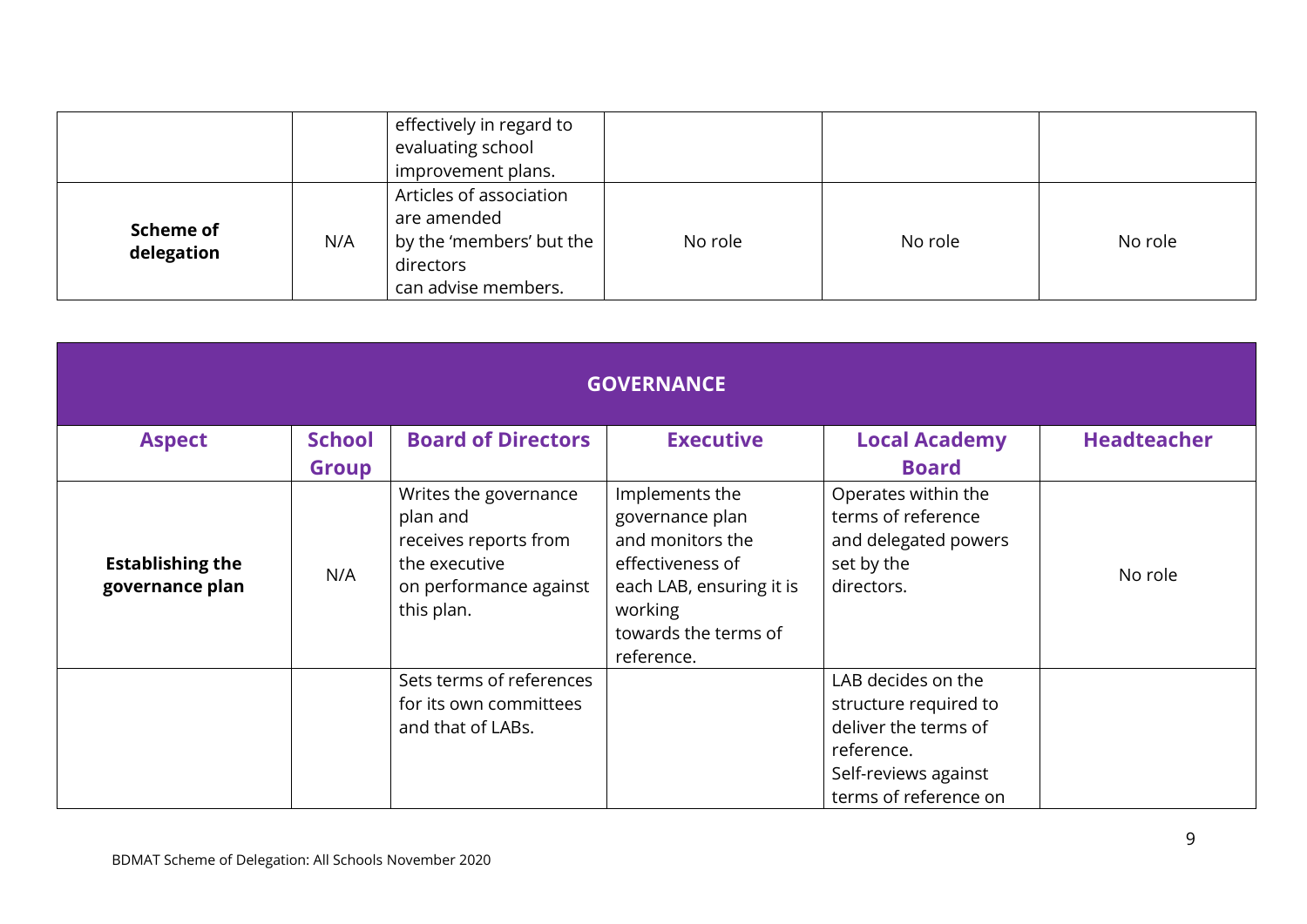|                                                                                |                                               |                                                                                                                  |                                                                                                                                   | an annual basis and<br>submits this to the<br>executive.                             |         |
|--------------------------------------------------------------------------------|-----------------------------------------------|------------------------------------------------------------------------------------------------------------------|-----------------------------------------------------------------------------------------------------------------------------------|--------------------------------------------------------------------------------------|---------|
| <b>Appointment of</b><br>chair of Trust                                        | N/A                                           | Directors appoint the<br>chair and vice chair of<br>the Trust on an annual<br>basis.                             | No role                                                                                                                           | No role                                                                              | No role |
| <b>Appointment (and</b><br>removal) of<br>directors                            | All                                           | Members appoint and<br>remove directors.                                                                         | No role                                                                                                                           | No role                                                                              | No role |
| <b>Appointment (and</b><br>removal) of<br>governors of local<br>academy boards | Self-<br>sustaining<br>and semi-<br>supported | Directors responsible for<br>the appointment and<br>removal of chair of<br>LABs and Executive<br>Governing Body. | Advises the directors on<br>the appointment of the<br>chairs of LABs.                                                             | Recommend new<br>governors to the CEO for<br>their approval.                         | No role |
|                                                                                |                                               |                                                                                                                  | In partnership with the<br>Church of England,<br>Birmingham Board of<br>Education approve the<br>appointment of all<br>governors. | Chairs of LABs inform<br>the CEO of any<br>vacancies.                                |         |
|                                                                                |                                               |                                                                                                                  | Makes<br>recommendations to the<br>Diocesan Board of<br>Education for the                                                         | Chairs can recommend<br>to the CEO the<br>removal of governors<br>when they have not |         |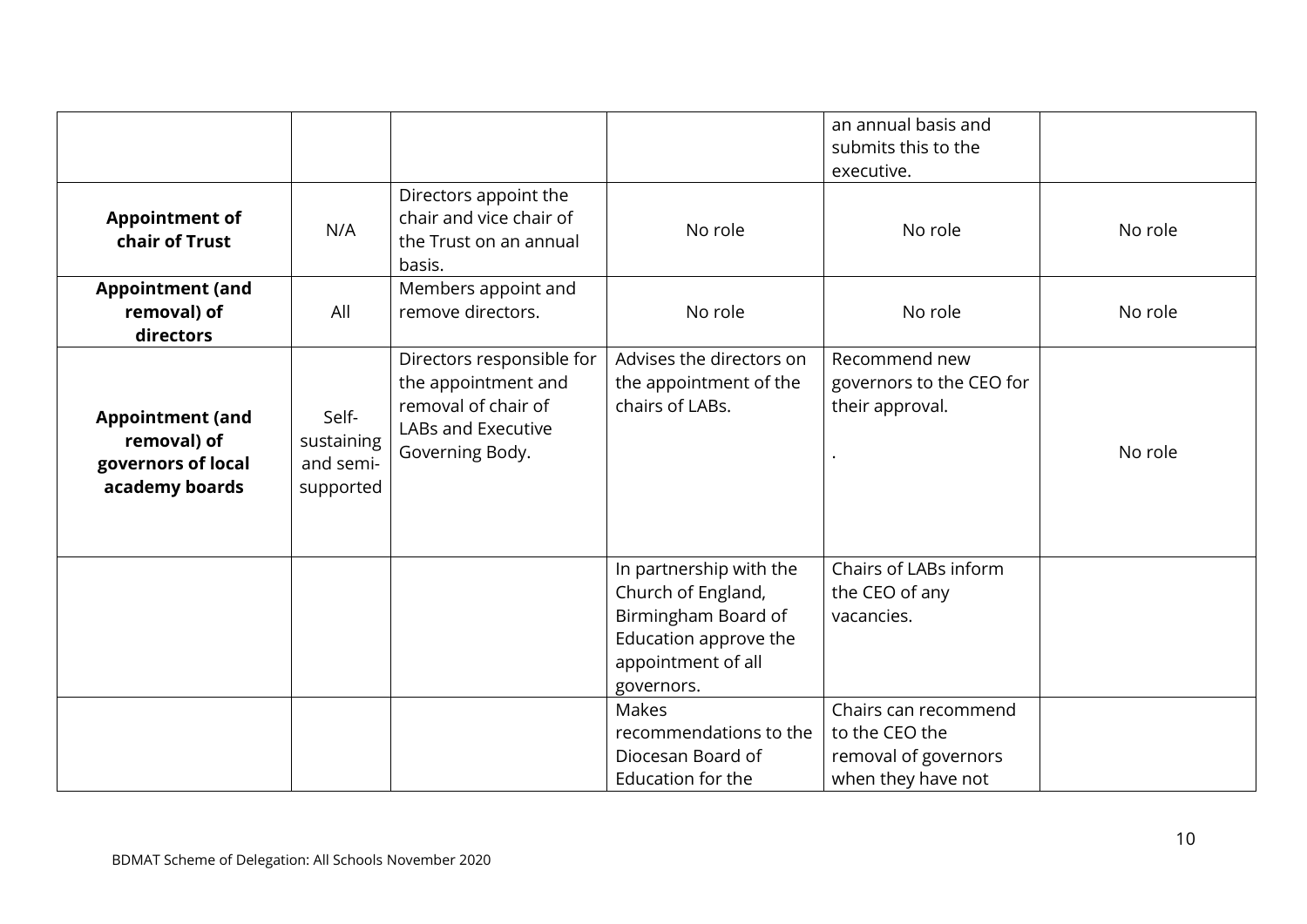|  | appointment of             | attended without          |  |
|--|----------------------------|---------------------------|--|
|  | governors to LABs.         | accepting apologies for   |  |
|  |                            | the last six months; and  |  |
|  |                            | / or when they have       |  |
|  |                            | breached the BDMAT        |  |
|  |                            | governor code of          |  |
|  |                            | conduct; where they       |  |
|  |                            | have / could have         |  |
|  |                            | brought the school or     |  |
|  |                            | MAT into disrepute as a   |  |
|  |                            | result of their words or  |  |
|  |                            | actions either in school  |  |
|  |                            | or outside of school; and |  |
|  |                            | / or when they have       |  |
|  |                            | broken confidentiality    |  |
|  |                            | (with the exception of    |  |
|  |                            | whistleblowing).          |  |
|  | Responsibility of          |                           |  |
|  | suspending LABs            |                           |  |
|  | and replacing with an      |                           |  |
|  | <b>Executive Governing</b> |                           |  |
|  | Body and appoint           |                           |  |
|  | members to that board.     |                           |  |
|  | The CEO is delegated the   |                           |  |
|  | responsibility to remove   |                           |  |
|  | governors when             |                           |  |
|  | recommended to do so       |                           |  |
|  | by a chair of a LAB or     |                           |  |
|  | where he has serious       |                           |  |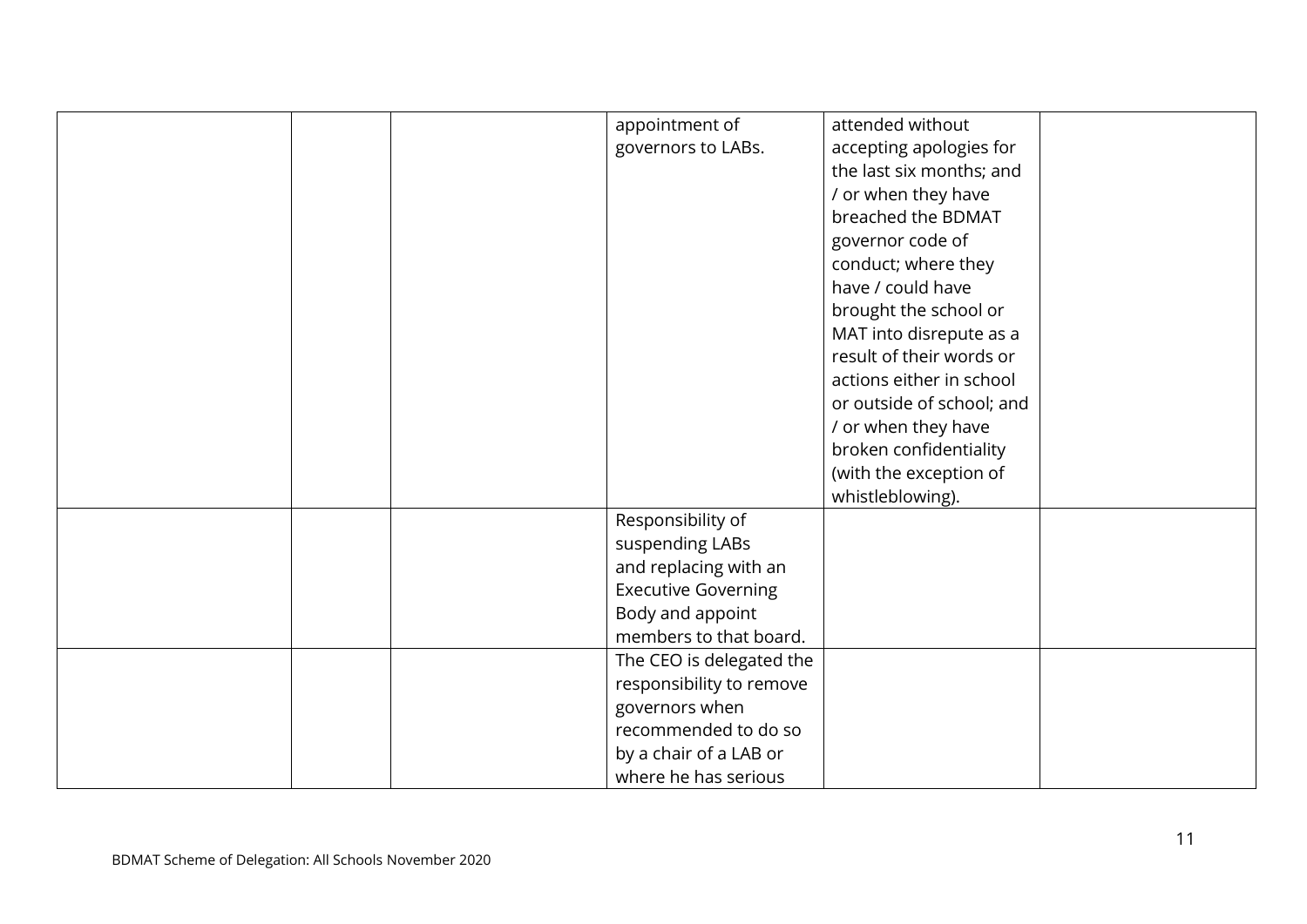|                         |     |                           | concerns regarding a      |                          |                        |
|-------------------------|-----|---------------------------|---------------------------|--------------------------|------------------------|
|                         |     |                           | governor - for example,   |                          |                        |
|                         |     |                           | when they have not        |                          |                        |
|                         |     |                           | attended without          |                          |                        |
|                         |     |                           | accepting apologies for   |                          |                        |
|                         |     |                           | the last six months; and  |                          |                        |
|                         |     |                           | / or when they have       |                          |                        |
|                         |     |                           | breached the BDMAT        |                          |                        |
|                         |     |                           | governor code of          |                          |                        |
|                         |     |                           | conduct; where they       |                          |                        |
|                         |     |                           | have / could have         |                          |                        |
|                         |     |                           | brought the school or     |                          |                        |
|                         |     |                           | MAT into disrepute as a   |                          |                        |
|                         |     |                           | result of their words or  |                          |                        |
|                         |     |                           | actions either in school  |                          |                        |
|                         |     |                           | or outside of school; and |                          |                        |
|                         |     |                           | / or when they have       |                          |                        |
|                         |     |                           | broken confidentiality    |                          |                        |
|                         |     |                           | (with the exception of    |                          |                        |
|                         |     |                           | whistleblowing).          |                          |                        |
|                         |     | <b>Board of Directors</b> | CFOO co-ordinates         |                          |                        |
| <b>Appoint Auditors</b> | N/A | recommend auditors to     | tendering process on      | No role                  | No role                |
|                         |     | Members, Members          | behalf of Directors.      |                          |                        |
|                         |     | Appoint.                  |                           |                          |                        |
|                         |     | The MAT board of          | CFOO to prepare and       | LAB to monitor any       | The Headteacher is to  |
| <b>Statutory Audit</b>  |     | directors is responsible  | approve the audit         | recommendations from     | provide such           |
| <b>Procedures</b>       | All | for approving the         | documentation and         | auditors that pertain to | information and        |
|                         |     | statutory accounts of the | ensure all statutory      | their establishment.     | assistance in relation |
|                         |     | MAT and recommending      | financial documents are   |                          | to statutory audit     |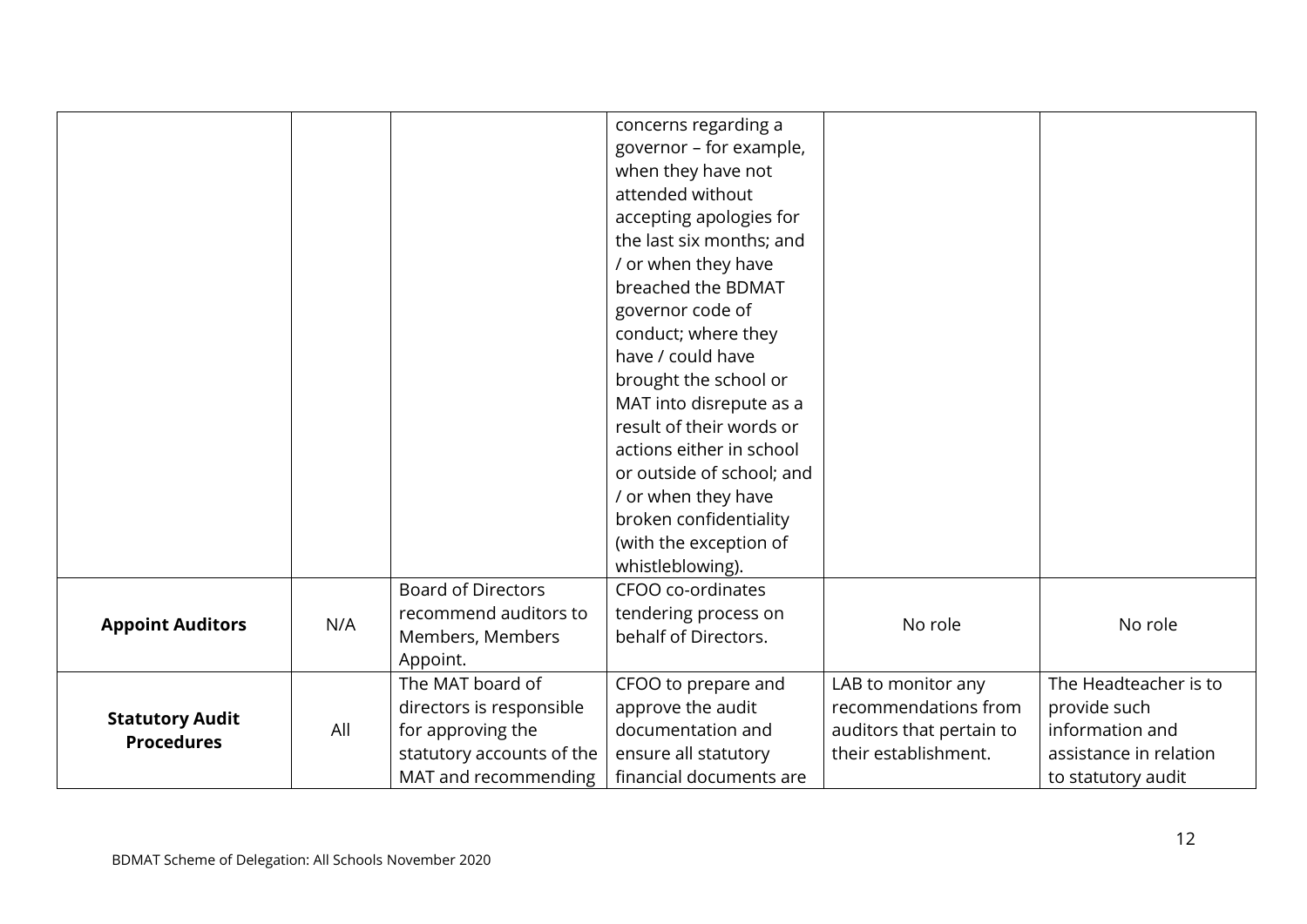|                                                                                                                                                                                                                                                                                                                                                                                    |     | them to the BDMAT<br>members.                                                                                                                                                                                                                  | appropriately filed.                                                                                                                                                                                                                                                                                                                                                                                                                                          |                                                                                                                                                                                                                                                                        | procedures as the CFOO<br>and the Finance and<br>Resources / Audit<br>Committee may from<br>time to time require.<br>Implement any actions<br>identified by the                                                                                                            |
|------------------------------------------------------------------------------------------------------------------------------------------------------------------------------------------------------------------------------------------------------------------------------------------------------------------------------------------------------------------------------------|-----|------------------------------------------------------------------------------------------------------------------------------------------------------------------------------------------------------------------------------------------------|---------------------------------------------------------------------------------------------------------------------------------------------------------------------------------------------------------------------------------------------------------------------------------------------------------------------------------------------------------------------------------------------------------------------------------------------------------------|------------------------------------------------------------------------------------------------------------------------------------------------------------------------------------------------------------------------------------------------------------------------|----------------------------------------------------------------------------------------------------------------------------------------------------------------------------------------------------------------------------------------------------------------------------|
| <b>Other major strategic</b><br>decisions; i.e. the<br>restructure of the<br>central MAT<br>team, the taking on of<br>another school into the<br>MAT, the growth plan of<br>the MAT School strategic<br>decisions, e.g. changing<br>the school's PAN,<br>running / ceasing to run a<br>school based nursery,<br>establishment /cessation<br>of a before/after school<br>provision. | All | Directors will review any<br>proposal put to it by the<br>CEO and may:<br>•approve the proposal as<br>submitted to it; or<br>•approve the proposal<br>subject to any<br>amendments it<br>considers appropriate;<br>or<br>•reject the proposal. | The CEO will assess any<br>proposal put forward by<br>the Headteacher and<br>LAB.<br>The CEO may decide to:<br>• approve the proposal<br>as submitted to the CEO;<br>or<br>• approve the proposal<br>subject to any<br>amendments the CEO<br>considers appropriate;<br>or<br>• reject the proposal; or<br>• refer the proposal to<br>the School Effectiveness<br>Committee / Finance and<br><b>Resources Committee</b><br>(as appropriate) for a<br>decision. | The LAB will make its<br>views known to the CEO<br>regarding any major<br>strategic decisions the<br>MAT is considering<br>through a formal<br>consultation period.<br>The LAB will refer to the<br>CEO any major strategic<br>decisions the school<br>is considering. | auditors.<br>The Headteacher is to<br>notify the CEO of any<br>proposal of a major<br>strategic nature.<br>The Headteacher will<br>provide such further<br>information and<br>assistance as the CEO<br>may need in order to<br>make a decision<br>concerning the proposal. |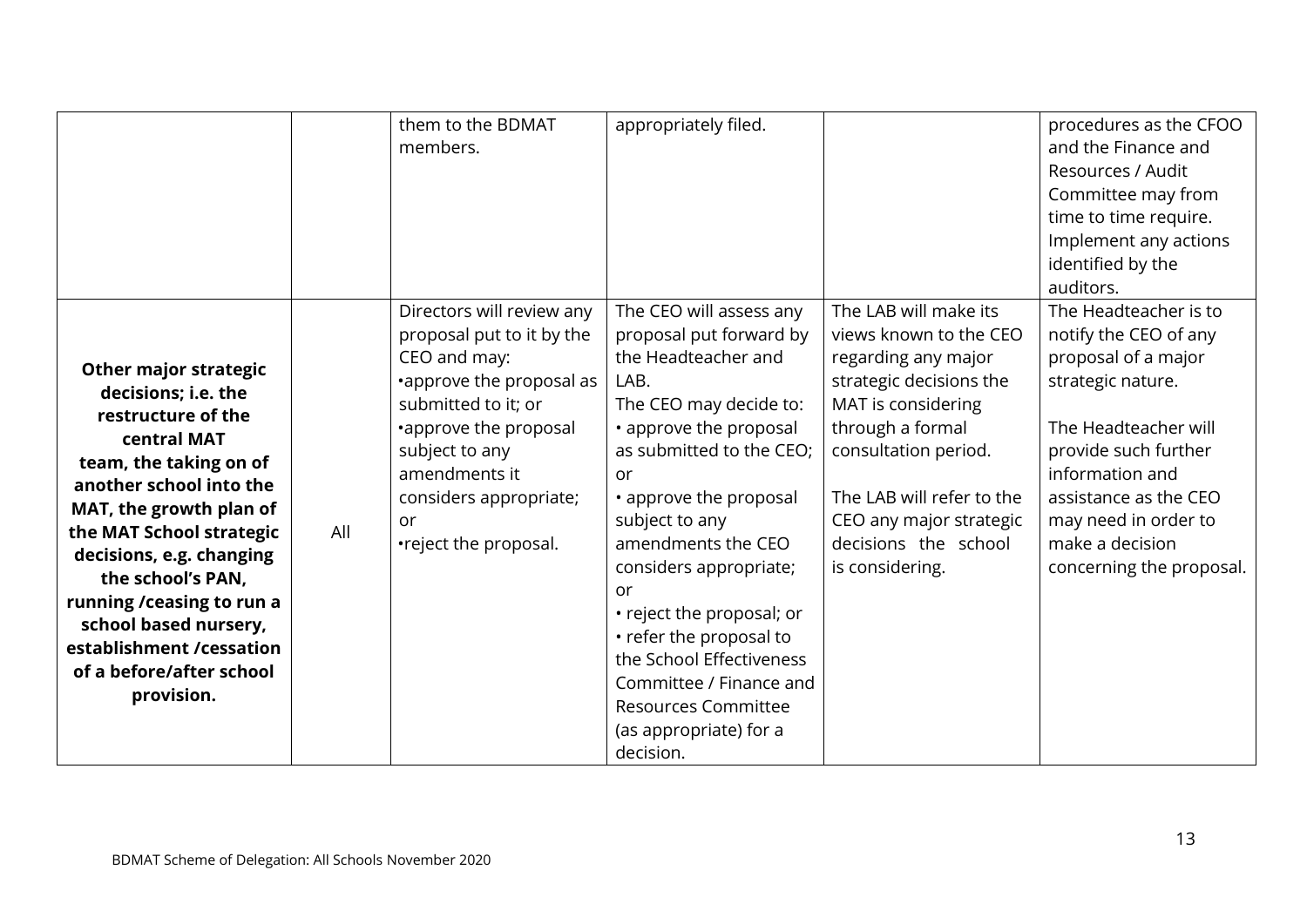|                                                                     |                               |                                                                                                             | <b>FINANCE</b>                                                                                                                                            |                                                                                                   |                                                                                                                                                                                                                                                       |
|---------------------------------------------------------------------|-------------------------------|-------------------------------------------------------------------------------------------------------------|-----------------------------------------------------------------------------------------------------------------------------------------------------------|---------------------------------------------------------------------------------------------------|-------------------------------------------------------------------------------------------------------------------------------------------------------------------------------------------------------------------------------------------------------|
| <b>Aspect</b>                                                       | <b>School</b><br><b>Group</b> | <b>Board of Directors</b>                                                                                   | <b>Executive</b>                                                                                                                                          | <b>Local Academy</b><br><b>Board</b>                                                              | <b>Headteacher</b>                                                                                                                                                                                                                                    |
| <b>All financial policies</b>                                       | All                           | Directors review and<br>approve draft policies                                                              | Draft policies for<br>approval by directors.                                                                                                              | No role                                                                                           | No role                                                                                                                                                                                                                                               |
| <b>Budget</b>                                                       | All                           | Main Board Review and<br>approve budget<br>recommended by the<br><b>Finance and Resources</b><br>Committee. | Responsible for the<br>development of 3 year<br>budget for the trust and<br>all of its schools, working<br>in consultation with LABs<br>and Headteachers. | Review draft budget and<br>recommend to Executive<br>for submission and<br>approval to Directors. | Work with School<br><b>Finance Partner to</b><br>prepare a 3 year budget<br>for the school in<br>accordance with BDMAT<br>requirements and<br>school improvement<br>priorities. Taking advice<br>and guidance from the<br>CFOO / CSEO as<br>required. |
|                                                                     |                               |                                                                                                             | Submit final budgets to<br>Directors, via the<br><b>Finance and Resources</b><br>Committee for approval.                                                  |                                                                                                   | Recommend the budget<br>to the LAB.                                                                                                                                                                                                                   |
| <b>Allocation of funding</b><br>within the Trust<br>(including GAG) | All                           | Main Board Review and<br>approve funding<br>allocation recommended                                          | Advise and recommend<br>distribution of funding to<br>the Directors via the                                                                               | No role                                                                                           | No role                                                                                                                                                                                                                                               |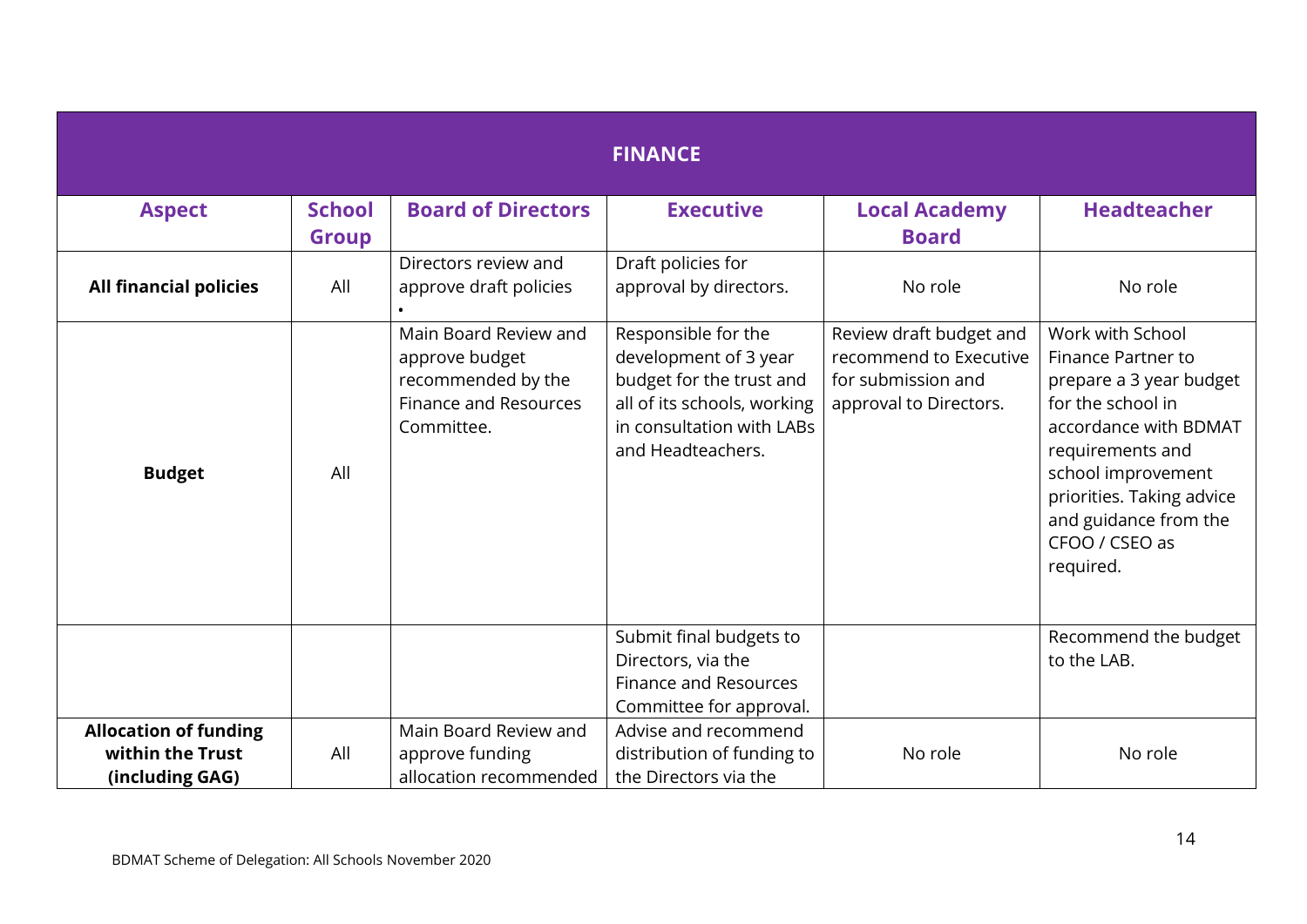|                                                     |     | by the Finance and<br>Resources Committee.                                                   | <b>Finance and Resources</b><br>Committee.                                                                                                                        |                                                                                                                                                                |                                                                                                                                                                            |
|-----------------------------------------------------|-----|----------------------------------------------------------------------------------------------|-------------------------------------------------------------------------------------------------------------------------------------------------------------------|----------------------------------------------------------------------------------------------------------------------------------------------------------------|----------------------------------------------------------------------------------------------------------------------------------------------------------------------------|
| School in deficit or<br>setting a deficit<br>budget | All | <b>Finance and Resources</b><br>Committee Review and<br>approve the deficit<br>recover plan. | Recommend to Finance<br>and Resources<br>Committee that deficit<br>recovery plan should be<br>approved, and monitor<br>progress against the<br>plan.              | Recommend deficit<br>recovery plan to<br>Executive.                                                                                                            | Prepare deficit recovery<br>plan with support from<br>the CFOO and CSEO.                                                                                                   |
|                                                     |     | <b>Finance and Resources</b><br>Committee monitor<br>progress against the<br>plan.           |                                                                                                                                                                   | Review school's progress<br>through termly reports<br>from the headteacher.                                                                                    | Headteacher delivers the<br>deficit recovery plan.                                                                                                                         |
| <b>Budget Monitoring and</b><br>delivery            | All | Chair of the Trust<br>receives monthly<br>management accounts.                               | Ensure the production of<br>monthly management<br>accounts and review<br>performance against<br>budget, taking action<br>where required to<br>achieve the budget. | Supports the<br>headteacher in<br>delivering the agreed<br>budget and receives<br>regular management<br>accounts from<br>the CFOO / School<br>Finance Partner. | Responsible for<br>spending in line with<br>the approved budget<br>and agreeing any<br>changes to individual<br>forecasts with CFOO via<br><b>School Finance Partners.</b> |
|                                                     |     | Review termly budget<br>monitoring reports for<br>the trust and individual<br>schools.       | Present accounts to the<br>Chair of the trust on a<br>monthly basis and<br>termly to the Finance<br>and Resources<br>Committee.                                   | Chair of LAB (or their<br>nominated<br>representative) meets<br>with Headteacher and<br><b>School Finance Partner</b><br>on a monthly basis to                 | Meets with School<br>Finance Partner and<br>Chair of LAB on a<br>monthly basis to review<br>published management<br>accounts.                                              |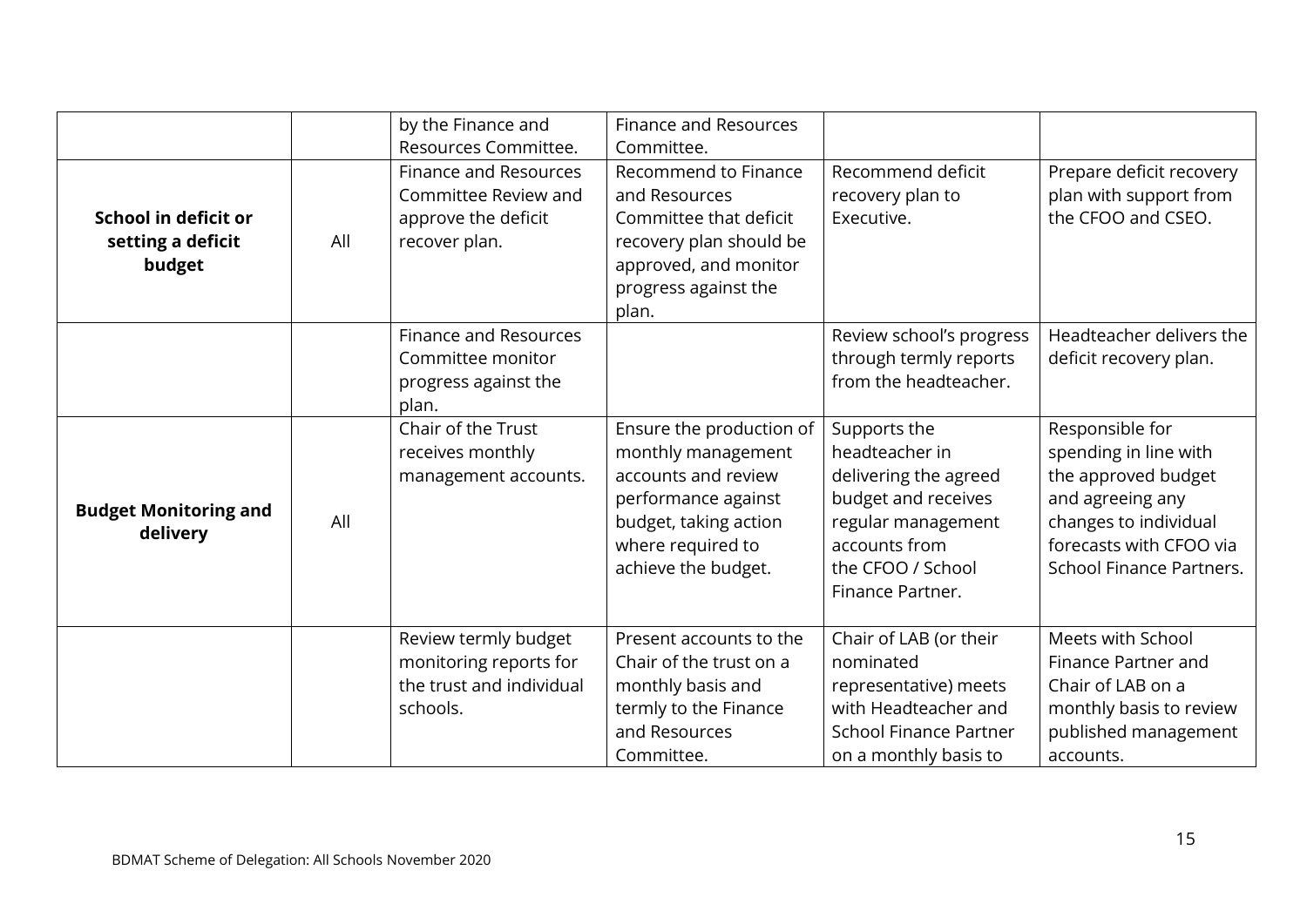|                                                                  |                                                                                                                                                                                                                                                                                                                                                                                                                                             | review published     |  |
|------------------------------------------------------------------|---------------------------------------------------------------------------------------------------------------------------------------------------------------------------------------------------------------------------------------------------------------------------------------------------------------------------------------------------------------------------------------------------------------------------------------------|----------------------|--|
|                                                                  |                                                                                                                                                                                                                                                                                                                                                                                                                                             | management accounts. |  |
| Monthly accounts<br>available to directors<br>monthly to access. | The Executive will take<br>direct control of school<br>finances where schools:<br>• Persistently bypass<br>purchasing or<br>appointment<br>processes set out in<br>the trust's policies;<br>• Fail to follow correct<br>tendering/value for<br>money processes set<br>out in t the trust's<br>policies; or<br>• Forecast an overall<br>negative variance<br>against budget of<br>greater than £5,000<br>without prior<br>agreement from the |                      |  |
|                                                                  | CFOO.<br>Control will be returned<br>to Headteachers once it<br>can be demonstrated<br>that financial control is<br>embedded within the<br>operations of the<br>school.                                                                                                                                                                                                                                                                     |                      |  |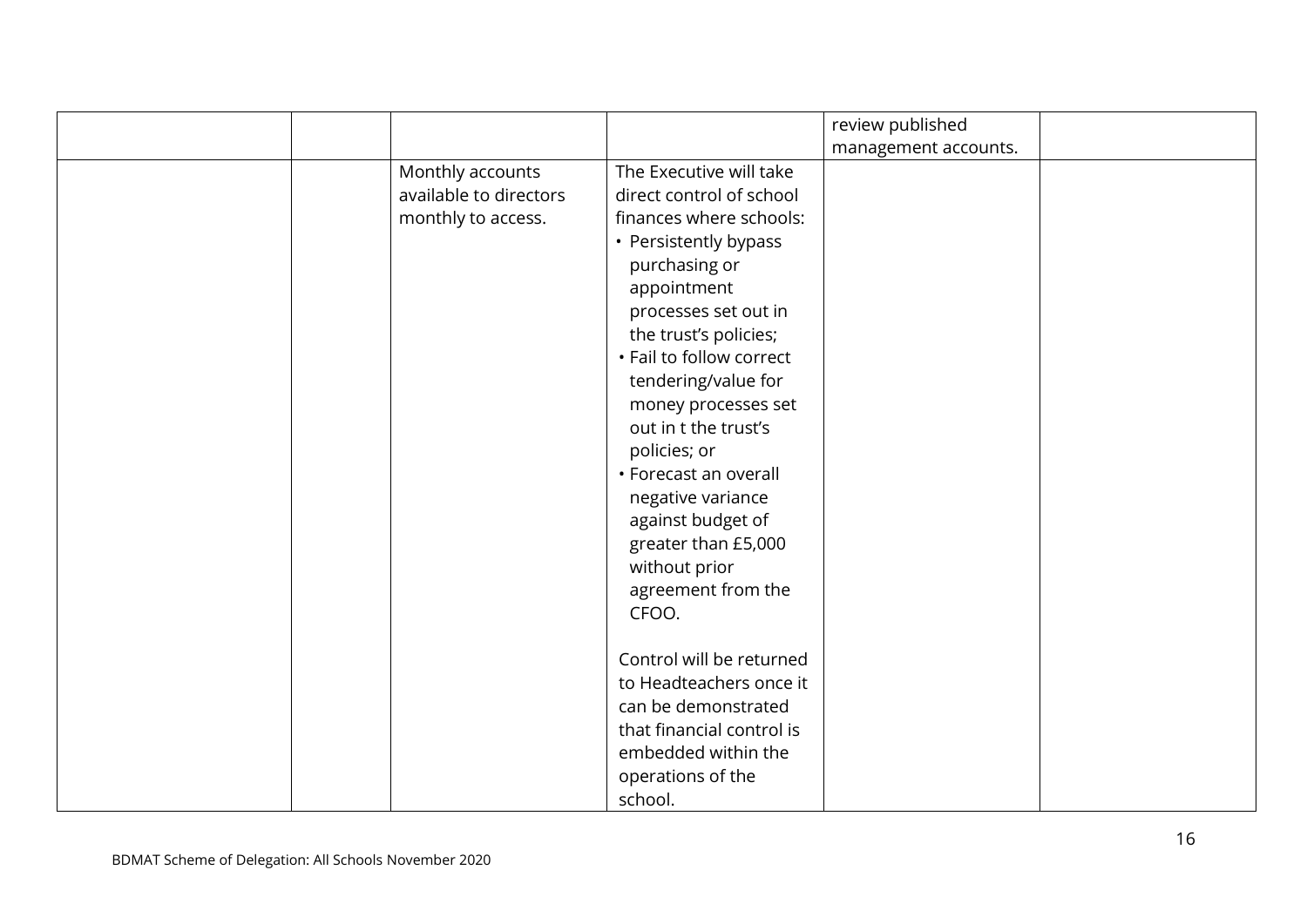|                        |     | Finance and Resource    |                              |                          |                          |
|------------------------|-----|-------------------------|------------------------------|--------------------------|--------------------------|
|                        |     | and Full Board receive  |                              |                          |                          |
|                        |     | accounts at each        |                              |                          |                          |
|                        |     | Meeting.                |                              |                          |                          |
|                        |     | Review and Approve      | <b>CFOO Reviews business</b> | Reviews business case in | Proposes business case   |
|                        |     | business cases for      | case and will either:        | line with the school's   | to the LAB regarding use |
|                        |     | submissions outside the | • Approve;                   | improvement plan.        | of reserves.             |
|                        |     | delegated authority of  | • Reject;                    |                          |                          |
|                        |     | the CEO.                | • Ask for further work to    |                          |                          |
| <b>Use of reserves</b> | All |                         | be carried out; or           |                          |                          |
|                        |     |                         | • Recommend to               |                          |                          |
|                        |     |                         | CEO/Directors where          |                          |                          |
|                        |     |                         | the request is outside       |                          |                          |
|                        |     |                         | of delegated financial       |                          |                          |
|                        |     |                         | powers.                      |                          |                          |
|                        |     |                         | CEO approves                 | Recommends business      |                          |
|                        |     |                         | recommended business         | plan to the              |                          |
|                        |     |                         | cases from CFOO up to        | CFOO.                    |                          |
|                        |     |                         | delegated limits.            |                          |                          |
|                        |     | Review and approves     | Develop 5 year capital       | Recommends capital       | Headteachers to make     |
|                        |     | annual capital          | programme for the Trust      | requirements on estates  | recommendations to       |
|                        |     | programme.              | based on available and       | and ICT to the Head of   | LAB on estates and ICT   |
|                        |     |                         | predicted funding with       | Operations and Head of   | requirements, following  |
| <b>Capital budget</b>  | All |                         | reference to the estates     | ICT.                     | discussions with the     |
|                        |     |                         | and ICT strategy             |                          | Head of Operations and   |
|                        |     |                         | (including contingency       |                          | Head of ICT.             |
|                        |     |                         | for unplanned needs)         |                          |                          |
|                        |     |                         | taking into account          |                          |                          |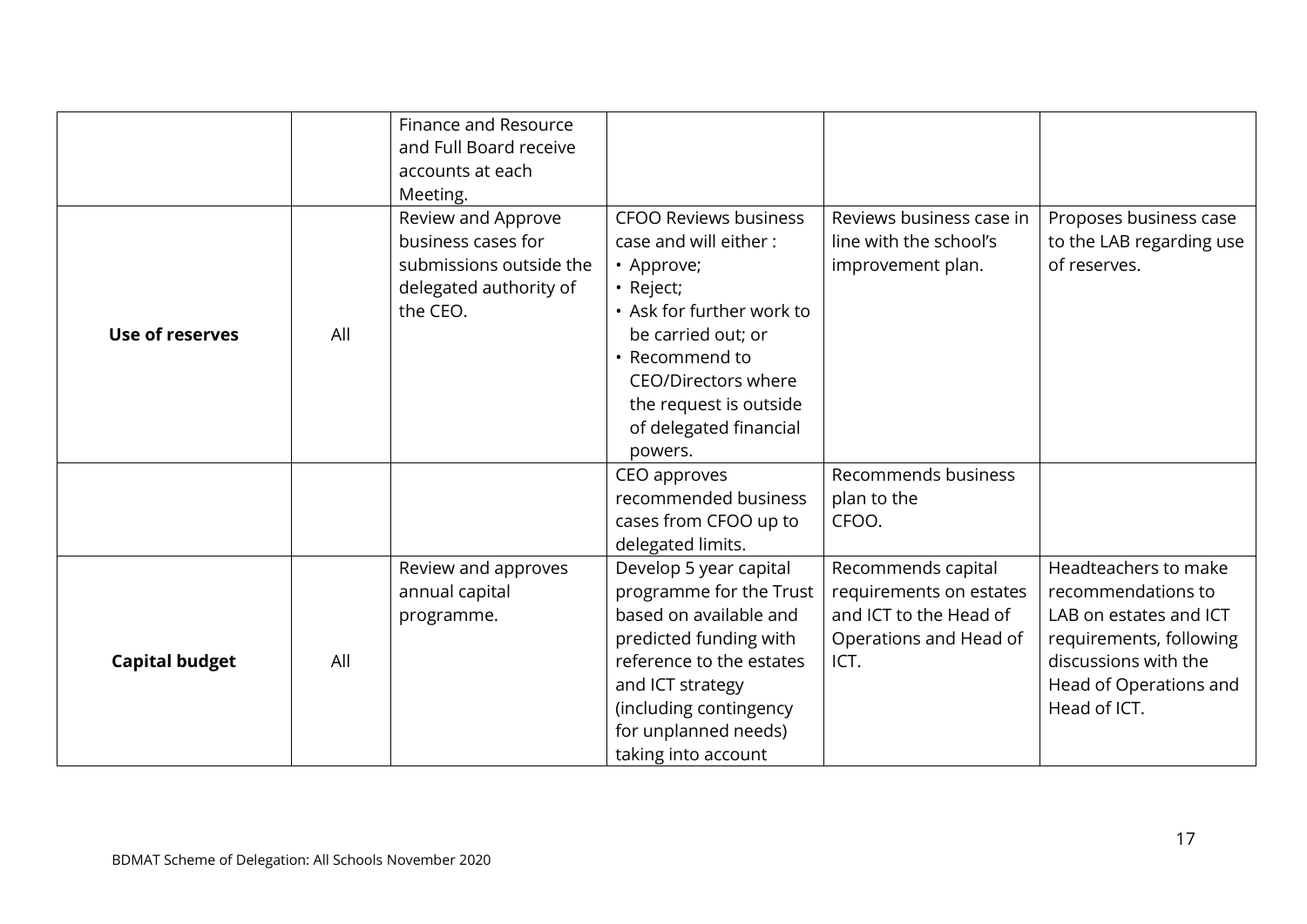|                                                                                |     |                                                                                     | recommendations from<br>LABs.                                                                                                                                    |                                                                                                                                    |                                                                                                               |
|--------------------------------------------------------------------------------|-----|-------------------------------------------------------------------------------------|------------------------------------------------------------------------------------------------------------------------------------------------------------------|------------------------------------------------------------------------------------------------------------------------------------|---------------------------------------------------------------------------------------------------------------|
|                                                                                |     | Monitor progress<br>against 5 year capital<br>programme.                            |                                                                                                                                                                  |                                                                                                                                    |                                                                                                               |
| <b>Writing off bad debts</b>                                                   | All | <b>Finance and Resources</b><br>consider any writing off<br>debts greater than £5k. | Approve writing off any<br>pupil debts above £500.                                                                                                               | Authorise up to £500 for<br>individual debts.<br>Recommend debts<br>above £500 to the CFOO<br>for consideration of<br>writing off. | Recommend writing off<br>individual pupil debt<br>e.g. school, trips and<br>lunches, up to £500 per<br>pupil. |
|                                                                                |     |                                                                                     | Executive to write off<br>any debts up to £5k.<br>Above 5k to be<br>recommend to the<br>Finance and Resources<br>Committee CFOO<br>approves all<br>appointments. | LAB considers the<br>recommendations of<br>the headteacher in light<br>of the school's budget<br>and school improvement<br>plan.   |                                                                                                               |
| <b>School staff</b><br>appointments (with<br>the exception of<br>headteachers) | All |                                                                                     | CFOO approves all<br>appointments.                                                                                                                               | LAB considers the<br>recommendations of<br>the headteacher in light<br>of the school's<br>budget and school<br>improvement plan.   | Recommends to the LAB<br>any vacancies and<br>proposed appointments<br>(both existing and new<br>roles).      |
| <b>Expansion/reduction</b><br>of existing facilities                           | All | Directors will review any<br>proposal put to it by the<br>CEO and may:              | The CEO will assess any<br>proposal put forward by<br>the Headteacher.<br>The CEO may decide to:                                                                 | LAB to recommend<br>proposals to expand /<br>reduce any existing                                                                   | The Headteacher is to<br>agree with the LAB and<br>notify the CEO of any<br>proposal to expand /              |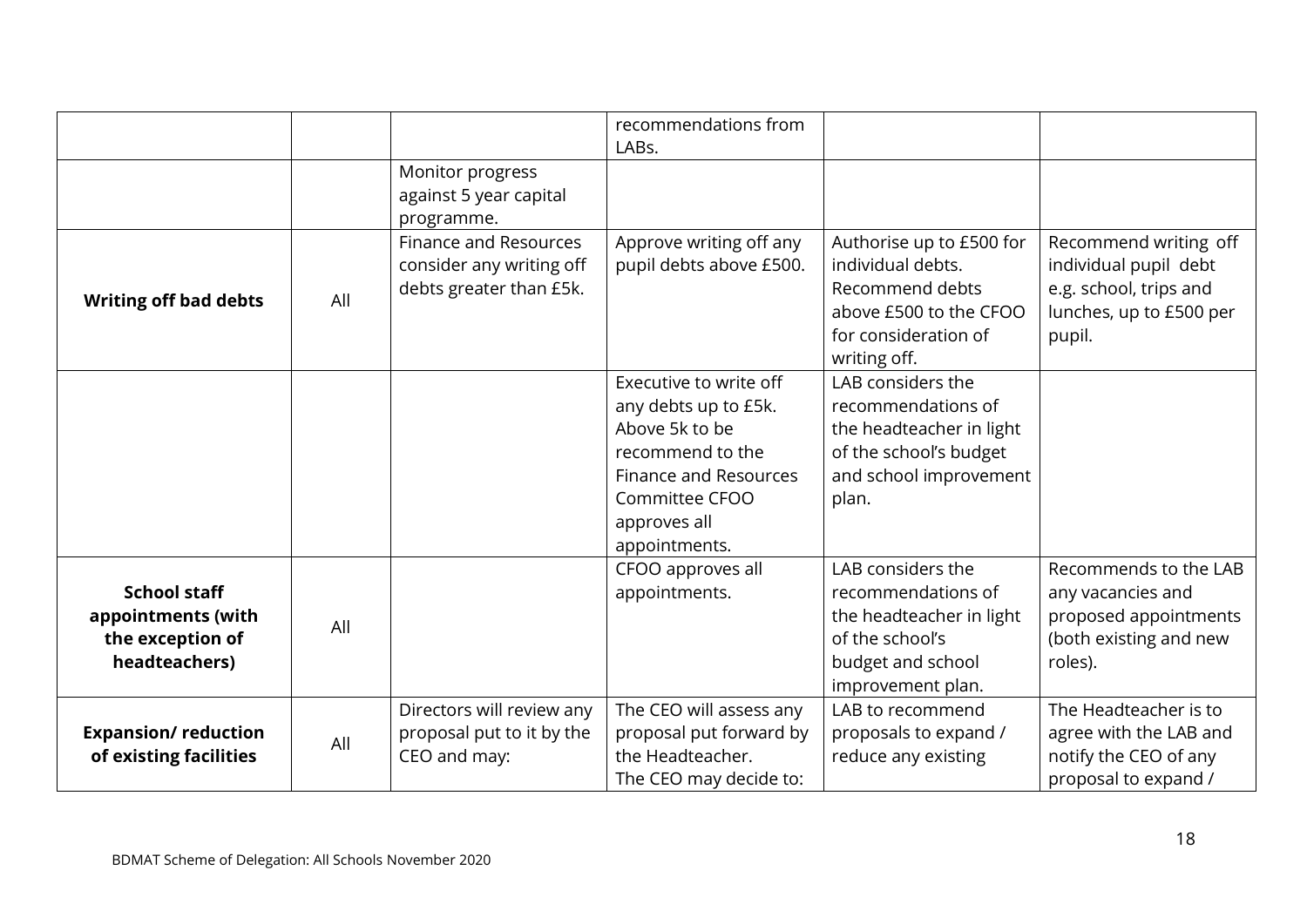|                                  |     | • approve the proposal<br>as submitted to it; or<br>• approve the proposal<br>subject to any<br>amendments it<br>considers appropriate;<br>or<br>• reject the proposal.                   | • approve the proposal<br>as submitted to the<br>CEO; or<br>• approve the proposal<br>subject to any<br>amendments the CEO<br>considers appropriate;<br>or<br>• reject the proposal; or<br>• refer the proposal to<br>the School<br>Effectiveness<br>Committee for a<br>decision. | facilities at the school to<br>CEO.                      | reduce any existing<br>facilities at the school.                                                                                                                |
|----------------------------------|-----|-------------------------------------------------------------------------------------------------------------------------------------------------------------------------------------------|-----------------------------------------------------------------------------------------------------------------------------------------------------------------------------------------------------------------------------------------------------------------------------------|----------------------------------------------------------|-----------------------------------------------------------------------------------------------------------------------------------------------------------------|
|                                  |     |                                                                                                                                                                                           |                                                                                                                                                                                                                                                                                   |                                                          | The Headteacher will<br>provide such further<br>information and<br>assistance as the CEO<br>may need in order to<br>make a decision<br>concerning the proposal. |
| <b>Taking on new</b><br>premises | All | Directors will review any<br>proposal put to it by the<br>CEO and may:<br>• approve the proposal<br>as submitted to it; or<br>• approve the proposal<br>• subject to any<br>amendments it | The CEO will assess any<br>proposal put forward by<br>the Headteacher.<br>The CEO may decide to:<br>• approve the proposal<br>as submitted to the<br>CEO; or                                                                                                                      | LAB to agree proposal to<br>take on any new<br>premises. | The Headteacher is to<br>notify the CEO of any<br>proposal to take on new<br>premises following<br>agreement with LAB.                                          |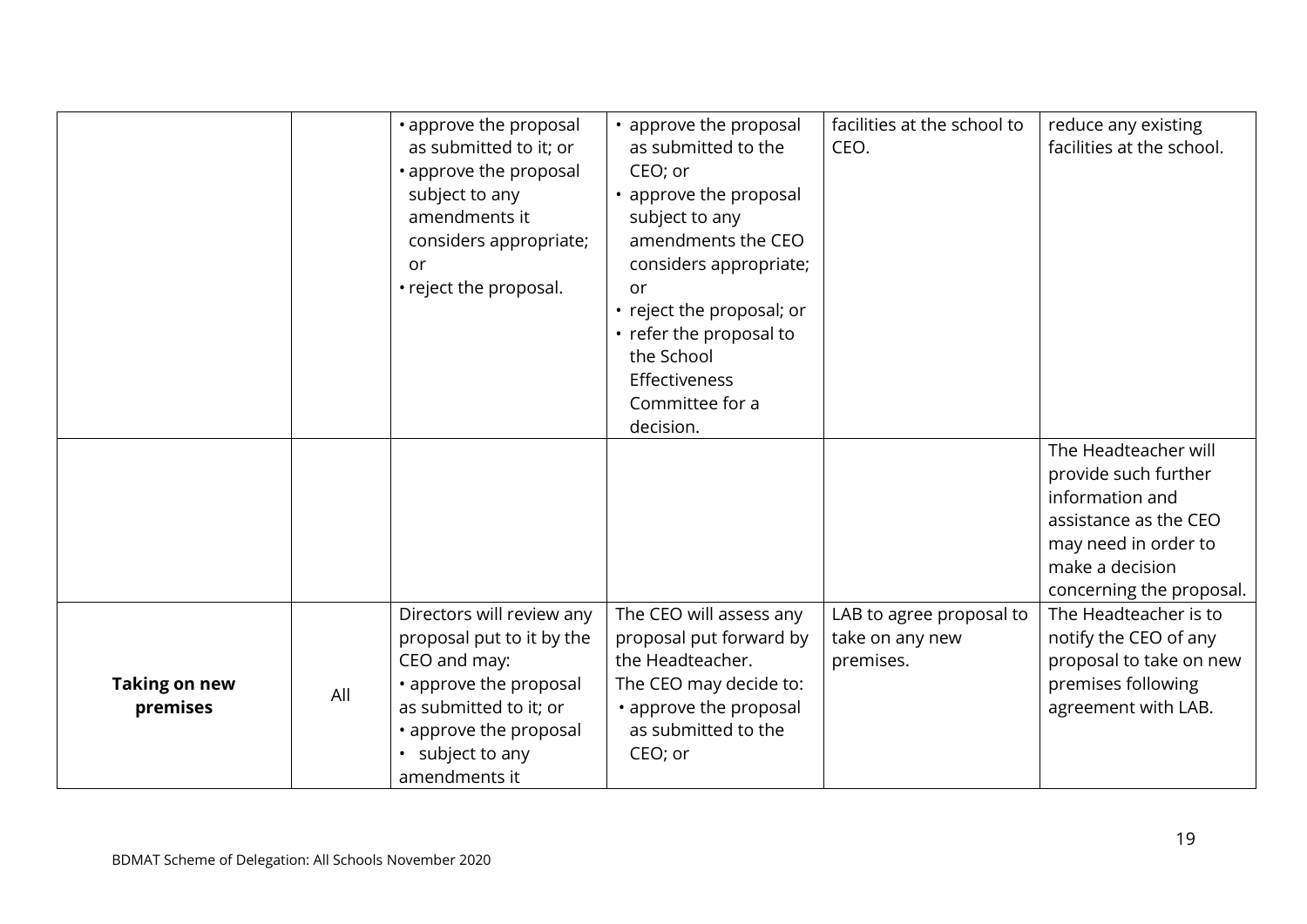|                                                      |     | considers appropriate;<br>or<br>• reject the proposal.                                                             | • approve the proposal<br>subject to any<br>amendments the CEO<br>considers appropriate;<br><b>or</b><br>• reject the proposal; or<br>Refer the proposal to<br>the School<br>Effectiveness<br>Committee for a<br>decision. |                                                                                  | The Headteacher will                                                                                                                    |
|------------------------------------------------------|-----|--------------------------------------------------------------------------------------------------------------------|----------------------------------------------------------------------------------------------------------------------------------------------------------------------------------------------------------------------------|----------------------------------------------------------------------------------|-----------------------------------------------------------------------------------------------------------------------------------------|
|                                                      |     |                                                                                                                    |                                                                                                                                                                                                                            |                                                                                  | provide such further<br>information and<br>assistance as the CEO<br>may need in order to<br>make a decision<br>concerning the proposal. |
| Severance,<br>compensation and ex<br>gratia payments | All | Authorise £20k - £50k.<br>NB over £50k non-<br>contractual and all ex<br>gratia payments<br>require ESFA approval. | Authorise up to £20k                                                                                                                                                                                                       | No role                                                                          | No role                                                                                                                                 |
| Whistle blowing policy                               | All | Approve policy and<br>receive reports of any<br>incidents of whistle<br>blowing.                                   | Executive recommends<br>policy to the board.                                                                                                                                                                               | LAB to ensure the<br>whistleblowing policy is<br>being promoted to all<br>staff. | To bring the<br>whistleblowing policy to<br>the attention of all staff<br>on induction and<br>annually.                                 |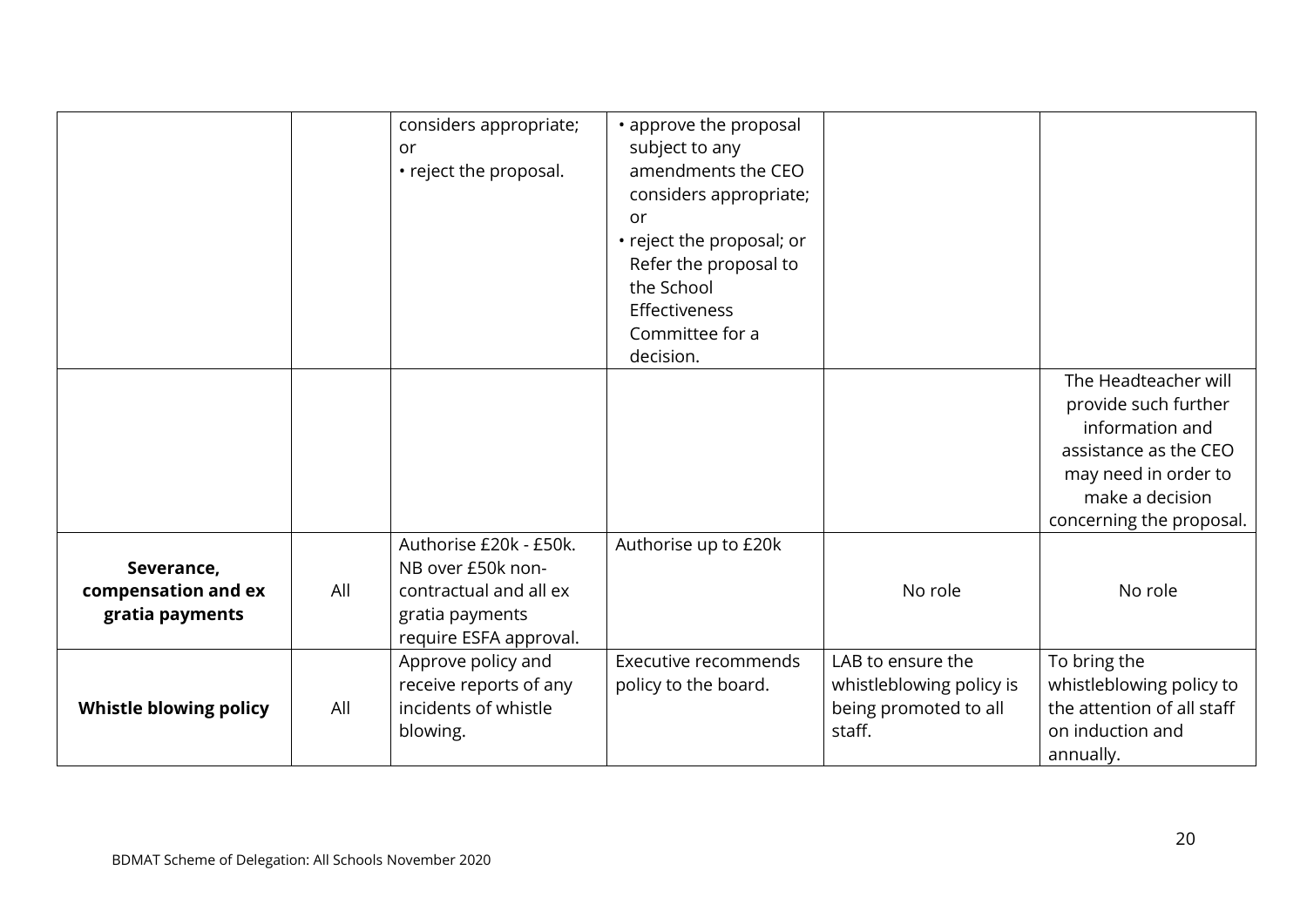| <b>Risk Management</b> | All | Review key risks and<br>measures implemented<br>to mitigate.                                                                                                                                      | Ensure that a trust level<br>risk register in in place.<br>Identify and implement<br>measures to mitigate the<br>risks identified.                                                              | LAB to review the<br>school's risk register<br>on a termly basis or<br>sooner if required<br>and receive reports from<br>the headteacher. | Ensure that a school<br>level risk register is in<br>place which is fit for<br>purpose.               |
|------------------------|-----|---------------------------------------------------------------------------------------------------------------------------------------------------------------------------------------------------|-------------------------------------------------------------------------------------------------------------------------------------------------------------------------------------------------|-------------------------------------------------------------------------------------------------------------------------------------------|-------------------------------------------------------------------------------------------------------|
|                        |     | Receive reports from the<br>CFOO at each meeting<br>of the Finance and<br><b>Resources Committee</b><br>and Full Board regarding<br>new risks and those<br>which have been<br>escalated to 'red'. | Issue reports from the<br>CFOO to each meeting of<br>the Finance and<br><b>Resources Committee</b><br>and Full Board regarding<br>new risks and those<br>which have been<br>escalated to 'red'. | Following the termly<br>review by the LAB, the<br>risk register should be<br>submitted termly to the<br>executive team.                   | Headteachers should<br>report on risk to the LAB<br>on a termly basis.                                |
|                        |     | All directors to be<br>issued with the risk<br>register on a termly<br>basis.                                                                                                                     | All directors to be issued<br>with the risk register via<br>Governor Hub.<br>Exec to meet termly to                                                                                             |                                                                                                                                           |                                                                                                       |
|                        |     |                                                                                                                                                                                                   | review School level risk<br>registers.                                                                                                                                                          |                                                                                                                                           |                                                                                                       |
| <b>Insurance</b>       | All | Ensure appropriate<br>insurance arrangements<br>are in place.                                                                                                                                     | CFOO of procure<br>appropriate insurance<br>for the Trust.                                                                                                                                      | Alert the CFOO of any<br>additional insurance<br>needs that may be<br>required for their<br>particular school.                            | Ensure that the school's<br>insurance meet the<br>needs of the school<br>including mini<br>buses etc. |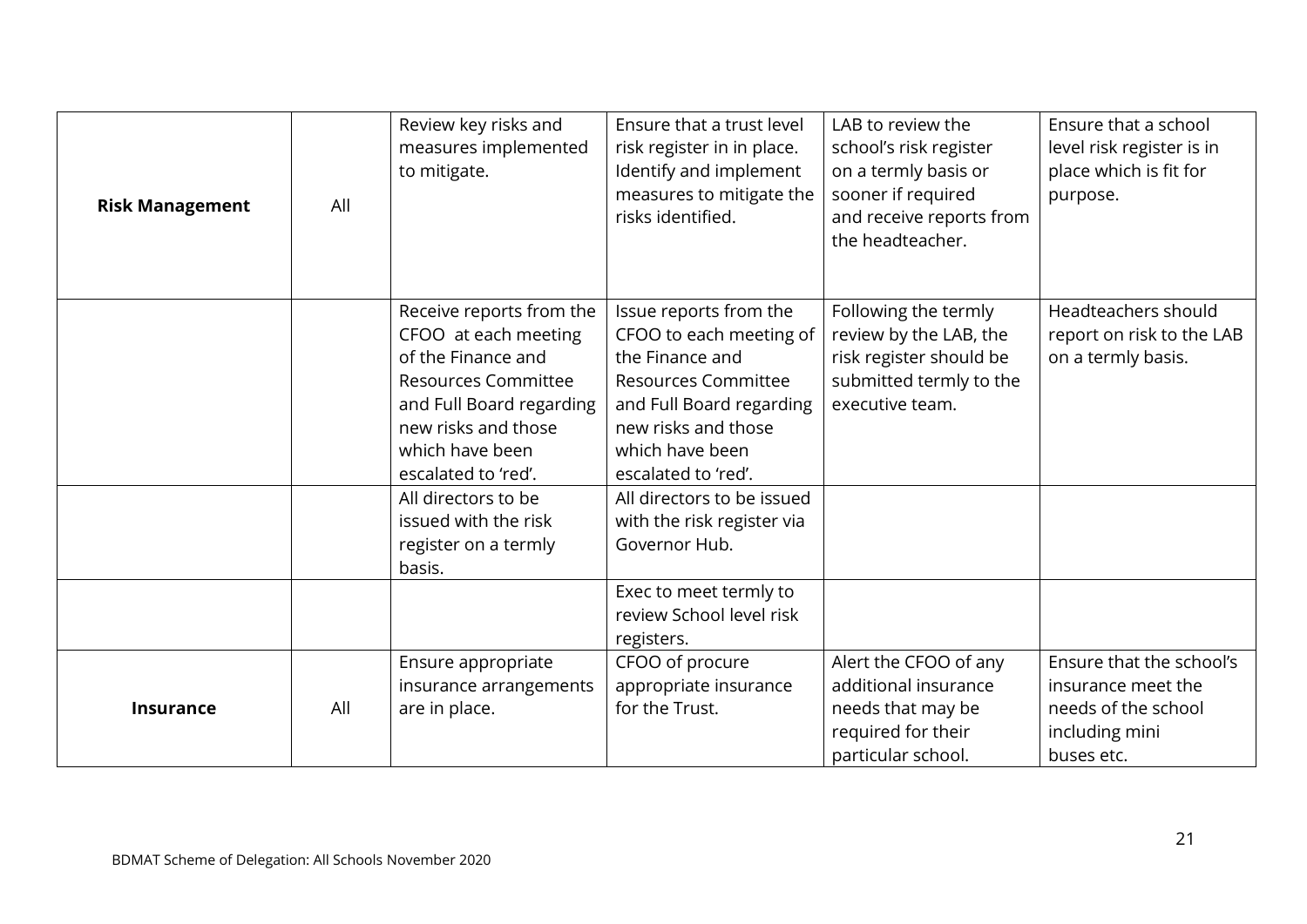| <b>HUMAN RESOURCES</b>               |               |                                                                                                                                                       |                                                                                                                                        |                                                                                                                                                                                                                   |                                                                                                                                                                                                                                                                        |  |  |
|--------------------------------------|---------------|-------------------------------------------------------------------------------------------------------------------------------------------------------|----------------------------------------------------------------------------------------------------------------------------------------|-------------------------------------------------------------------------------------------------------------------------------------------------------------------------------------------------------------------|------------------------------------------------------------------------------------------------------------------------------------------------------------------------------------------------------------------------------------------------------------------------|--|--|
| <b>Aspect</b>                        | <b>School</b> | <b>Board of Directors</b>                                                                                                                             | <b>Executive</b>                                                                                                                       | <b>Local Academy</b>                                                                                                                                                                                              | <b>Headteacher</b>                                                                                                                                                                                                                                                     |  |  |
|                                      | <b>Group</b>  |                                                                                                                                                       |                                                                                                                                        | <b>Board</b>                                                                                                                                                                                                      |                                                                                                                                                                                                                                                                        |  |  |
| Pay and<br>performance<br>management | All           | Approval of whole Trust<br>Pay Policy, pay scales<br>and benefits.                                                                                    | Ensures that all central<br>staff receive appropriate<br>appraisal and<br>renumeration.                                                | LAB chair of governors<br>supports the CEO / CSEO<br>in the annual appraisal<br>of the headteacher.<br>Where the chair feels it<br>is appropriate, a further<br>two governors may be<br>involved in this process. | Ensures that appraisals<br>are undertaken in<br>accordance with school<br>PM / appraisal policy<br>and report outcomes of<br>these to the LAB.<br>Following these reviews<br>the headteacher makes<br>recommendations to the<br>LAB regarding any salary<br>increases. |  |  |
|                                      |               |                                                                                                                                                       | Set the pay ranges of<br>Headteachers at each<br>school and approves pay<br>increments.                                                | To receive an annual<br>report from the<br>headteacher regarding<br>the implementation of<br>the school's PM/<br>appraisal systems.                                                                               | Implements the MAT<br>wide Pay Policy.                                                                                                                                                                                                                                 |  |  |
|                                      |               | Performance<br>management of CEO<br>and renumeration<br>package Directors act as<br>the Pay Body for the<br>whole-trust, although<br>this function is | The CEO and CSEO<br>performance manage all<br>headteachers, in<br>consultation with the<br>LAB chair of governors<br>and report on the | To receive pay<br>recommendations and<br>approve these for all<br>staff, with the exception<br>of the headteacher.                                                                                                | Reviews the school's<br>Performance<br>Management / appraisal<br>polices and makes<br>recommendations for<br>amendments to the LAB.                                                                                                                                    |  |  |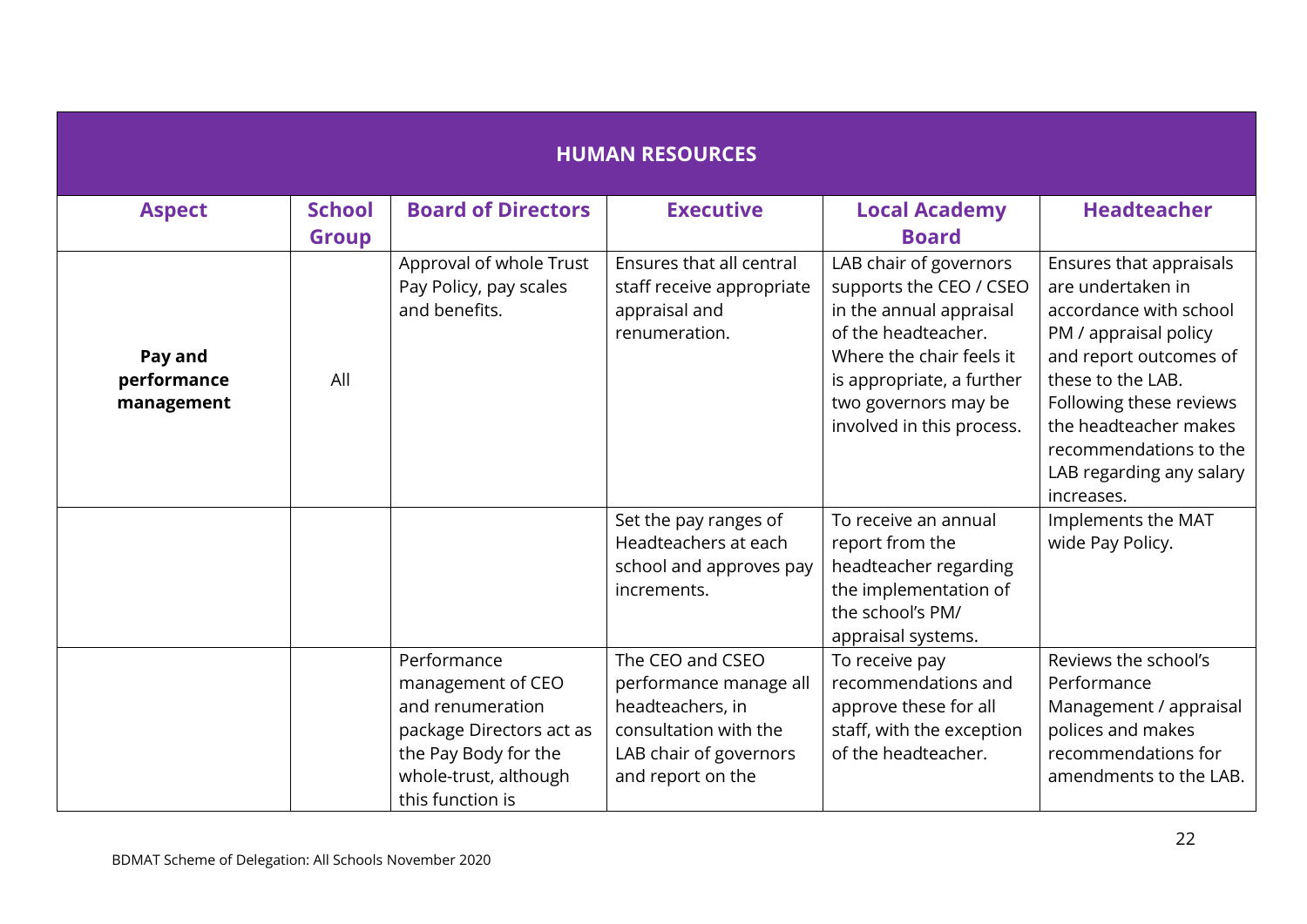|                          |     | delegated to each school | appraisal process to the   |                            |                        |
|--------------------------|-----|--------------------------|----------------------------|----------------------------|------------------------|
|                          |     | LAB to undertake for     | board of directors.        |                            |                        |
|                          |     | their staff.             |                            |                            |                        |
|                          |     |                          | Review any amendments      | Review any amendments      |                        |
|                          |     |                          | to school level            | to school level            |                        |
|                          |     |                          | Performance                | Performance                |                        |
|                          |     |                          | Management / appraisal     | Management / appraisal     |                        |
|                          |     |                          | polices presented by       | polices presented by the   |                        |
|                          |     |                          | LABs.                      | headteacher and refer      |                        |
|                          |     |                          |                            | these to the CEO for final |                        |
|                          |     |                          |                            | approval.                  |                        |
|                          |     |                          | The CEO, in consultation   |                            |                        |
|                          |     |                          | with the LAB will appoint  |                            |                        |
|                          |     |                          | headteachers.              |                            |                        |
|                          |     |                          | The executive and the      |                            |                        |
|                          |     |                          | Headteacher will lead      |                            |                        |
|                          |     |                          | jointly on the process for |                            |                        |
|                          |     |                          | filling any vacancies in   |                            |                        |
|                          |     |                          | the Senior Leadership      |                            |                        |
|                          |     |                          | Team.                      |                            |                        |
|                          |     |                          | If there is any dispute    |                            |                        |
|                          |     |                          | between the two the        |                            |                        |
|                          |     |                          | views of the CEO and       |                            |                        |
|                          |     |                          | the LAB the views of the   |                            |                        |
|                          |     |                          | CEO will prevail.          |                            |                        |
| <b>Senior Leadership</b> |     | The board will be        | The CEO, in consultation   | The LAB will have          | The Headteacher is to  |
| <b>Team</b>              | All | informed of the          | with the LAB will appoint  | representation on the      | notify the CEO as soon |
| appointments             |     | appointment of senior    | headteachers.              | appointment board for      | as the headteacher     |
|                          |     | leaders in all Schools.  |                            | SLT appointments,          |                        |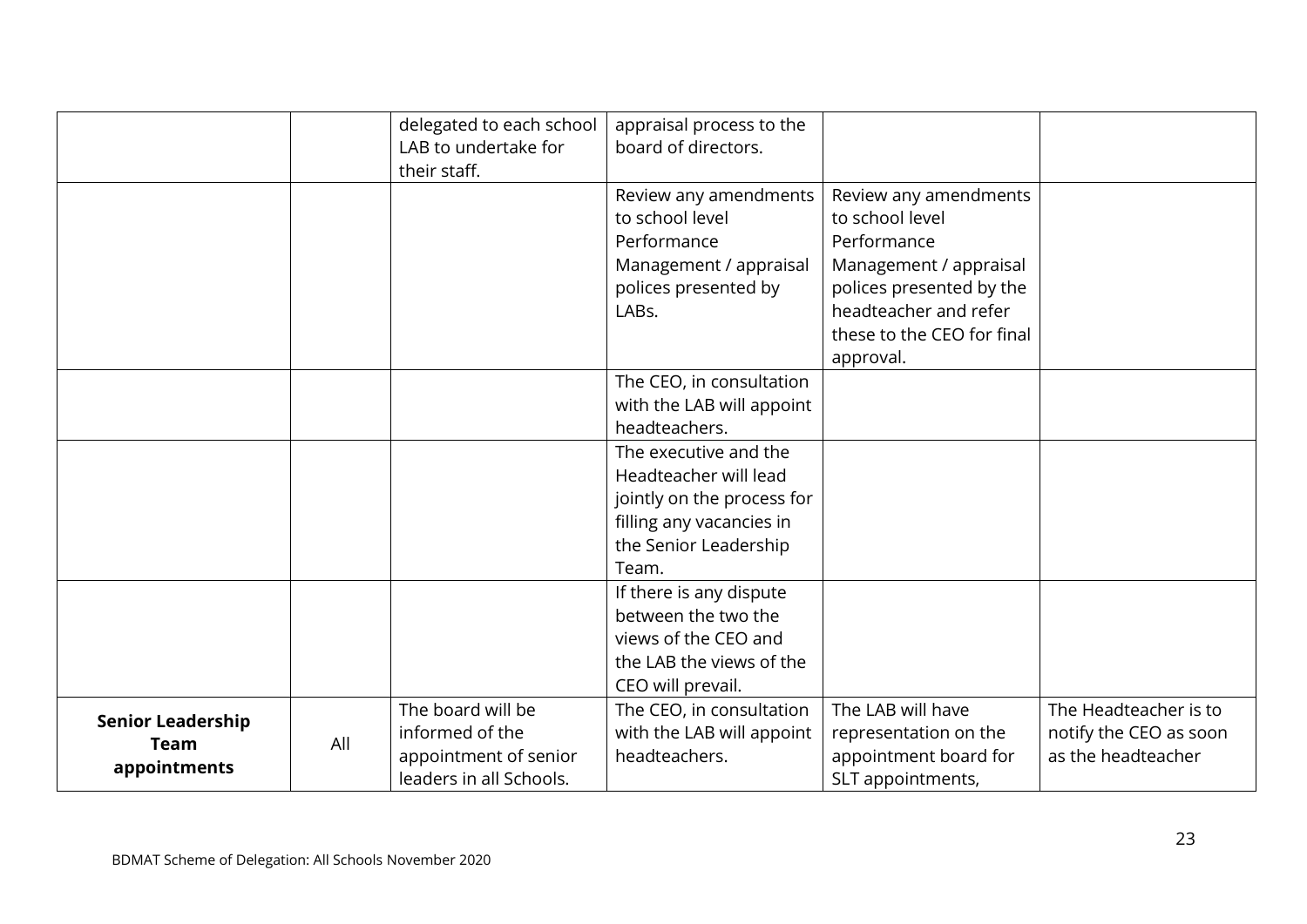|                      |           |         |                            | including the             | becomes aware of any      |
|----------------------|-----------|---------|----------------------------|---------------------------|---------------------------|
|                      |           |         |                            | appointment of            | potential vacancy in      |
|                      |           |         |                            | headteachers.             | the Senior Leadership     |
|                      |           |         |                            |                           | Team.                     |
|                      |           |         |                            |                           | The Headteacher will      |
|                      |           |         |                            |                           | then lead the process     |
|                      |           |         |                            |                           | jointly with the CEO.     |
|                      |           |         | The executive and the      | The LAB will agree the    |                           |
|                      |           |         | Headteacher will lead      | staffing structure for    |                           |
|                      |           |         | jointly on the process for | the school, including the |                           |
|                      |           |         | filling any vacancies in   | composition of the SLT -  |                           |
|                      |           |         | the Senior Leadership      | this will be part of the  |                           |
|                      |           |         | Team.                      | budget approval           |                           |
|                      |           |         |                            | arrangements.             |                           |
|                      |           |         | If there is any dispute    |                           |                           |
|                      |           |         | between the two the        |                           |                           |
|                      |           |         | views of the CEO and       |                           |                           |
|                      |           |         | the LAB the views of the   |                           |                           |
|                      |           |         | CEO will prevail.          |                           |                           |
|                      |           |         | CFOO to lead in the        | The Chair of the LAB will | The Headteacher will      |
|                      |           |         | appointment of site        | nominate a rep from       | lead the process for      |
|                      |           |         | supervisors and catering   | amongst its ranks to      | filling teacher vacancies |
| Teacher/             | Priority  |         | leads (e.g. catering       | participate in the        | in conjunction with the   |
| <b>Support Staff</b> | and semi- | No role | managers / cooks).         | teacher appointment       | Senior Leadership Team    |
| <b>Appointments</b>  | supported |         |                            | process where possible.   | and the representative    |
|                      |           |         |                            | No representation is      | of the Local Academy      |
|                      |           |         |                            | required for              | Board referred to         |
|                      |           |         |                            | appointment of non-       | opposite in line with the |
|                      |           |         |                            | teaching staff, other     | MAT recruitment policy.   |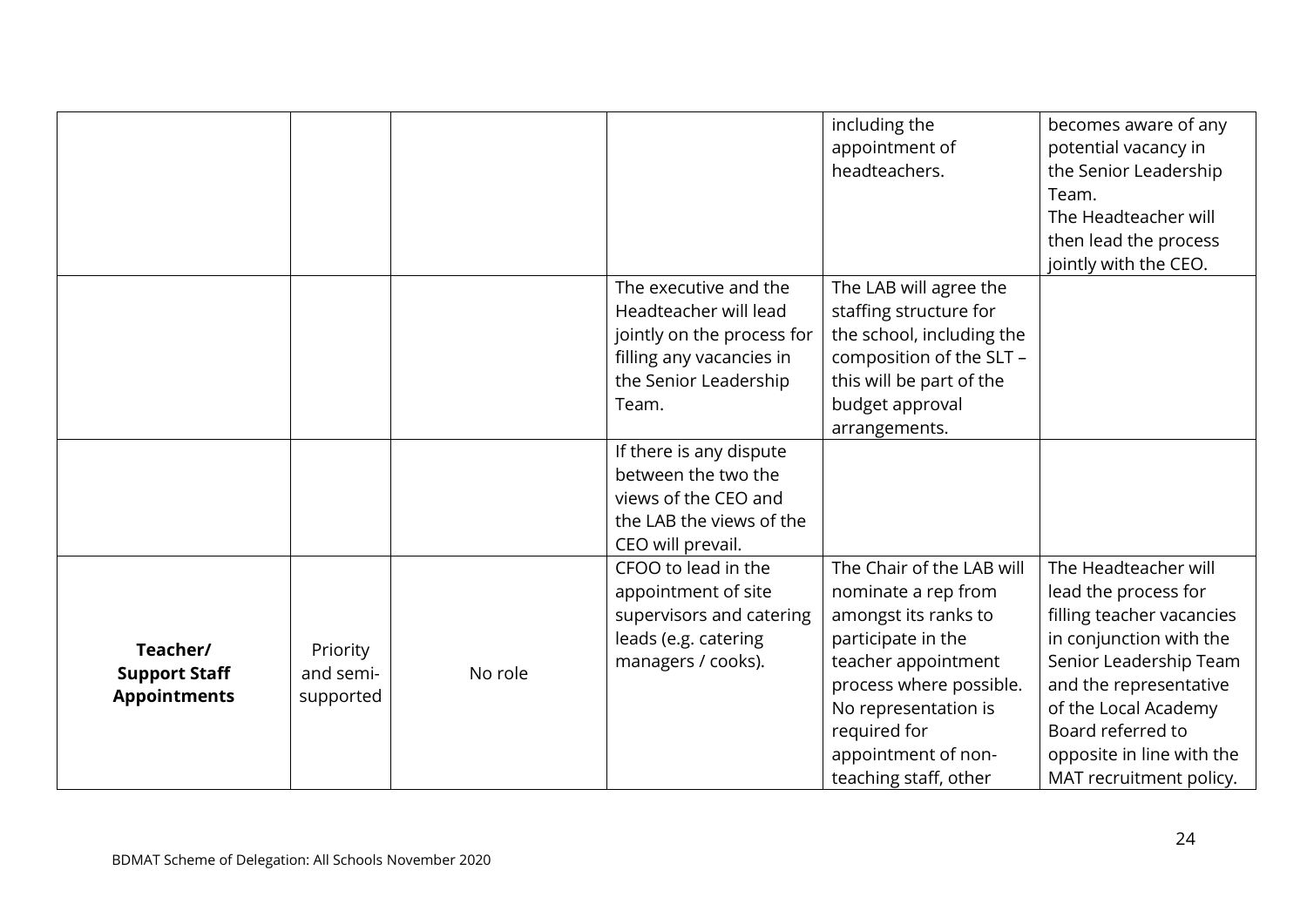|                                                                       |     |         |                                                                                                                                                                                                   | than the school admin<br>lead where it is<br>desirable.                                                                                                                                                                                                  |                                                                                                                                                              |
|-----------------------------------------------------------------------|-----|---------|---------------------------------------------------------------------------------------------------------------------------------------------------------------------------------------------------|----------------------------------------------------------------------------------------------------------------------------------------------------------------------------------------------------------------------------------------------------------|--------------------------------------------------------------------------------------------------------------------------------------------------------------|
|                                                                       |     |         | CFOO to be involved in<br>the appointment of<br>admin leads in schools<br>In priority schools, the<br>CFOO will be a member<br>of the recruitment panel<br>for the appointment of<br>admin leads. |                                                                                                                                                                                                                                                          | CFOO and HR Officer to<br>be informed and to<br>approve all planned<br>appointments before<br>recruitment commences.                                         |
|                                                                       |     |         |                                                                                                                                                                                                   |                                                                                                                                                                                                                                                          | In priority schools, the<br>CEO / or CSEO should be<br>invited to sit on the<br>recruitment panel for all<br>teaching and leadership<br>posts in the school. |
| <b>External Education</b><br><b>Consultant</b><br><b>Appointments</b> | All | No role | Decisions concerning the<br>appointment of external<br>consultants will lie with<br>the CSEO.                                                                                                     | LAB to make<br>representation to the<br>CSEO where they feel<br>additional consultancy<br>support is required in<br>order to support<br>leadership within the<br>school. The LAB to<br>inform the CSEO if they<br>feel this support is not<br>effective. | The Headteacher to<br>make recommendations<br>to the CSEO for the need<br>of external consultant<br>services.                                                |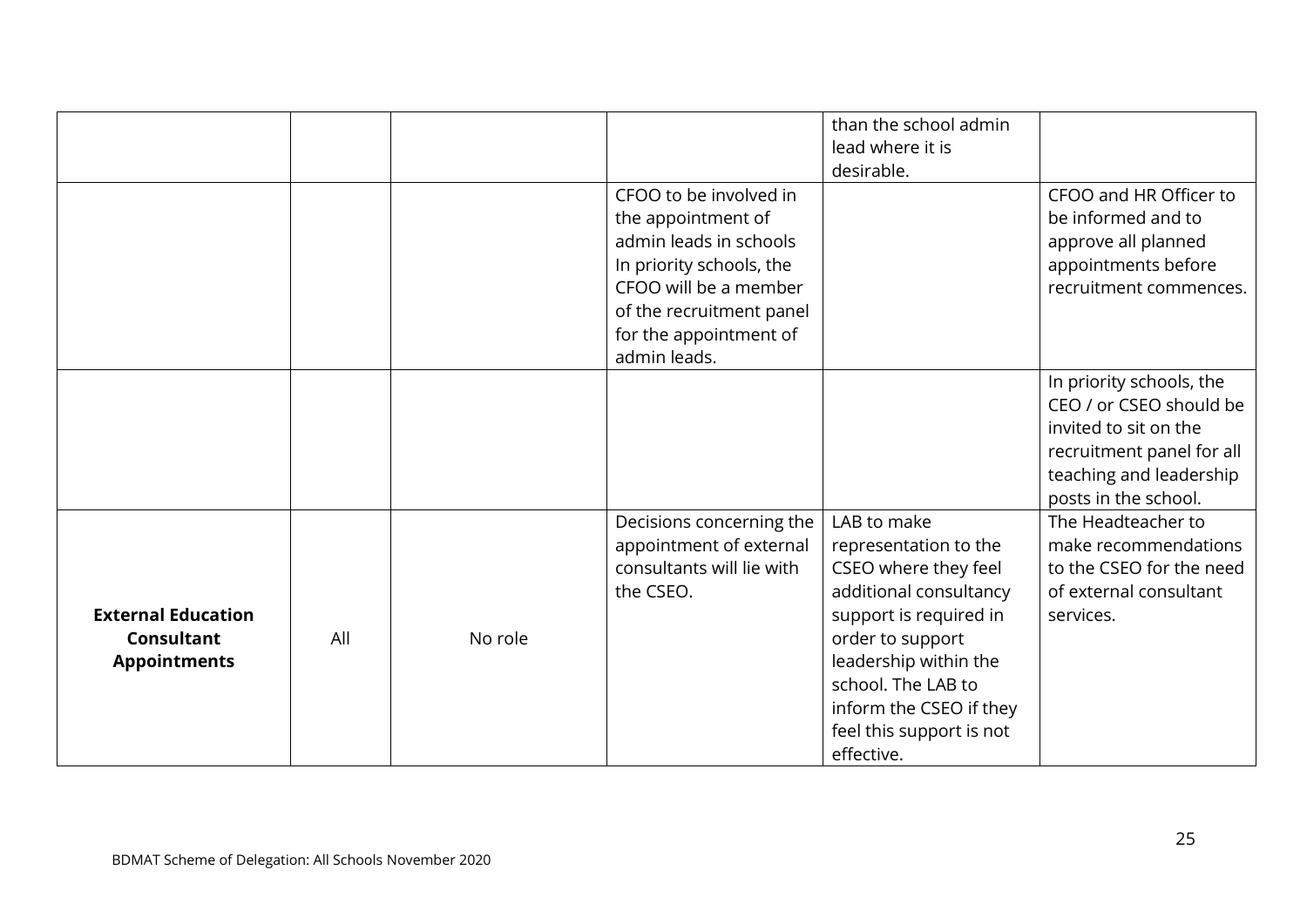| <b>Terms of</b><br><b>Employment</b> | All | Decisions concerning<br>any change to the terms<br>of employment of school<br>staff (both teaching and<br>support) will lie with the<br>Board of Directors. | The CEO is to review and<br>comment on any<br>proposals that may<br>involve a change to the<br>terms of employment<br>and make<br>recommendations to the<br>board of Directors. | The Local Academy<br>Board is to be<br>consulted by BDMAT in<br>connection with any<br>proposed change to<br>terms of employment.                                                                                        | <b>BDMAT</b> to consult the<br>Headteacher on any<br>proposed change to<br>terms of employment.                                              |
|--------------------------------------|-----|-------------------------------------------------------------------------------------------------------------------------------------------------------------|---------------------------------------------------------------------------------------------------------------------------------------------------------------------------------|--------------------------------------------------------------------------------------------------------------------------------------------------------------------------------------------------------------------------|----------------------------------------------------------------------------------------------------------------------------------------------|
|                                      |     | The Board of Directors<br>will consider any<br>representations made<br>by the CEO, the<br>Headteacher and/or the<br>Local Academy Board.                    |                                                                                                                                                                                 |                                                                                                                                                                                                                          |                                                                                                                                              |
| <b>Redundancies</b>                  | All | Decisions concerning the<br>making of any<br>redundancies will lie<br>with the Board of<br>Directors.                                                       | The CEO is to review any<br>redundancy proposals<br>the CEO may receive<br>from the Headteacher.                                                                                | The Local Academy<br>Board is to provisionally<br>approve any<br>redundancies<br>and then notify the<br>executive of any<br>proposed redundancies.<br>The LAB will run the<br>consultation on behalf of<br><b>BDMAT.</b> | The Headteacher is to<br>notify the LAB as soon as<br>possible after becoming<br>aware that one or more<br>redundancies may be<br>necessary. |
|                                      |     | The Board of Directors<br>will consider any<br>representations made<br>by the CEO, the<br>Headteacher and/or the                                            | The CEO may initiate a<br>review if the CEO<br>believes there is a need<br>to do so.                                                                                            | The CEO may attend and<br>take part in the<br>consultation if the CEO<br>considers this<br>appropriate.                                                                                                                  | The Headteacher will<br>provide such ongoing<br>assistance the executive<br>may require in                                                   |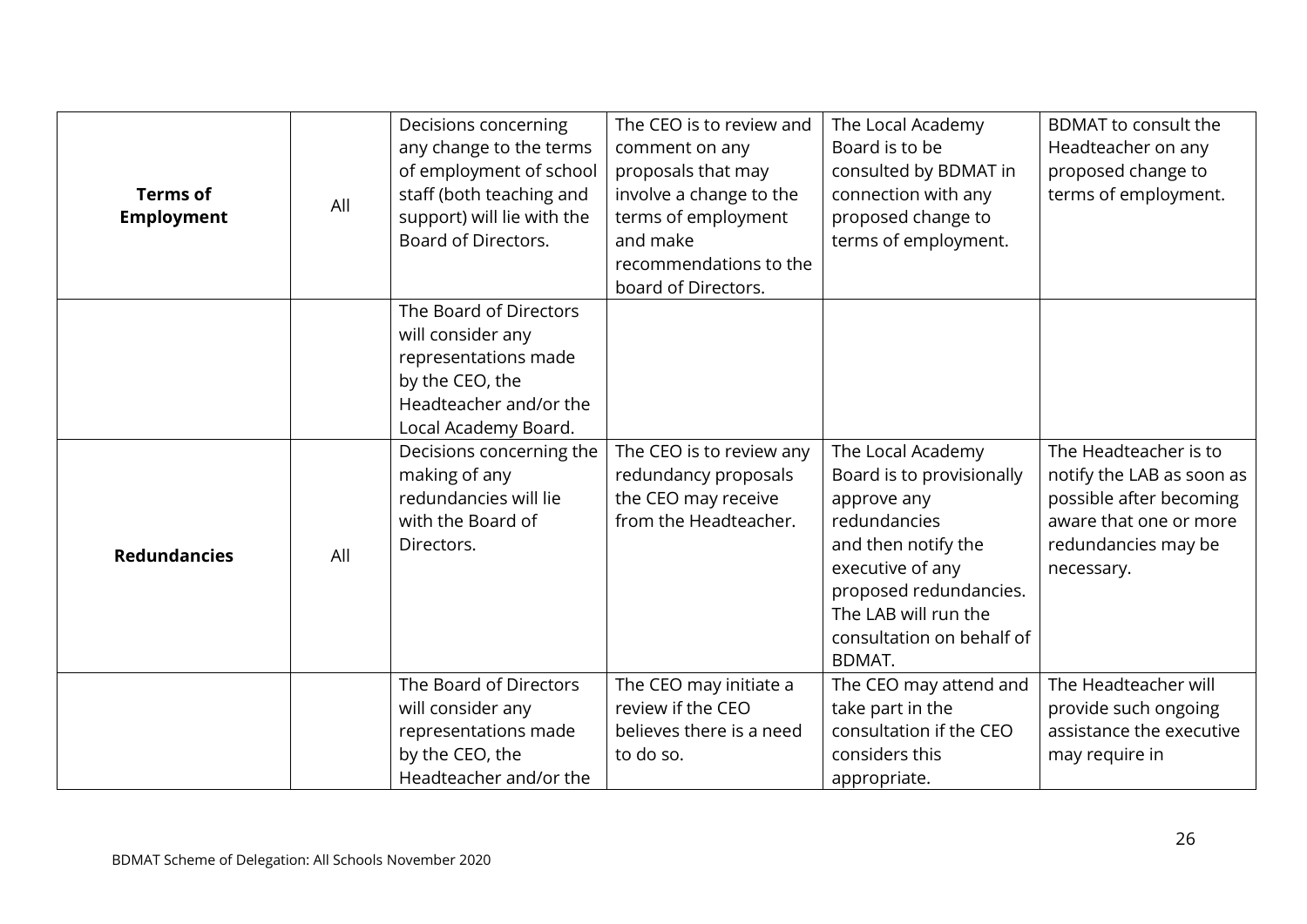|                                                                                      |     | Local Academy Board.       |                          |                           | considering any           |
|--------------------------------------------------------------------------------------|-----|----------------------------|--------------------------|---------------------------|---------------------------|
|                                                                                      |     |                            |                          |                           | redundancy proposals.     |
|                                                                                      |     | Directors will participate | The CEO is to be         | A committee of the LAB    | The Headteacher should    |
| <b>Dismissals</b><br>(including as a<br>result of failure of<br>probationary period) |     | in dismissal hearings for  | consulted on all         | will be formed to         | follow the procedures     |
|                                                                                      |     | headteachers only.         | dismissals.              | consider any              | set out within the policy |
|                                                                                      |     |                            |                          | recommendations from      | where a decision has      |
|                                                                                      |     |                            |                          | school leaders for the    | been identified to        |
|                                                                                      |     |                            |                          | dismissal of staff as a   | potentially dismiss (e.g. |
|                                                                                      |     |                            |                          | result of disciplinary,   | disciplinary,             |
|                                                                                      |     |                            |                          | probationary issues etc.  | probationary).            |
|                                                                                      | All |                            |                          | Where there are           |                           |
|                                                                                      |     |                            |                          | insufficient governors to |                           |
|                                                                                      |     |                            |                          | undertake the dismissal   |                           |
|                                                                                      |     |                            |                          | hearing governors from    |                           |
|                                                                                      |     |                            |                          | other BDMAT schools       |                           |
|                                                                                      |     |                            |                          | may be seconded on to     |                           |
|                                                                                      |     |                            |                          | the committee to hear     |                           |
|                                                                                      |     |                            |                          | the case and / or         |                           |
|                                                                                      |     |                            |                          | members of the            |                           |
|                                                                                      |     |                            |                          | executive.                |                           |
|                                                                                      |     | Directors will receive     | The executive will       | Dismissal hearings of     | The Headteacher is to     |
|                                                                                      |     | reports from the           | participate in dismissal | senior leaders, excluding | notify the CEO as soon    |
|                                                                                      |     | executive regarding any    | hearings for all senior  | headteachers will be      | as possible after         |
|                                                                                      |     | dismissals that have       | leaders and              | heard by two governors    | becoming aware of any     |
|                                                                                      |     | taken place.               | headteachers.            | and a member of the       | circumstances that may    |
|                                                                                      |     |                            |                          | executive, normally the   | merit the dismissal of    |
|                                                                                      |     |                            |                          | CEO.                      | any employee.             |
|                                                                                      |     |                            |                          | Dismissal hearings of     | The Headteacher will      |
|                                                                                      |     |                            |                          | headteachers will be      | provide such ongoing      |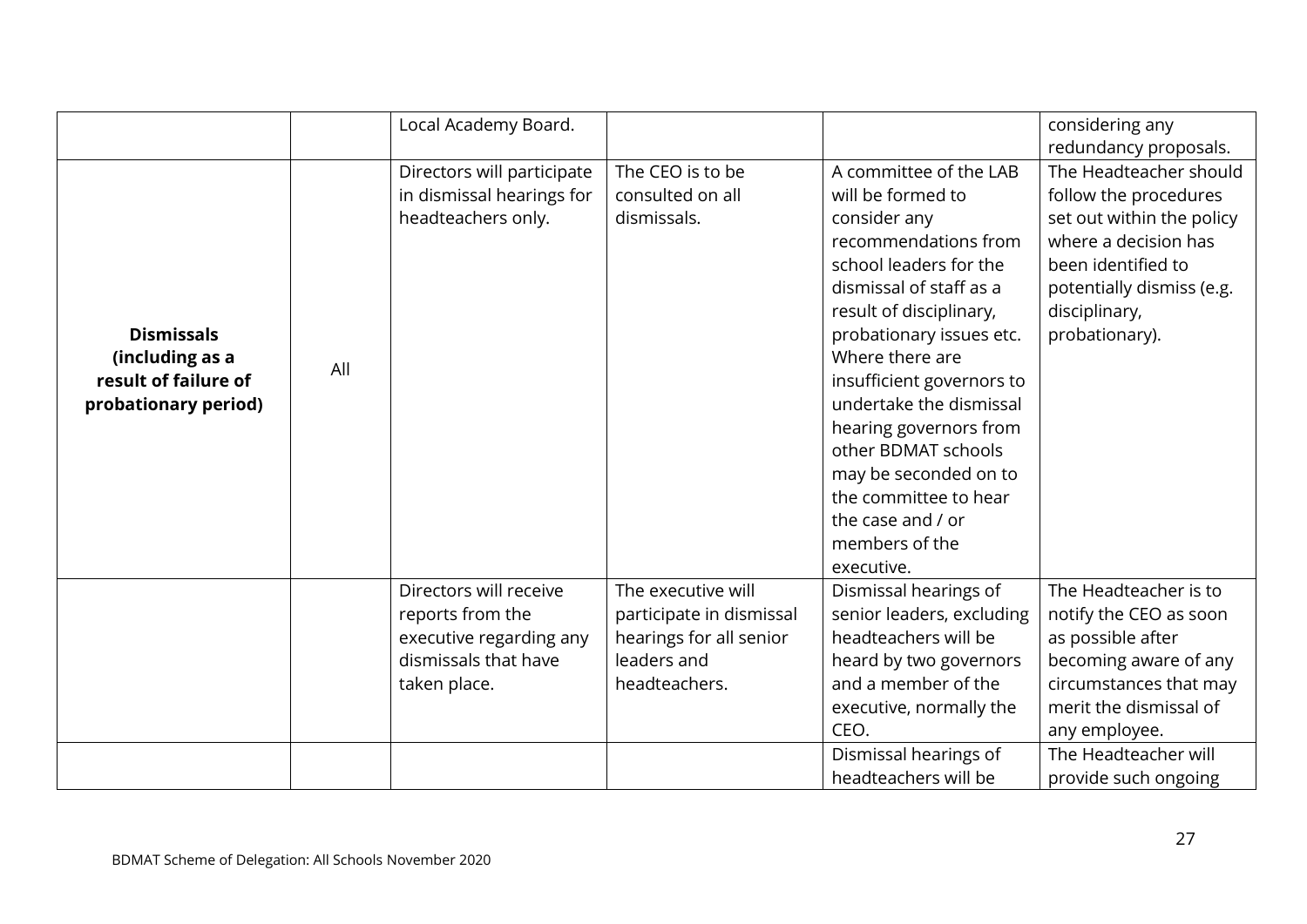|                               |     |                            |                            | heard by the chair of     | assistance the CEO may   |
|-------------------------------|-----|----------------------------|----------------------------|---------------------------|--------------------------|
|                               |     |                            |                            | governors and a           | require in considering   |
|                               |     |                            |                            | member of the             | whether dismissal is     |
|                               |     |                            |                            | executive, normally the   | appropriate.             |
|                               |     |                            |                            | CEO and a non-executive   |                          |
|                               |     |                            |                            | director.                 |                          |
|                               |     | Disciplinary and           | The CEO will follow the    | The Local Academy         | The Headteacher is to    |
|                               |     | capability issues related  | <b>BDMAT Disciplinary</b>  | Board Chair should        | notify the CEO as soon   |
|                               |     | to headteachers and        | Policy for any central     | report any disciplinary / | as possible after        |
|                               |     | senior leaders in schools  | <b>BDMAT staff,</b>        | capability issues         | becoming aware of any    |
|                               |     | will be brought to         | headteachers and           | regarding the             | circumstances that may   |
| <b>Other Disciplinary and</b> |     | the attention of directors | members of the             | headteacher directly to   | merit the imposition of  |
| <b>Capability</b>             | All | for their oversight to     | executive. The CEO will    | the CEO who will report   | disciplinary and/or      |
| <b>Measures</b>               |     | ensure procedures have     | follow the capability      | these on to the Board of  | capability measures      |
|                               |     | been correctly followed.   | policy for each school for | Directors.                |                          |
|                               |     |                            | headteacher capability     |                           |                          |
|                               |     |                            | (until a BDMAT wide        |                           |                          |
|                               |     |                            | policy is introduced).     |                           |                          |
|                               |     | The Chair of the Board     | The CEO is delegated the   |                           | The Headteacher will     |
|                               |     | of Directors will deal     | responsibility to suspend  |                           | follow the BDMAT         |
|                               |     | with any disciplinary /    | headteachers and school    |                           | Disciplinary Policy for  |
|                               |     | capability issues related  | senior leaders, central    |                           | any staff for discipline |
|                               |     | to the CEO.                | staff and members of       |                           | matters and their own    |
|                               |     |                            | the executive where it is  |                           | policy for capability    |
|                               |     |                            | felt that this is          |                           | measures (until a        |
|                               |     |                            | necessary, either before   |                           | <b>BDMAT</b> version is  |
|                               |     |                            | a disciplinary             |                           | implemented).            |
|                               |     |                            | investigation              |                           |                          |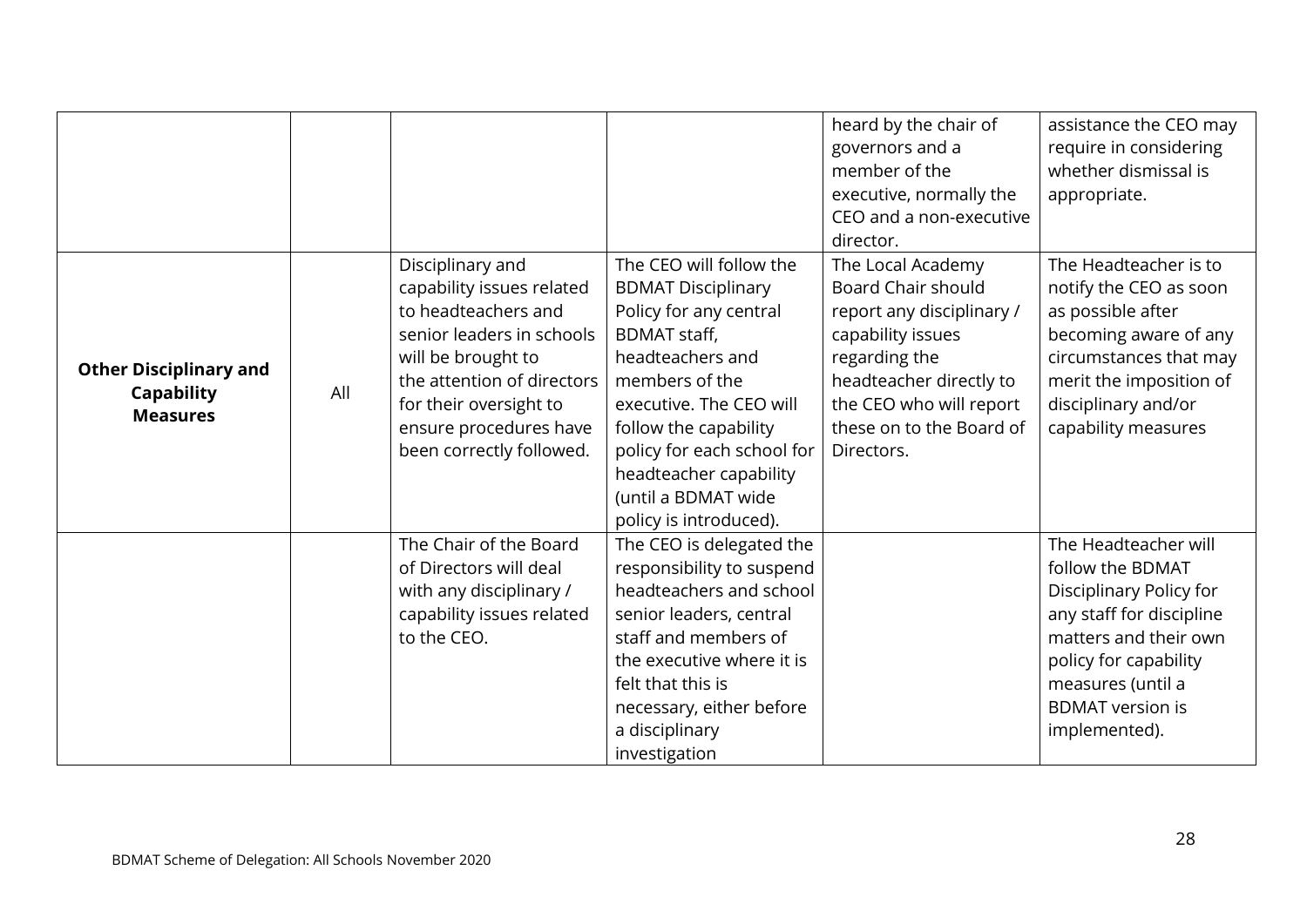|                     |     |                         | commences or during        |                          |                               |
|---------------------|-----|-------------------------|----------------------------|--------------------------|-------------------------------|
|                     |     |                         | the process.               |                          |                               |
|                     |     |                         | Subject as noted below,    |                          | The headteacher is            |
|                     |     |                         | the CEO is to notify the   |                          | delegated the                 |
|                     |     |                         | <b>Board of Directors:</b> |                          | responsibility to suspend     |
|                     |     |                         | • if the employee          |                          | members of staff, other       |
|                     |     |                         | concerned is the           |                          | than senior leaders           |
|                     |     |                         | Headteacher, a             |                          | where it is felt that this is |
|                     |     |                         | member of the Senior       |                          | necessary, either before      |
|                     |     |                         | Leadership Team of         |                          | a disciplinary                |
|                     |     |                         | the school or a            |                          | investigation                 |
|                     |     |                         | member of BDMAT            |                          | commences or during           |
|                     |     |                         | Central executive; and     |                          | the process. The CEO          |
|                     |     |                         | • the CEO considers the    |                          | should be informed of         |
|                     |     |                         | imposition of a            |                          | any suspension                |
|                     |     |                         | disciplinary or            |                          | immediately.                  |
|                     |     |                         | capability measure is      |                          |                               |
|                     |     |                         | or may be the              |                          |                               |
|                     |     |                         | appropriate course of      |                          |                               |
|                     |     |                         | action.                    |                          |                               |
|                     |     | Board to issue a        | The CEO is to inform the   | LABs are responsible for | The Headteacher is to         |
|                     |     | safeguarding statement  | Board of Directors of      | ensuring that their      | ensure the named              |
|                     |     | of intent regarding its | any safeguarding issues    | safeguarding policy is   | LADO, CEO and chair of        |
|                     |     | school's systems and    | raised in respect of any   | reviewed at least        | LAB are notified              |
| <b>Safeguarding</b> | All | procedures and will     | member of staff.           | annually and meets       | immediately of any            |
|                     |     | implement a             |                            | national requirements    | safeguarding issues or        |
|                     |     | Safeguarding Policy     |                            | and the requirements of  | concerns relating to          |
|                     |     | which applies to        |                            | their local Children's   | staff.                        |
|                     |     | centrally employed      |                            | Safeguarding Board.      |                               |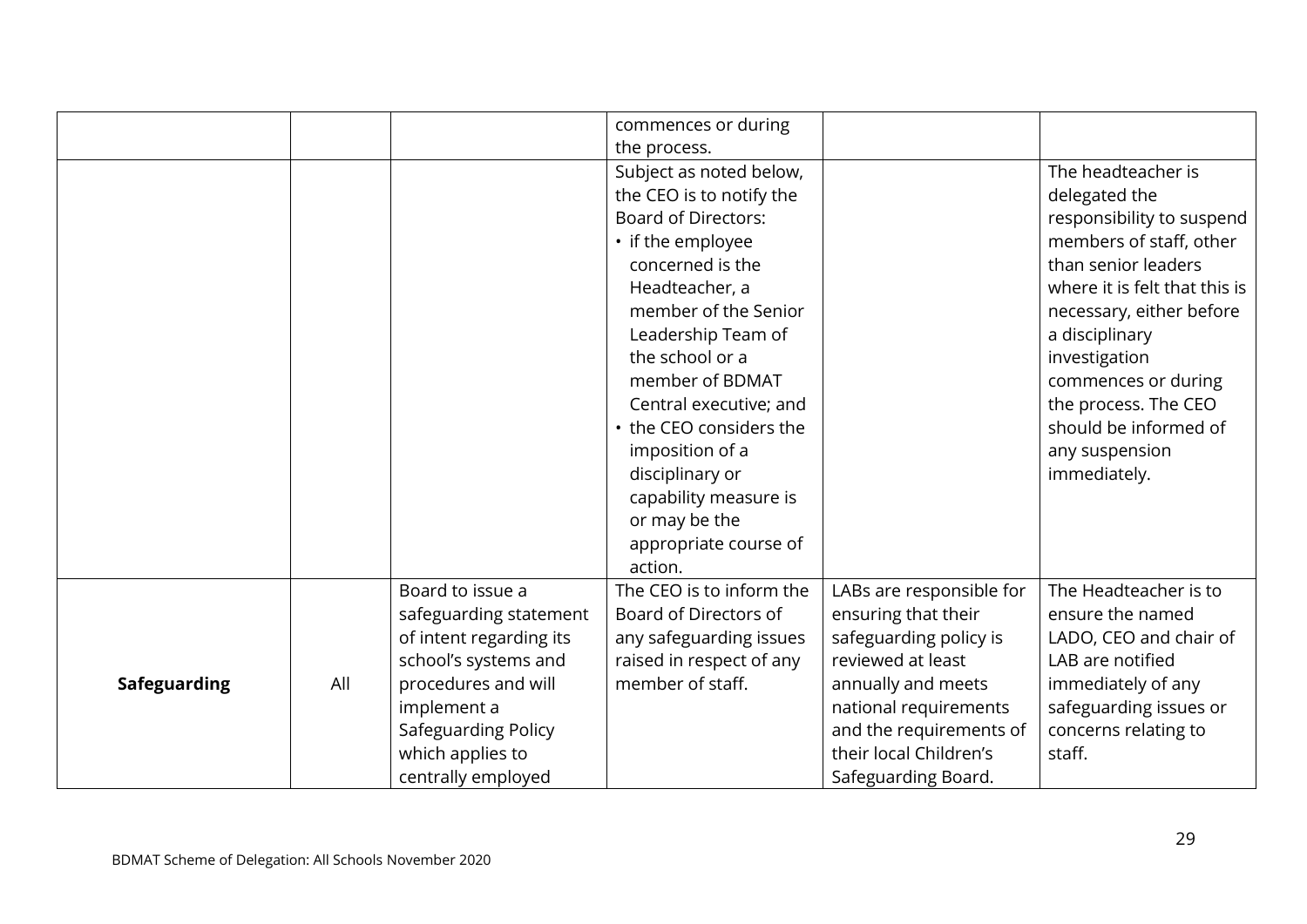|                                   |     | staff.                                                                                             |                                                                                                                                      |                                                                                                                                                                                                      |                                                                                                                                                                                                                                             |
|-----------------------------------|-----|----------------------------------------------------------------------------------------------------|--------------------------------------------------------------------------------------------------------------------------------------|------------------------------------------------------------------------------------------------------------------------------------------------------------------------------------------------------|---------------------------------------------------------------------------------------------------------------------------------------------------------------------------------------------------------------------------------------------|
|                                   |     | Full board to receive<br>termly reports regarding<br>safeguarding provision<br>within its schools. | CEO to ensure that<br>safeguarding procedures<br>within the schools and<br>centrally meet all<br>national and local<br>requirements. | It is the responsibility of<br>the LAB to ensure that<br>safeguarding procedures<br>are implemented, and<br>that the LAB has systems<br>in place to audit the<br>effectiveness of the<br>procedures. | The headteacher is<br>delegated to day-to-day<br>administration of<br>safeguarding procedures<br>in their school, ensuring<br>that national, local and<br><b>BDMAT</b> safeguarding<br>systems and procedures<br>are implemented.           |
|                                   |     |                                                                                                    |                                                                                                                                      |                                                                                                                                                                                                      | Headteachers should<br>ensure that there is a<br>robust system in place<br>for inducting all new<br>staff and volunteers into<br>the school's<br>safeguarding systems.                                                                      |
|                                   |     |                                                                                                    |                                                                                                                                      |                                                                                                                                                                                                      | It is the headteacher's<br>responsibility to ensure<br>that checks are<br>undertaken on all staff<br>and certain volunteers<br>that work in the school<br>prior to their<br>appointments including<br>DBS checks and<br>reference requests. |
| <b>Continuous</b><br>Professional | All | The School Effectiveness<br>Committee will termly                                                  | The CEO should ensure                                                                                                                | Ensure that the<br>headteacher receives                                                                                                                                                              | The Headteacher is to<br>include in the school                                                                                                                                                                                              |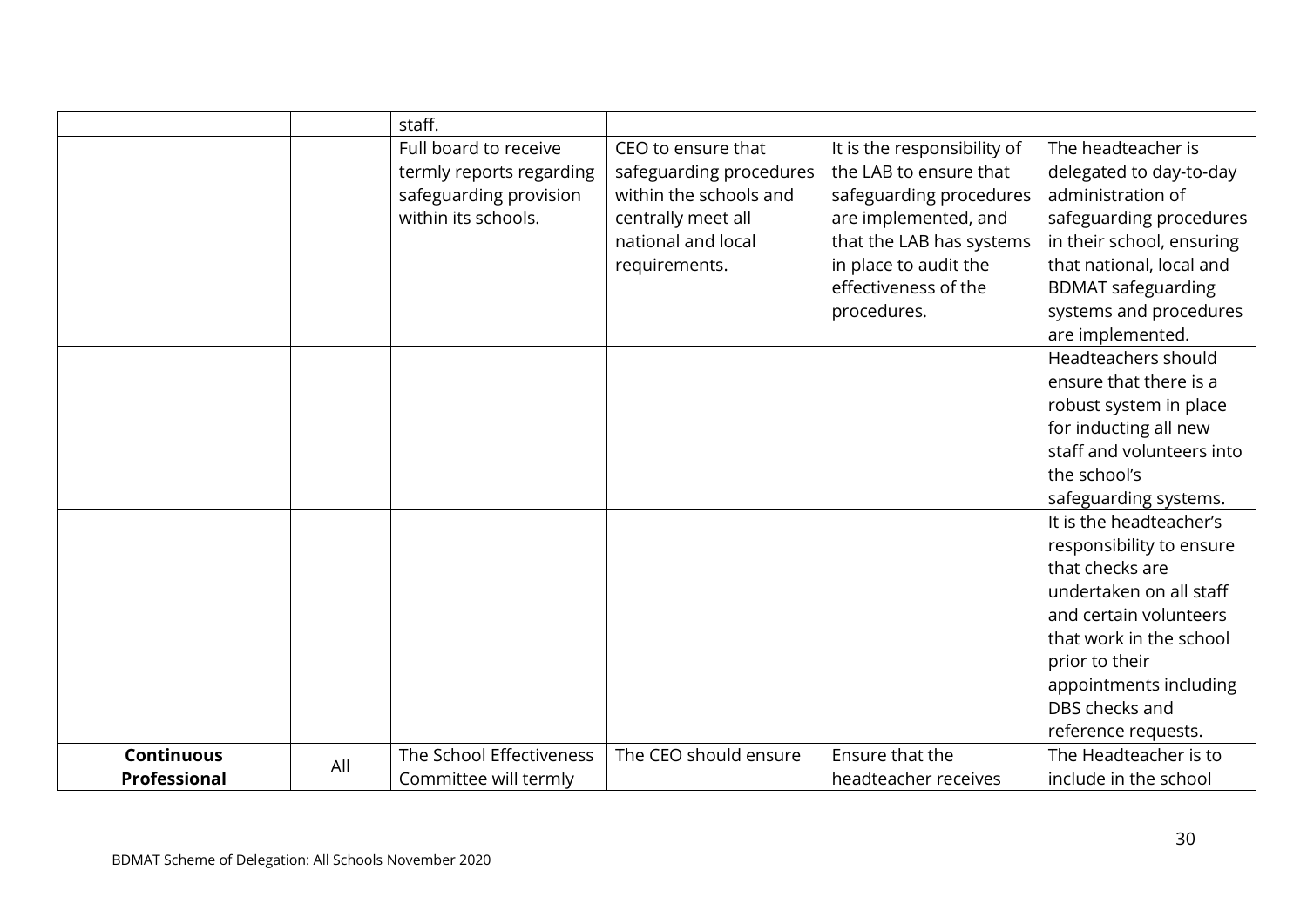| <b>Development</b><br>(CPD)                                                    |                    | review the impact of<br>MAT wide CPD<br>programmes in<br>improving the quality of<br>teaching and learning<br>and overall provision<br>within schools. | that CPD is provided for<br>individual governors and<br>the LAB collectively.                                                         | regular CPD and liaise<br>with the CEO where it is<br>felt additional support is<br>required which they<br>cannot access. | improvement plan<br>appropriate proposals<br>for CPD.                                                                                                                                                                                |
|--------------------------------------------------------------------------------|--------------------|--------------------------------------------------------------------------------------------------------------------------------------------------------|---------------------------------------------------------------------------------------------------------------------------------------|---------------------------------------------------------------------------------------------------------------------------|--------------------------------------------------------------------------------------------------------------------------------------------------------------------------------------------------------------------------------------|
|                                                                                |                    |                                                                                                                                                        | The CSEO to 'sign-off'<br>each school's planned<br>spending for CPD for the<br>year.                                                  | The chair of the LAB<br>should ensure that CPD<br>is provided for individual<br>governors and the LAB<br>collectively.    | The Headteacher may<br>spend that part of the<br>school's budget for CPD<br>in accordance with:<br>the agreed SIP; and<br>any general guidelines<br>from time to time<br>notified by the executive                                   |
|                                                                                |                    |                                                                                                                                                        |                                                                                                                                       |                                                                                                                           | The headteacher to<br>submit their planned<br>CPD programme and<br>associated costs for the<br>year to the CSEO.                                                                                                                     |
| <b>Continuous</b><br>Professional<br><b>Development</b><br>(CPD) INSET<br>days | Semi-<br>supported | No role                                                                                                                                                | CSEO to authorise the<br>INSET days set by<br>schools ensuring that<br>the training days link to<br>the school's<br>improvement plan. | LAB should monitor the<br>impact of training<br>Days.                                                                     | The headteacher, in<br>liaison with the Local<br>Academy Board should<br>set 5 In-Service training<br>days. The proposed<br>dates and content of the<br>training days should be<br>submitted before the<br>start of each school year |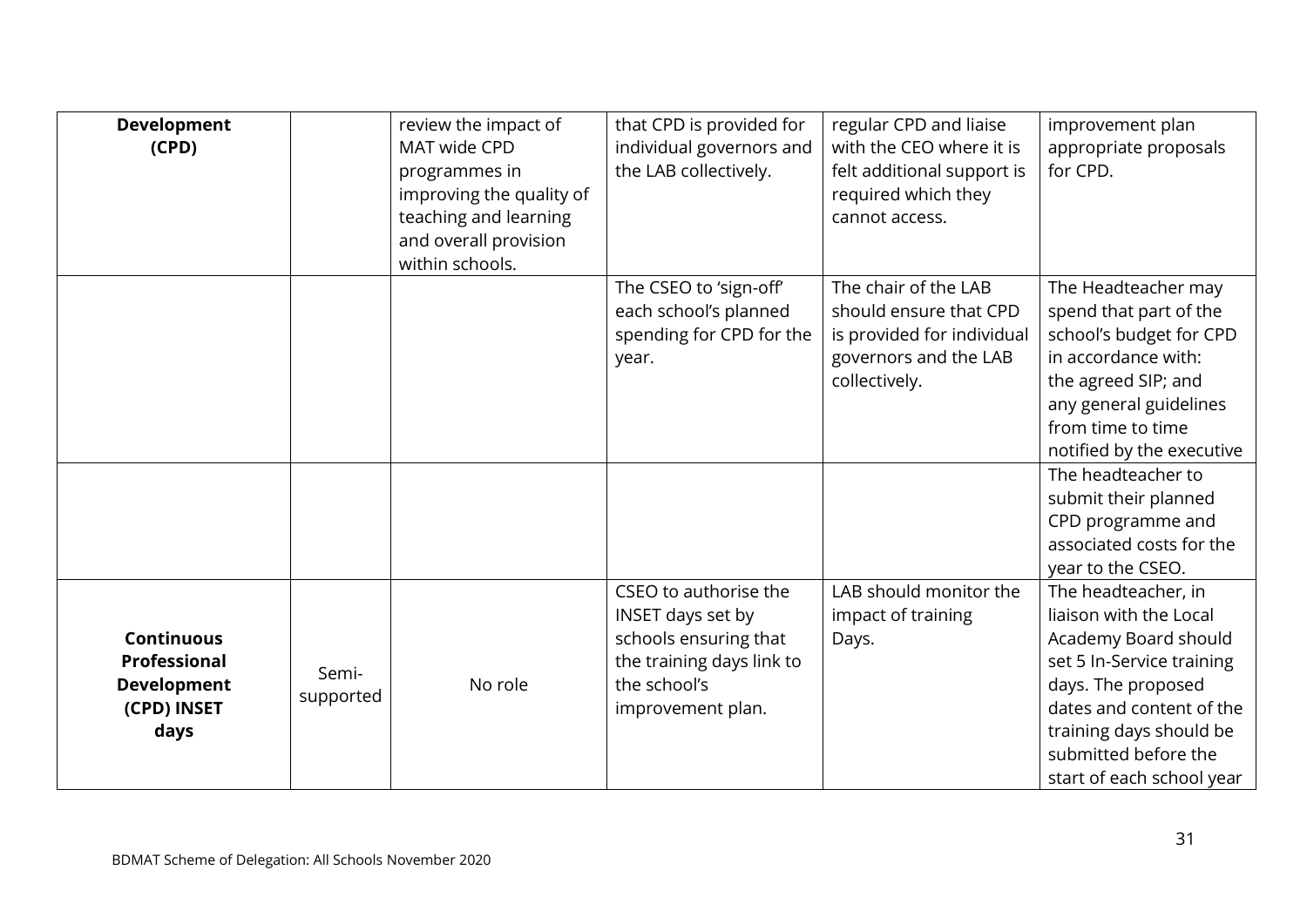|                    |          |                          |                           |                          | to the CSEO for signing-<br>off. |
|--------------------|----------|--------------------------|---------------------------|--------------------------|----------------------------------|
|                    |          |                          |                           |                          | 1 of the 5 training days         |
|                    |          |                          |                           |                          | per year may be                  |
|                    |          |                          |                           |                          | designated as a BDMAT            |
|                    |          |                          |                           |                          | training day to be held          |
|                    |          |                          |                           |                          | on the same day to               |
|                    |          |                          |                           |                          | address BDMAT wide or            |
|                    |          |                          |                           |                          | hub issues.                      |
|                    |          |                          |                           |                          | Where the headteacher            |
|                    |          |                          |                           |                          | feels that there is a            |
|                    |          |                          |                           |                          | particular issue that            |
|                    |          |                          |                           |                          | needs addressing                 |
|                    |          |                          |                           |                          | immediately and                  |
|                    |          |                          |                           |                          | additional in-service            |
|                    |          |                          |                           |                          | closure days are                 |
|                    |          |                          |                           |                          | required they may                |
|                    |          |                          |                           |                          | request 1 additional             |
|                    |          |                          |                           |                          | closure day from the             |
|                    |          |                          |                           |                          | CEO following                    |
|                    |          |                          |                           |                          | agreement from the               |
|                    |          |                          |                           |                          | LAB.                             |
|                    |          | CEO to report additional | CSEO to authorise the     | LAB agrees that requests | Where the headteacher            |
| <b>Continuous</b>  |          | training days to the     | INSET days set by         | for an additional INSET  | feels that there is a            |
| Professional       |          | board of directors and   | schools ensuring that     | day can be made to the   | particular issue that            |
| <b>Development</b> | Priority | justify the need for     | the training days link to | CEO.                     | needs addressing                 |
| (CPD) INSET        |          | these.                   | the school's              |                          | immediately and                  |
| <b>Days</b>        |          |                          | improvement plan.         |                          | additional in-service            |
|                    |          |                          |                           |                          |                                  |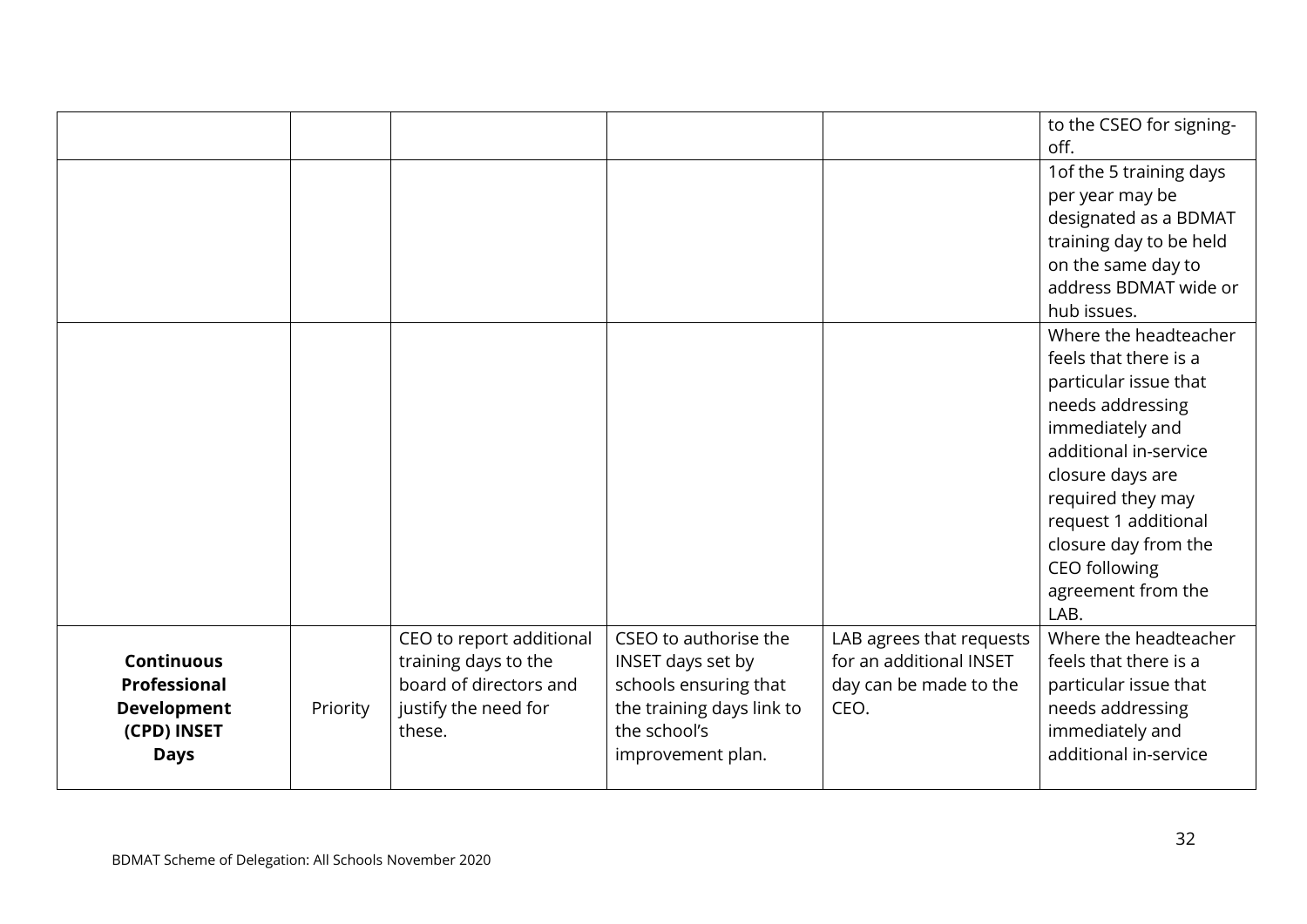|                                           |     |                                                                                                    |                                                                                                                                                                                         |                                                                                                                                                         | closure days are<br>required they may<br>request 2 additional<br>closure day from<br>the CEO following<br>agreement from the<br>LAB.                                                                                                   |
|-------------------------------------------|-----|----------------------------------------------------------------------------------------------------|-----------------------------------------------------------------------------------------------------------------------------------------------------------------------------------------|---------------------------------------------------------------------------------------------------------------------------------------------------------|----------------------------------------------------------------------------------------------------------------------------------------------------------------------------------------------------------------------------------------|
|                                           |     |                                                                                                    | CEO to authorise<br>additional INSET days,<br>ensuring that the<br>training days link to the<br>school's improvement<br>plan.                                                           |                                                                                                                                                         |                                                                                                                                                                                                                                        |
| Headteacher<br>illness                    | N/A | No role                                                                                            | The CEO will monitor<br>and manage the<br>headteacher's absences<br>in line with the school's<br>own Absence Monitoring<br>Policy.                                                      | No role                                                                                                                                                 | On the first day of illness<br>the headteacher should<br>inform the CEO and the<br>chair of LAB of their<br>illness and keep the CEO<br>and chair of LAB<br>updated in line with the<br>school's absence policy<br>during the absence. |
| <b>Staff illness (non</b><br>headteacher) | All | Staff absence rates to be<br>presented termly to the<br><b>Finance and Resources</b><br>Committee. | The CFOO to delegate to<br>the HR Officer to ensure<br>that school leaders are<br>administering their Staff<br>Absence Monitoring<br>policies and complying<br>with their requirements. | LAB to monitor staff<br>absence through the<br>termly headteacher<br>reports to LAB and<br>ensure that the<br>headteacher is following<br>their policy. | The headteacher should<br>administer the school's<br><b>Staff Absence</b><br>Monitoring Policy and<br>meet the required<br>timescales as set out<br>within the policy.                                                                 |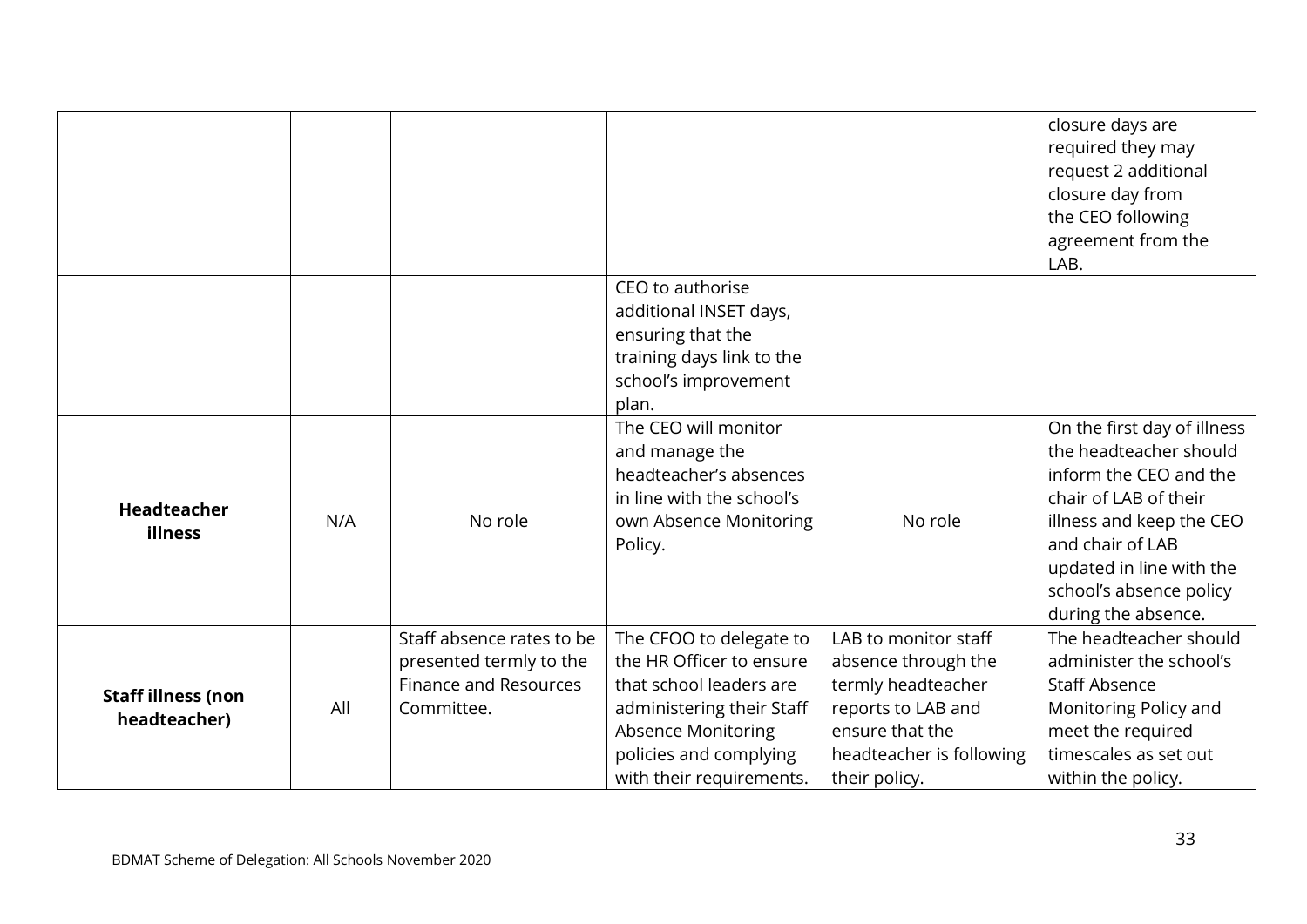|  |  | The headteacher should    |
|--|--|---------------------------|
|  |  | bring to the attention of |
|  |  | the CFOO via the BDMAT    |
|  |  | HR Officer when staff     |
|  |  | meet certain triggers as  |
|  |  | specified within their    |
|  |  | policy.                   |

| <b>EDUCATION</b>                                                                           |               |                                                                                                                                                                |                                                                                                                            |                                                                                                                                                                                                                                            |                                                                                                                                                                                                         |  |  |  |
|--------------------------------------------------------------------------------------------|---------------|----------------------------------------------------------------------------------------------------------------------------------------------------------------|----------------------------------------------------------------------------------------------------------------------------|--------------------------------------------------------------------------------------------------------------------------------------------------------------------------------------------------------------------------------------------|---------------------------------------------------------------------------------------------------------------------------------------------------------------------------------------------------------|--|--|--|
| <b>Aspect</b>                                                                              | <b>School</b> | <b>Board of Directors</b>                                                                                                                                      | <b>Executive</b>                                                                                                           | <b>Local Academy</b>                                                                                                                                                                                                                       | <b>Headteacher</b>                                                                                                                                                                                      |  |  |  |
|                                                                                            | <b>Group</b>  |                                                                                                                                                                |                                                                                                                            | <b>Board</b>                                                                                                                                                                                                                               |                                                                                                                                                                                                         |  |  |  |
| <b>School</b><br>Improvement<br><b>Plan</b><br>(including)<br>curriculum and<br>standards) | All           | The School Effectiveness<br>Committee to receive<br>reports from the CSEO<br>regarding the<br>implementation and<br>impact of each School<br>Improvement Plan. | The CSEO is to<br>summarise and present<br>School Improvement<br>Plans to the School<br><b>Effectiveness</b><br>Committee. | The Local Academy<br>Board will receive<br>termly reports on<br>progress toward<br>priorities in the School<br>Improvement Plan from<br>the headteacher and to<br>report significant<br>slippages in the<br>proposed plans to the<br>CSEO. | The Headteacher is to<br>draw up an annual draft<br>School Improvement<br>Plan in conjunction with<br>the CESO to improve the<br>school and also supports<br>the delivery of BDMAT's<br>strategic aims. |  |  |  |
|                                                                                            |               |                                                                                                                                                                | The CSEO is to monitor                                                                                                     |                                                                                                                                                                                                                                            | The Headteacher is to                                                                                                                                                                                   |  |  |  |
|                                                                                            |               |                                                                                                                                                                | delivery of the School                                                                                                     |                                                                                                                                                                                                                                            | ensure the on-going                                                                                                                                                                                     |  |  |  |
|                                                                                            |               |                                                                                                                                                                | Improvement                                                                                                                |                                                                                                                                                                                                                                            | monitoring of the SIP                                                                                                                                                                                   |  |  |  |
|                                                                                            |               |                                                                                                                                                                | Programme on a termly                                                                                                      |                                                                                                                                                                                                                                            | and report this progress                                                                                                                                                                                |  |  |  |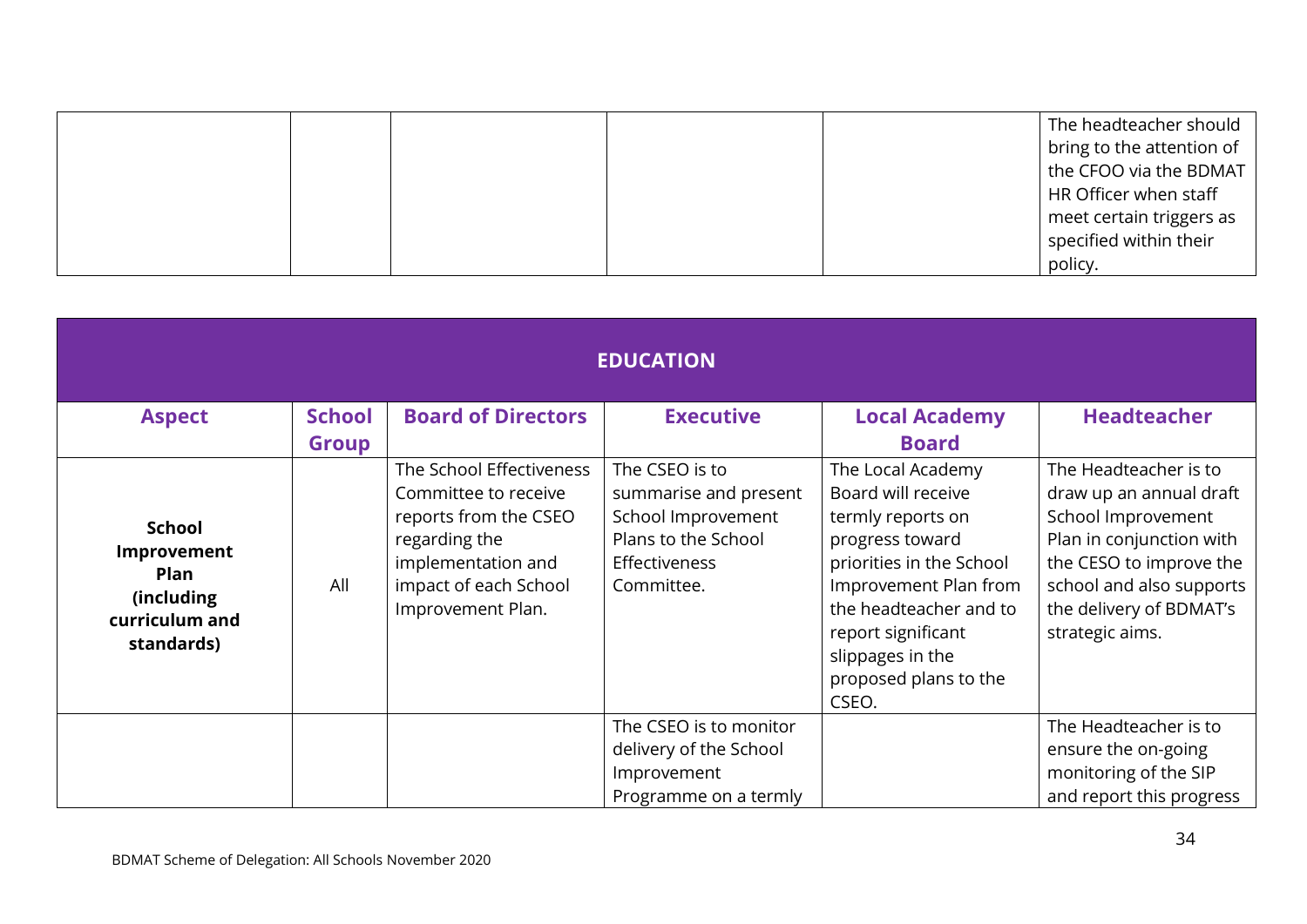|                              |     |                          | basis or at such other         |                           | to the CSEO on a termly   |
|------------------------------|-----|--------------------------|--------------------------------|---------------------------|---------------------------|
|                              |     |                          | intervals as the School        |                           | report.                   |
|                              |     |                          | <b>Effectiveness Committee</b> |                           |                           |
|                              |     |                          | may from time to time          |                           |                           |
|                              |     |                          | determine, with                |                           |                           |
|                              |     |                          | resultant intervention if      |                           |                           |
|                              |     |                          | necessary.                     |                           |                           |
|                              |     | No role                  | The CEO will approve the       | The LAB recommends        | The Headteacher           |
| <b>School Hours and term</b> | All |                          | opening and closing            | opening and closing       | recommends opening        |
| dates                        |     |                          | times for schools.             | times to the CEO for      | and closing times to the  |
|                              |     |                          |                                | approval / amendment.     | Local Academy Board.      |
|                              |     | The Board of Directors   | Makes the final decision       | The LAB will formulate    | Headteacher follows the   |
|                              |     | will approve all such    | regarding applications         | its own admissions        | admission criteria set by |
|                              |     | admissions criteria and  | for EHCP pupils or             | criteria and appeals      | the LAB.                  |
|                              | All | policies and any         | Looked After Pupils            | policies and submit       |                           |
| Admissions,                  |     | amendments to them.      | where the LAB was              | to the Board of Directors |                           |
| <b>Appeals Policies.</b>     |     | The board is the         | planning not to admit.         | for approval.             |                           |
|                              |     | admissions body', but    |                                |                           |                           |
|                              |     | delegates the day-to-day |                                |                           |                           |
|                              |     | running of this to LABs. |                                |                           |                           |
|                              |     | The board will decide    |                                | LABs can admit up to      |                           |
|                              |     | upon the pupil           |                                | their PAN - above         |                           |
|                              |     | admission number in      |                                | this admission number     |                           |
|                              |     | each school.             |                                | must be communicated      |                           |
|                              |     |                          |                                | to the CEO for approval.  |                           |
|                              |     |                          |                                | Any EHCP or Looked        |                           |
|                              |     |                          |                                | After Pupils that LABs    |                           |
|                              |     |                          |                                | are proposing not to      |                           |
|                              |     |                          |                                | admit must be referred    |                           |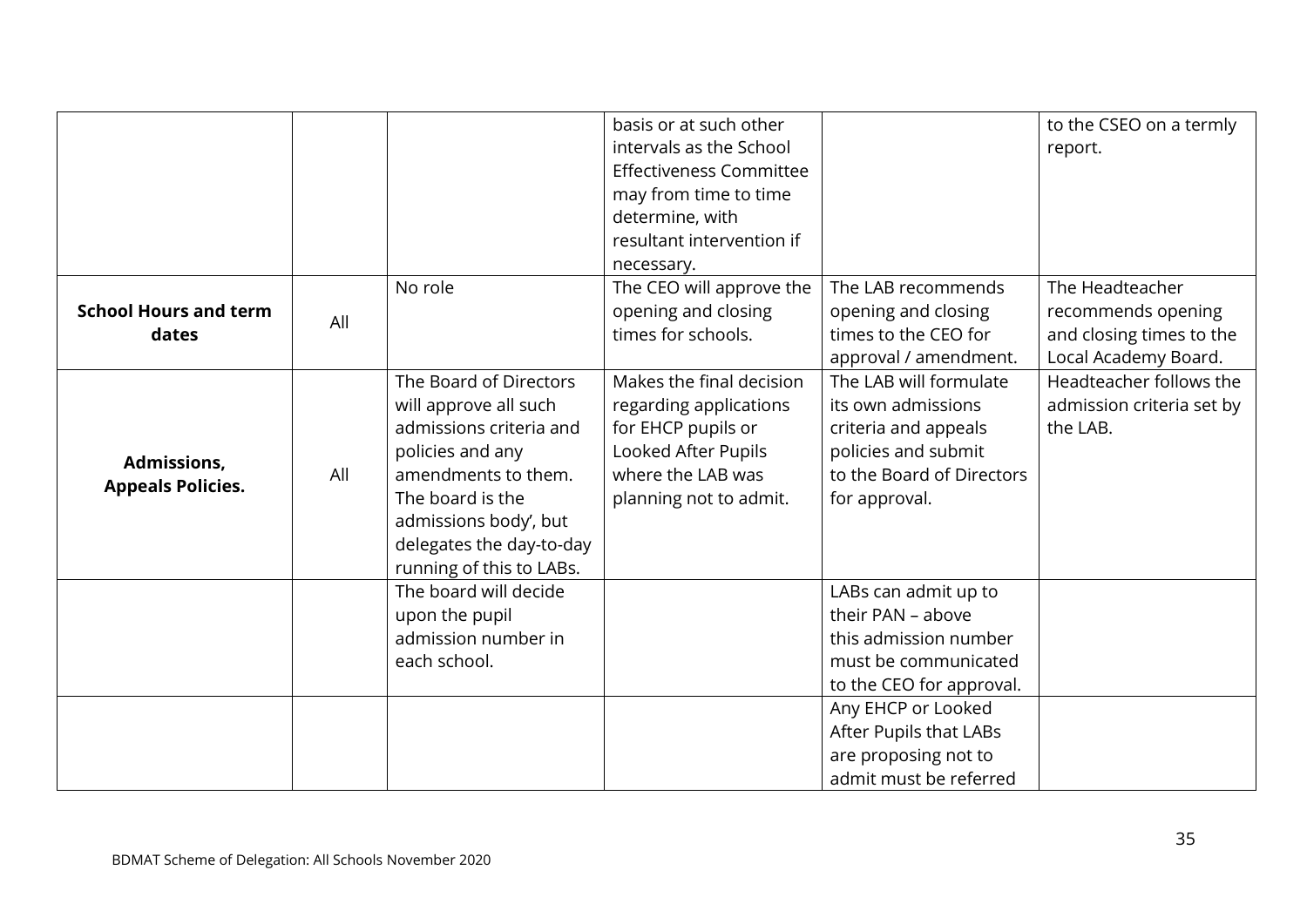|                     |     |                           |                            | to CEO for final decision. |                          |
|---------------------|-----|---------------------------|----------------------------|----------------------------|--------------------------|
|                     |     |                           |                            | The LAB will advise the    |                          |
|                     |     |                           |                            | board of directors when    |                          |
|                     |     |                           |                            | a change of Pupil          |                          |
|                     |     |                           |                            | Admission Number is        |                          |
|                     |     |                           |                            | required.                  |                          |
|                     |     | Monitors exclusion rates  | CSEO monitors the          | Hears appeals from         | It is the headteacher's  |
|                     |     | across the Trust.         | number of exclusions       | parents regarding          | decision to exclude – in |
|                     |     |                           | in schools and holds       | Exclusions.                | their absence they can   |
|                     |     |                           | leaders to account         |                            | delegate this to another |
| <b>Exclusions</b>   | All |                           | where exclusions appear    |                            | member of SLT but SLT    |
|                     |     |                           | high.                      |                            | should endeavour to get  |
|                     |     |                           |                            |                            | the head's approval. All |
|                     |     |                           |                            |                            | assaults on members of   |
|                     |     |                           |                            |                            | staff should be reported |
|                     |     |                           |                            |                            | to the CEO.              |
|                     |     |                           | To receive reports from    | LAB develops its own       |                          |
|                     |     |                           | headteachers on any        | exclusions policy          |                          |
|                     |     |                           | assaults on staff.         | (normally within the       |                          |
|                     |     |                           |                            | school's behaviour         |                          |
|                     |     |                           |                            | policy).                   |                          |
|                     |     | Receives report from the  | The executive will ensure  | The following policies     | Headteacher to check     |
|                     |     | executive that all school | that each school is        | remain the responsibility  | with CEO re status of    |
| <b>Other school</b> |     | policies are compliant.   | compliant regarding the    | of the LAB:                | individual polices, in   |
| policies            | All |                           | policies that it requires. | ·Safeguarding              | house/Trust-wide.        |
|                     |     |                           |                            | • Health and Safety        |                          |
|                     |     |                           |                            | · Individual bespoke       |                          |
|                     |     |                           |                            | school based policies      |                          |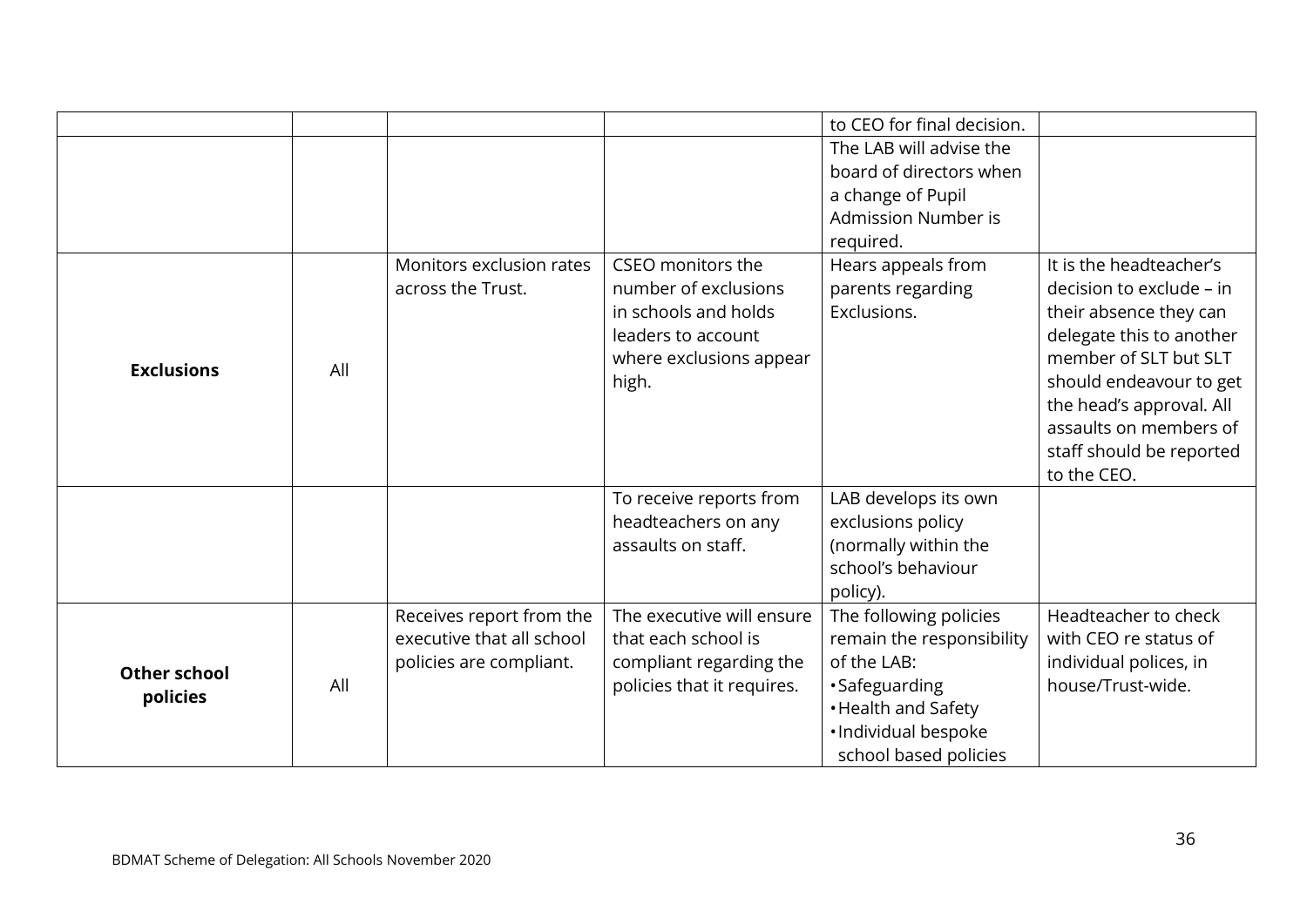|                               |     |         |                     | (Curriculum polices/     |                            |
|-------------------------------|-----|---------|---------------------|--------------------------|----------------------------|
|                               |     |         |                     | ethos/ in house          |                            |
|                               |     |         |                     | arrangements)            |                            |
|                               |     |         |                     | • Policies that TUPEd    |                            |
|                               |     |         |                     | across e.g. performance  |                            |
|                               |     |         |                     | management.              |                            |
|                               |     |         |                     | Please note this list is |                            |
|                               |     |         |                     | not exhaustive and       |                            |
|                               |     |         |                     | LABs should refer to the |                            |
|                               |     |         |                     | <b>BDMAT</b> document    |                            |
|                               |     |         |                     | regarding LAB            |                            |
|                               |     |         |                     | responsibilities.        |                            |
|                               |     |         |                     |                          | Headteacher to draft       |
|                               |     |         |                     |                          | school only policies for   |
|                               |     |         |                     |                          | LAB approval - ensuring    |
|                               |     |         |                     |                          | all policies are reviewed  |
|                               |     |         |                     |                          | in a timely manner (at     |
|                               |     |         |                     |                          | least annually for health  |
|                               |     |         |                     |                          | and safety and             |
|                               |     |         |                     |                          | safeguarding).             |
|                               |     |         | Authorise emergency | Chair of LAB to liaise   | The Headteacher to         |
|                               |     |         | closures of schools | with headteacher         | make a decision on day     |
| <b>Emergency</b>              |     |         | beyond 1 day.       | regarding emergency      | 1 of risk of closure in    |
| closures e.g. due             |     |         |                     | closures.                | consultation with their    |
| to snow /                     | All | No role |                     |                          | chair of LAB and then      |
| <b>Flooding / water burst</b> |     |         |                     |                          | inform the CEO of the      |
|                               |     |         |                     |                          | closure. If the closure is |
|                               |     |         |                     |                          | for more than one day      |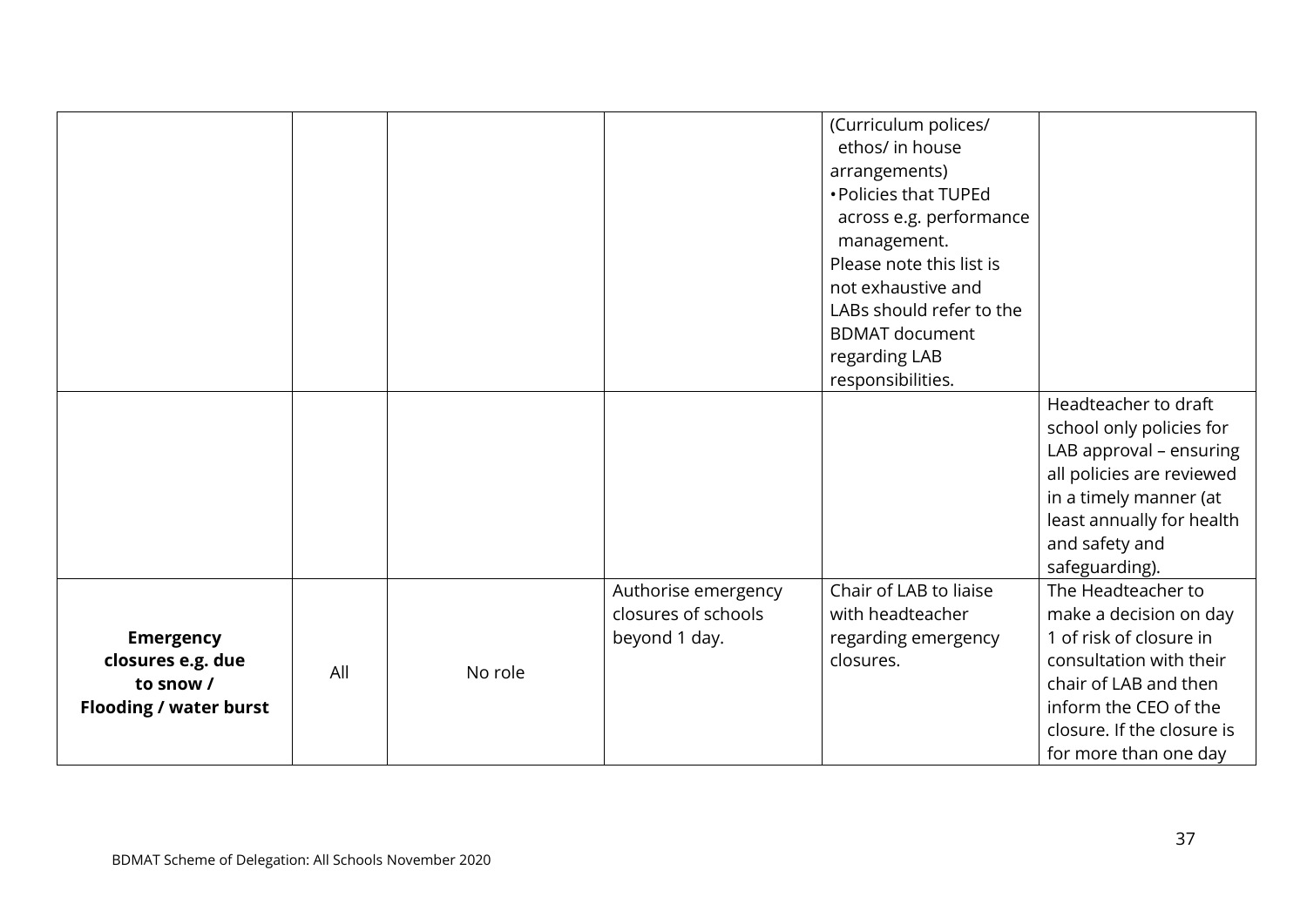|                                               |     |                                                                                                                                                        |                                                                                                                                                                                                                                                                       |                                                                                                                                    | then a decision to<br>continue close must be<br>agreed by the CEO.                                                                                                                                                                                                                                            |
|-----------------------------------------------|-----|--------------------------------------------------------------------------------------------------------------------------------------------------------|-----------------------------------------------------------------------------------------------------------------------------------------------------------------------------------------------------------------------------------------------------------------------|------------------------------------------------------------------------------------------------------------------------------------|---------------------------------------------------------------------------------------------------------------------------------------------------------------------------------------------------------------------------------------------------------------------------------------------------------------|
|                                               |     |                                                                                                                                                        | Report closures of more<br>than 1 day to the School<br>Effectiveness<br>Committee.                                                                                                                                                                                    |                                                                                                                                    |                                                                                                                                                                                                                                                                                                               |
| Website<br>compliance                         | All | Receives reports from<br>the executive on<br>compliance.                                                                                               | CSEO to ensure a central<br>check of each school's<br>website and CEO<br>BDMAT's own website is<br>undertaken annually and<br>reported to the School<br>Effectiveness<br>Committee.                                                                                   | Headteacher to report to<br>LABs on a termly basis to<br>confirm that the school's<br>website meets<br>requirements.               | Headteachers are to<br>ensure that their school<br>website meets all legal<br>and BDMAT<br>requirements and report<br>any issues to the CEO in<br>a timely manner.                                                                                                                                            |
| <b>Pupil Premium</b><br>and Sports<br>Premium | All | <b>School Effectiveness</b><br>Committee receives<br>reports from the CSEO<br>regarding the spending<br>of<br>Pupils Premium and<br>Sports<br>Premium. | CSEO to issue an annual<br>report to directors<br>regarding the spend<br>within BDMAT on Pupil<br>Premium and Sports<br>Premium with<br>reassurances that it has<br>been spent in<br>accordance to the<br>restricted grant funds, in<br>conjunction with the<br>CFOO. | Request reports from<br>school leaders on<br>the effectiveness of the<br>funding and ensure<br>the website is compliant<br>termly. | <b>Ensure that Pupil</b><br>Premium and Sports<br>Premium is used in<br>accordance with the DFE<br>Grants and that it can be<br>evidenced to be having<br>impact. Ensure the<br>school website<br>contains the relevant<br>information regarding<br>the spending of these<br>grants for Ofsted<br>compliance. |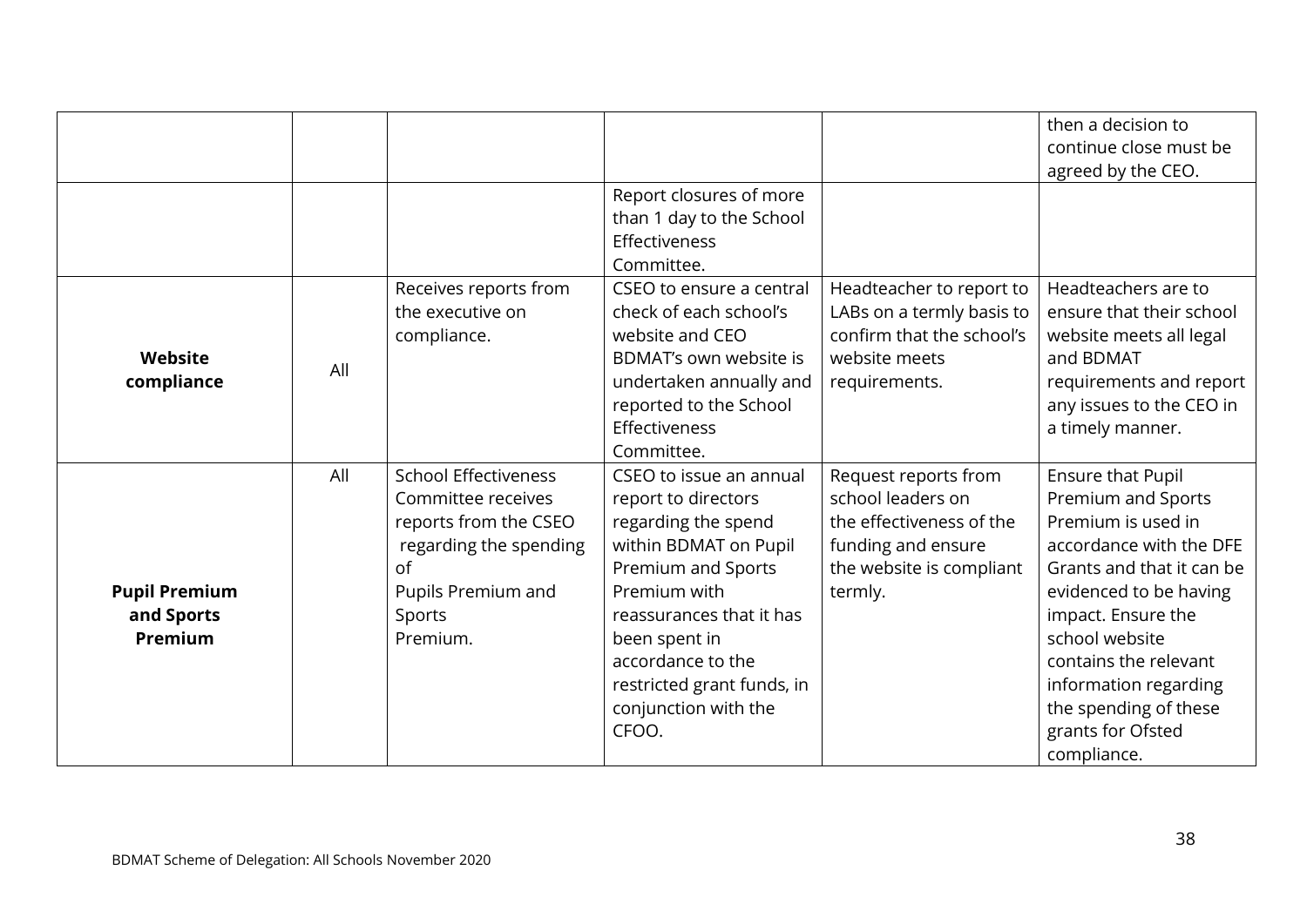|                       |     | The School Effectiveness  | The CEO will assess any   | Ensure that any          | The Headteacher is to    |
|-----------------------|-----|---------------------------|---------------------------|--------------------------|--------------------------|
|                       |     | Committee will review     | proposals put forward     | collaboration or         | notify the CEO of any    |
|                       |     | any proposal put to it by | by the Headteacher.       | partnering               | proposals to enter into, |
|                       |     | the CEO and may:          | The CEO may decide to:    | arrangement with other   | renew, amend or          |
|                       |     | • approve the proposal    | • approve the proposal    | schools offer 'value for | terminate any            |
|                       |     | as submitted to it; or    | as submitted to the CEO;  | money'.                  | collaboration or         |
| <b>Collaborations</b> |     | • approve the proposal    | or                        |                          | partnering arrangement   |
| and                   |     | subject to any            | • approve the proposal    |                          | with other schools that  |
| partnering            | All | amendments it             | subject to any            |                          | involves payment in      |
| arrangements          |     | considers appropriate;    | amendments the CEO        |                          | excess of £5,000.        |
|                       |     | <b>or</b>                 | considers appropriate;    |                          |                          |
|                       |     | • reject the proposal.    | or                        |                          |                          |
|                       |     |                           | • reject the proposal; or |                          |                          |
|                       |     |                           | • refer the proposal to   |                          |                          |
|                       |     |                           | the School Effectiveness  |                          |                          |
|                       |     |                           | Committee for a           |                          |                          |
|                       |     |                           | decision.                 |                          |                          |
|                       |     |                           |                           |                          | The Headteacher will     |
|                       |     |                           |                           |                          | provide such further     |
|                       |     |                           |                           |                          | information and          |
|                       |     |                           |                           |                          | assistance as the CEO    |
|                       |     |                           |                           |                          | may need in order to     |
|                       |     |                           |                           |                          | make a decision          |
|                       |     |                           |                           |                          | concerning the           |
|                       |     |                           |                           |                          | arrangement.             |

## **ASSET MANAGEMENT**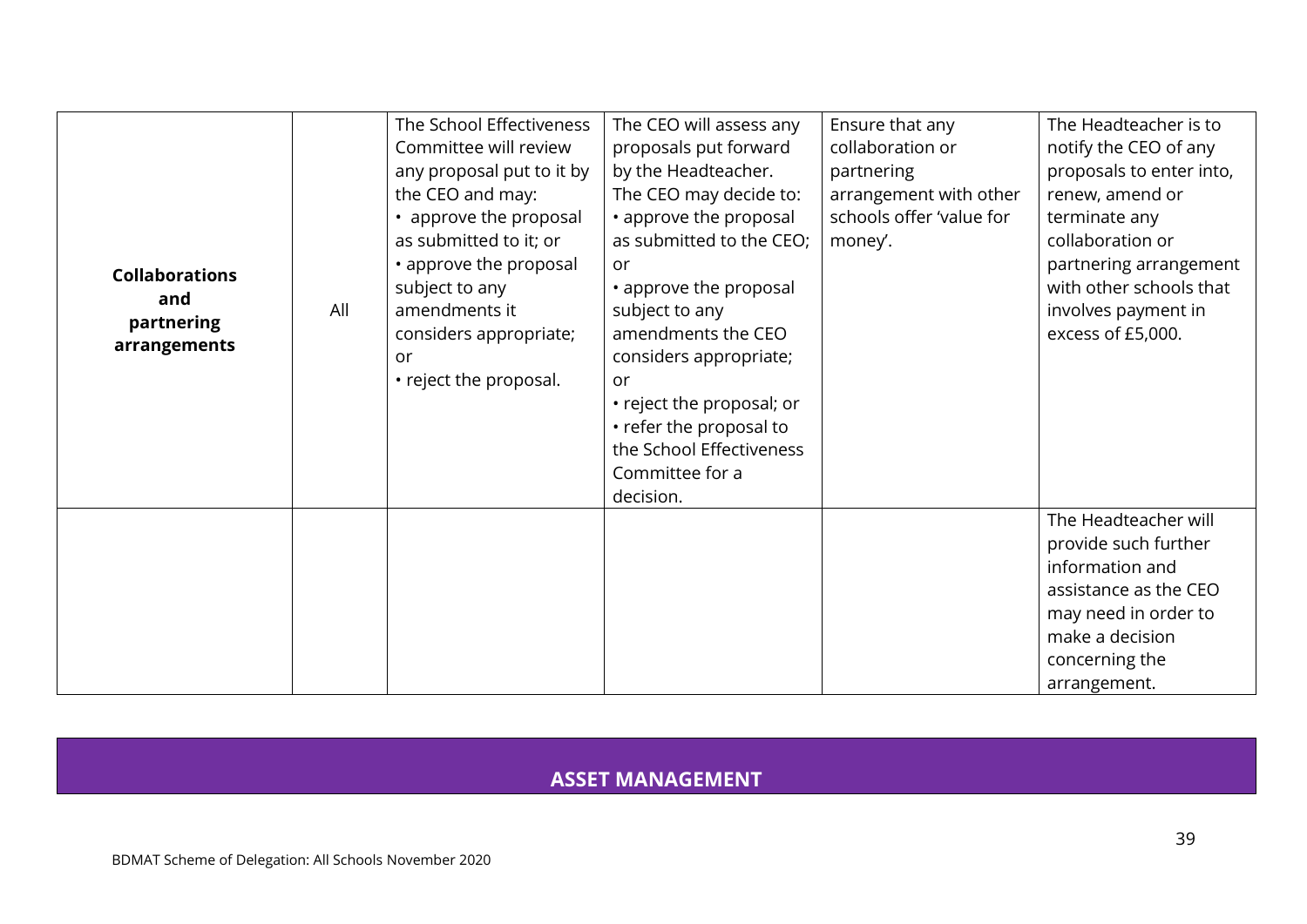| <b>Aspect</b>                     | <b>School</b> | <b>Board of Directors</b>    | <b>Executive</b>          | <b>Local Academy</b>      | <b>Headteacher</b>       |
|-----------------------------------|---------------|------------------------------|---------------------------|---------------------------|--------------------------|
|                                   | <b>Group</b>  |                              |                           | <b>Board</b>              |                          |
| <b>Negotiation</b>                |               | CFOO to report to the        | The CEO will delegate to  | LAB to enter into         | The Headteacher is to    |
| and                               |               | <b>Finance and Resources</b> | the CFOO the work to      | contracts with            | notify the CFOO of the   |
| renegotiation                     |               | Committee on an annual       | finalise the terms of     | organisations that        | school's intention to    |
| of contracts including HP,        |               | basis of all contracts that  | any significant contracts | generate income for       | negotiate or renegotiate |
| leasing and other                 |               | BDMAT has engaged in.        | that may have a material  | schools; e.g. contract    | any external contracts,  |
| agreements etc                    | All           |                              | impact on a school or     | with the LA re the        | including for assets.    |
|                                   |               |                              | the wider MAT family.     | school's nursery funding. |                          |
| (NB read in                       |               |                              |                           |                           |                          |
| conjunction with<br>above section |               |                              |                           |                           |                          |
| relating to                       |               |                              |                           |                           |                          |
| purchasing)                       |               |                              |                           |                           |                          |
|                                   |               | Contracts outside of the     |                           | LAB to consult with the   | The Headteacher will     |
|                                   |               | budget and outside of        |                           | CFOO re any contracts /   | take such action as the  |
|                                   |               | the executive delegated      |                           | licenses with outside     | executive may            |
|                                   |               | authority to be brought      |                           | agencies to rent space    | reasonably require in    |
|                                   |               | to the attention of the      |                           | within the building (not  | connection with the      |
|                                   |               | <b>Finance and Resources</b> |                           | lettings).                | negotiations or          |
|                                   |               | Committee for their          |                           |                           | renegotiations.          |
|                                   |               | approval.                    |                           |                           |                          |
|                                   |               |                              |                           |                           |                          |
|                                   |               | Directors can ask to be      |                           |                           |                          |
|                                   |               | involved in the tendering    |                           |                           |                          |
|                                   |               | of any contracts that        |                           |                           |                          |
|                                   |               | they do not have a           |                           |                           |                          |
|                                   |               | pecuniary interest in.       |                           |                           |                          |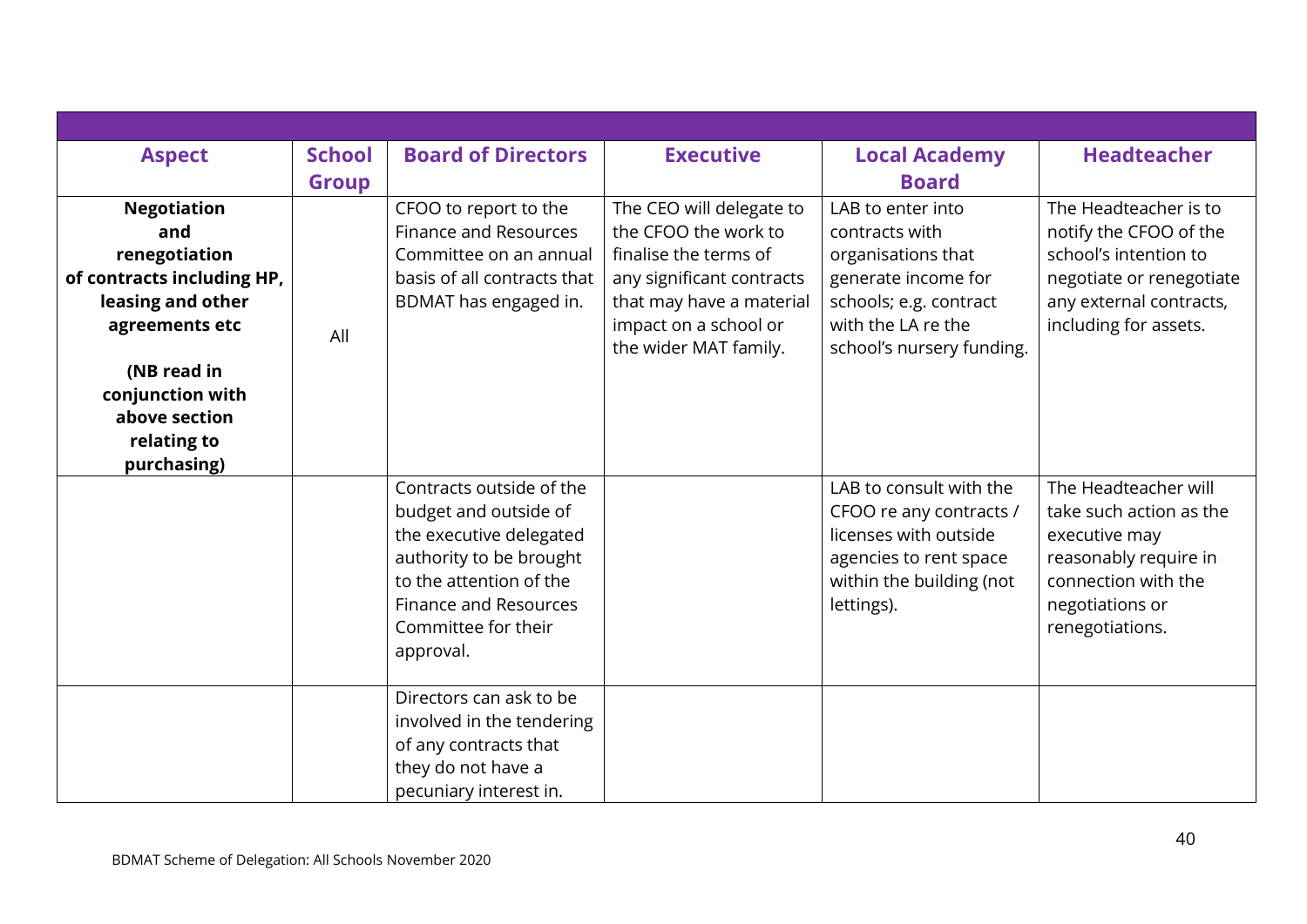|                    |     | Ensure the trust           | Head of Finance and        | Ensure that the school   | Maintain an inventory of   |
|--------------------|-----|----------------------------|----------------------------|--------------------------|----------------------------|
| Inventory          | All | maintains an up to date    | Head of ICT to maintain    | maintains all assets     | any stock items held at    |
|                    |     | inventory.                 | fixed asset registers for  | within the school.       | the school and conduct     |
|                    |     |                            | the trust and its schools. |                          | regular stock checks.      |
|                    |     |                            |                            |                          | Notify the central team    |
|                    |     |                            |                            |                          | of any additions or        |
|                    |     |                            |                            |                          | disposal of fixed assets.  |
|                    |     |                            |                            |                          | Ensure assets are          |
|                    |     |                            |                            |                          | appropriately and          |
|                    |     |                            |                            |                          | securely stored within     |
|                    |     |                            |                            |                          | school.                    |
|                    |     | Authorise disposal of      | CFOO to approve            | Receive reports from the | The Headteacher may        |
| <b>Disposal of</b> |     | assets over £25k.          | disposal between £1k       | headteacher of           | authorise any disposals    |
| assets             |     |                            | and £10K.                  | items to remove from     | that are:                  |
| (non-land          | All |                            |                            | the inventory before     | • related to assets with a |
| and                |     |                            |                            | Disposal.                | market value of less       |
| buildings)         |     |                            |                            |                          | than £1k (either as one    |
|                    |     |                            |                            |                          | item or in total)          |
|                    |     | The Finance and            | CFOO will recommend to     |                          | The Headteacher will       |
|                    |     | <b>Resources Committee</b> | the CEO any disposals      |                          | recommend to the Head      |
|                    |     | will review any            | that are between £10k      |                          | of Finance or Head of ICT  |
|                    |     | proposals for asset        | and £25k. The CEO can      |                          | any disposals that are     |
|                    |     | disposals made by the      | authorise at this level.   |                          | between the value of £1k   |
|                    |     | Headteacher (it will take  |                            |                          | and £10k.                  |
|                    |     | into account any           |                            |                          |                            |
|                    |     | recommendation             |                            |                          |                            |
|                    |     | made by the CEO).          |                            |                          |                            |
|                    |     | Disposal above £25k to     | The CEO will report asset  |                          |                            |
|                    |     | be delegated to the        | disposals received from    |                          |                            |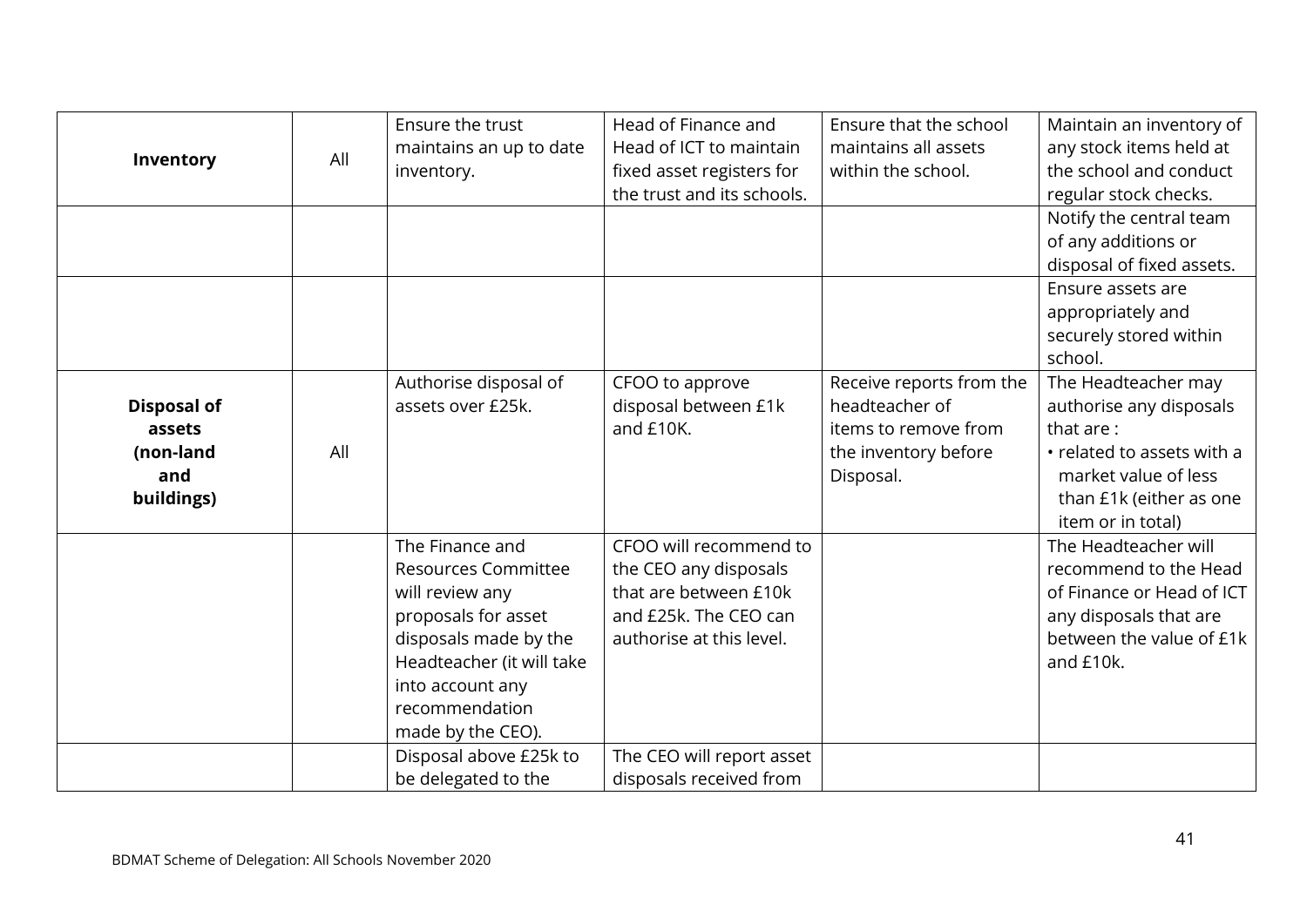|                    |     | <b>Finance and Resources</b> | the Headteacher and          |                         |                             |
|--------------------|-----|------------------------------|------------------------------|-------------------------|-----------------------------|
|                    |     | Committee.                   | CFOO up to £25k to the       |                         |                             |
|                    |     |                              | <b>Finance and Resources</b> |                         |                             |
|                    |     |                              | Committee. Items above       |                         |                             |
|                    |     |                              | £25k to be referred to       |                         |                             |
|                    |     |                              | the Finance and              |                         |                             |
|                    |     |                              | Resources Committee.         |                         |                             |
|                    |     | Disposal of any land and     | The executive will advise    |                         |                             |
|                    |     | buildings must be            | the board on the             |                         |                             |
|                    |     | authorised by Finance        | disposal of land and         |                         |                             |
| <b>Disposal of</b> |     | and Resources                | buildings.                   |                         |                             |
| assets (land       | All | Committee and full           |                              | No role                 | No role                     |
| and                |     | Board of Directors. If       |                              |                         |                             |
| buildings)         |     | required by the              |                              |                         |                             |
|                    |     | <b>Academies Financial</b>   |                              |                         |                             |
|                    |     | Handbook the                 |                              |                         |                             |
|                    |     | ESFA.                        |                              |                         |                             |
|                    |     | The Finance and              | The CFOO, in                 | LAB governors to ensure | The Headteacher will        |
|                    |     | <b>Resources Committee</b>   | conjunction with the         | that the proposals      | provide such assistance     |
|                    |     | will review the Premises     | CEO, and the                 | put in place by the     | as the executive may        |
|                    |     | Maintenance                  | Headteacher will             | headteacher meet the    | require in connection       |
| <b>Premises</b>    |     | Programme annually           | work together to             | requirements from their | with the preparation and    |
| maintenance        | All | and may decide to:           | prepare and present an       | premises reviews.       | presentation of the         |
| programme.         |     | •accept it as drawn; or      | annual Premises              |                         | <b>Premises Maintenance</b> |
|                    |     | •accept it with such         | Maintenance                  |                         | Programme for the           |
|                    |     | modifications as it          | Programme to the             |                         | school.                     |
|                    |     | believes are                 | <b>Finance and Resources</b> |                         |                             |
|                    |     | appropriate; or              | Committee.                   |                         |                             |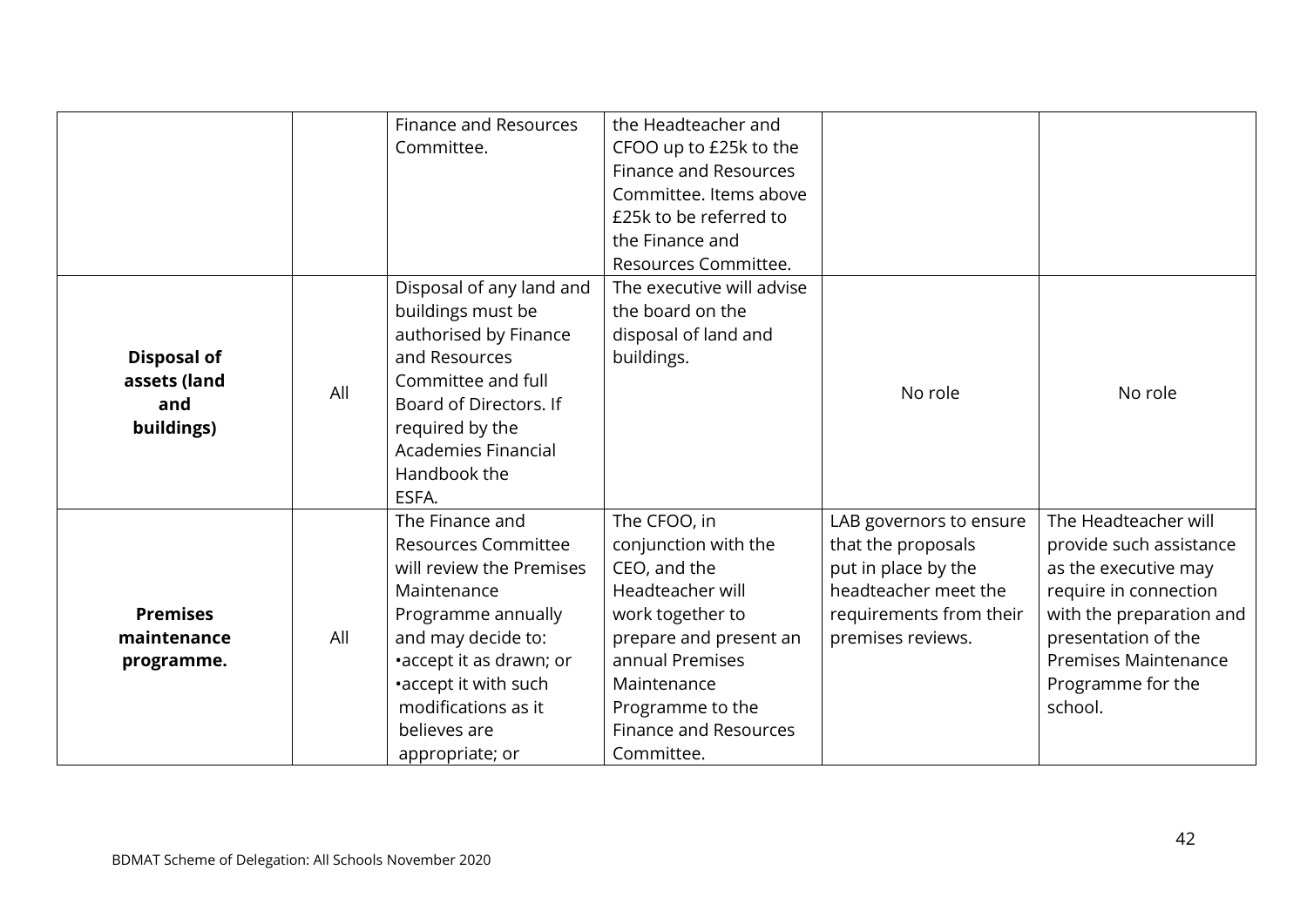|                     |     | •call for the Programme<br>to be revisited and<br>revised before further<br>consideration is given to<br>it.                                                                                                                                            |                                                                                                                                                                       |                                                                                                                          |                                                                                                                                                                 |
|---------------------|-----|---------------------------------------------------------------------------------------------------------------------------------------------------------------------------------------------------------------------------------------------------------|-----------------------------------------------------------------------------------------------------------------------------------------------------------------------|--------------------------------------------------------------------------------------------------------------------------|-----------------------------------------------------------------------------------------------------------------------------------------------------------------|
| <b>Legal claims</b> | All | The Board of Directors<br>may instruct the CEO<br>and/or the Headteacher<br>and/or the Local<br>Academy Board to<br>take such action as it<br>may reasonably<br>require in relation to the<br>defence or prosecution<br>of any claim or<br>proceedings. | The CEO is to assess the<br>likelihood of the claim or<br>proceedings succeeding<br>and the likely impact<br>on both the school and<br>the MAT should this<br>happen. | The Local Academy<br>Board will act on any<br>instructions received<br>from the Board of<br>Directors and/or the<br>CEO. | The Headteacher is to<br>notify the CEO of any<br>actual or potential claims<br>or proceedings affecting<br>the school as soon as<br>becoming aware of<br>them. |
|                     |     |                                                                                                                                                                                                                                                         | If the CEO considers the<br>matter sufficiently<br>serious to merit it, the<br>CEO may report the<br>claim or proceedings to<br>the Board of Directors.               |                                                                                                                          | The Headteacher will act<br>on any instructions<br>received from the Board<br>of Directors and/or the<br>CEO.                                                   |
|                     |     |                                                                                                                                                                                                                                                         | The CEO will act on any<br>instructions received<br>from the Board.                                                                                                   |                                                                                                                          | Other than in cases of<br>utmost necessity, the<br>Headteacher may only<br>appoint legal advisers<br>with the prior written<br>approval of the CEO.             |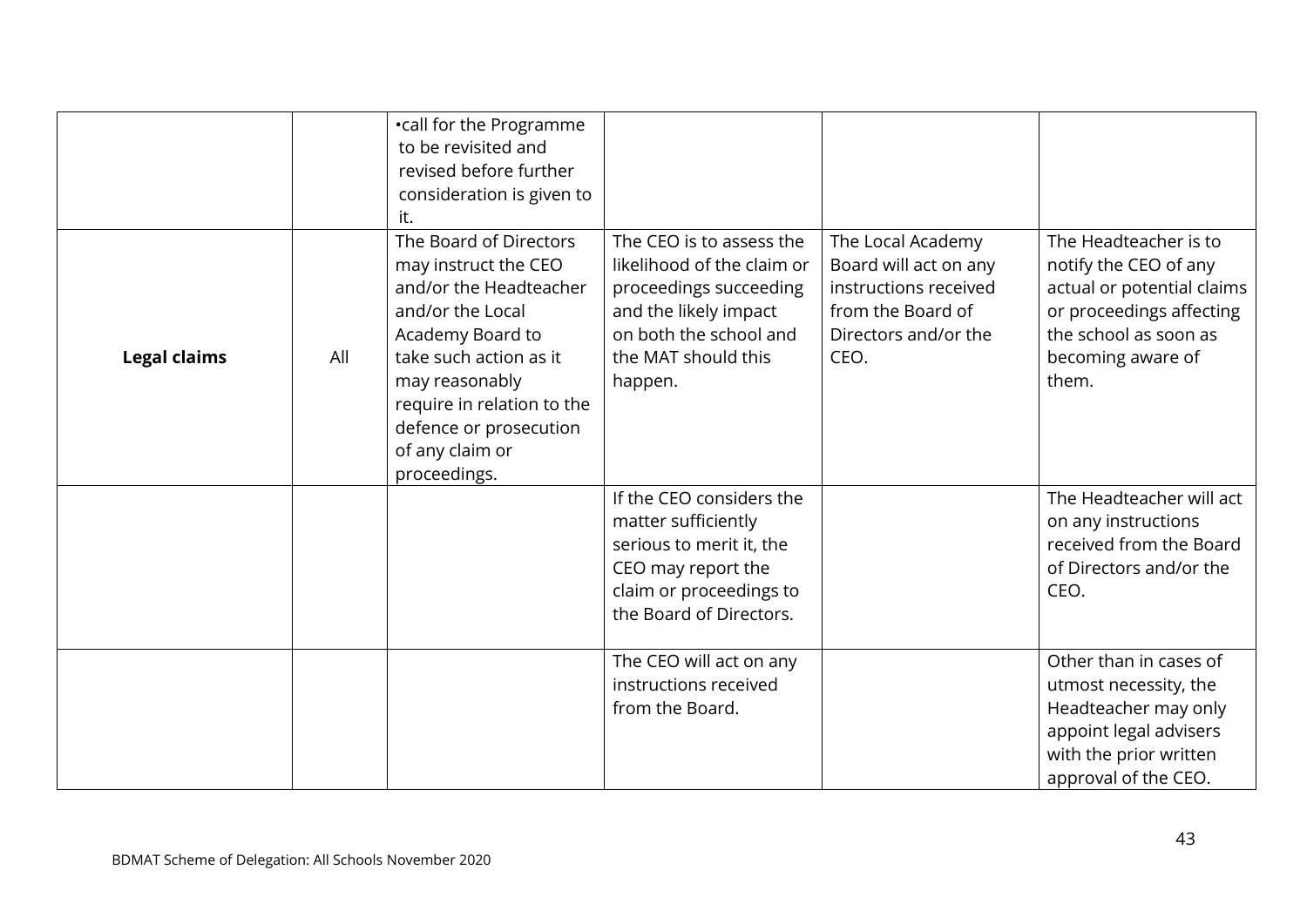|                          |     |                          |                          |                           | Headteachers should       |
|--------------------------|-----|--------------------------|--------------------------|---------------------------|---------------------------|
|                          |     |                          |                          |                           | only use the services     |
|                          |     |                          |                          |                           | of Anthony Collins        |
|                          |     |                          |                          |                           | Solicitors unless prior   |
|                          |     |                          |                          |                           | approval has been given   |
|                          |     |                          |                          |                           | by the executive.         |
|                          |     |                          | Provided this does not   |                           |                           |
|                          |     |                          | conflict with the        |                           |                           |
|                          |     |                          | instructions of the      |                           |                           |
|                          |     |                          | Board, the CEO may       |                           |                           |
|                          |     |                          | instruct the Headteacher |                           |                           |
|                          |     |                          | and/or Local Academy     |                           |                           |
|                          |     |                          | Board in relation to the |                           |                           |
|                          |     |                          | appointment of legal     |                           |                           |
|                          |     |                          | advisers and/or the      |                           |                           |
|                          |     |                          | conduct of the claim or  |                           |                           |
|                          |     |                          | proceedings.             |                           |                           |
|                          |     | The Finance and          | Ensure that all schools  | Ensure school has legally | Carry out the H&S         |
|                          |     | Resources Committee to   | have a Health & Safety   | compliant H&S Policy      | statutory duties and      |
|                          |     | agree Health & Safety    | policy and that it is    | (and submit this to the   | report to the LAB termly. |
|                          |     | statement of intent and  | legally compliant        | CFOO annually) and        |                           |
| <b>Health and Safety</b> | All | delegate to individual   | (through use             | carries out its statutory |                           |
|                          |     | schools responsibilities | of external consultants  | duties which have been    |                           |
|                          |     | to maintain their own    | initially).              | delegated in full to      |                           |
|                          |     | H&S policy and           |                          | the LAB by the MAT        |                           |
|                          |     | adhere to it.            |                          | Board of Directors.       |                           |
|                          |     | Receive annual reports   | Receive termly reports   |                           | Ensure electronic         |
|                          |     | from the executive       | from LAB to ensure       |                           | accident book is used to  |